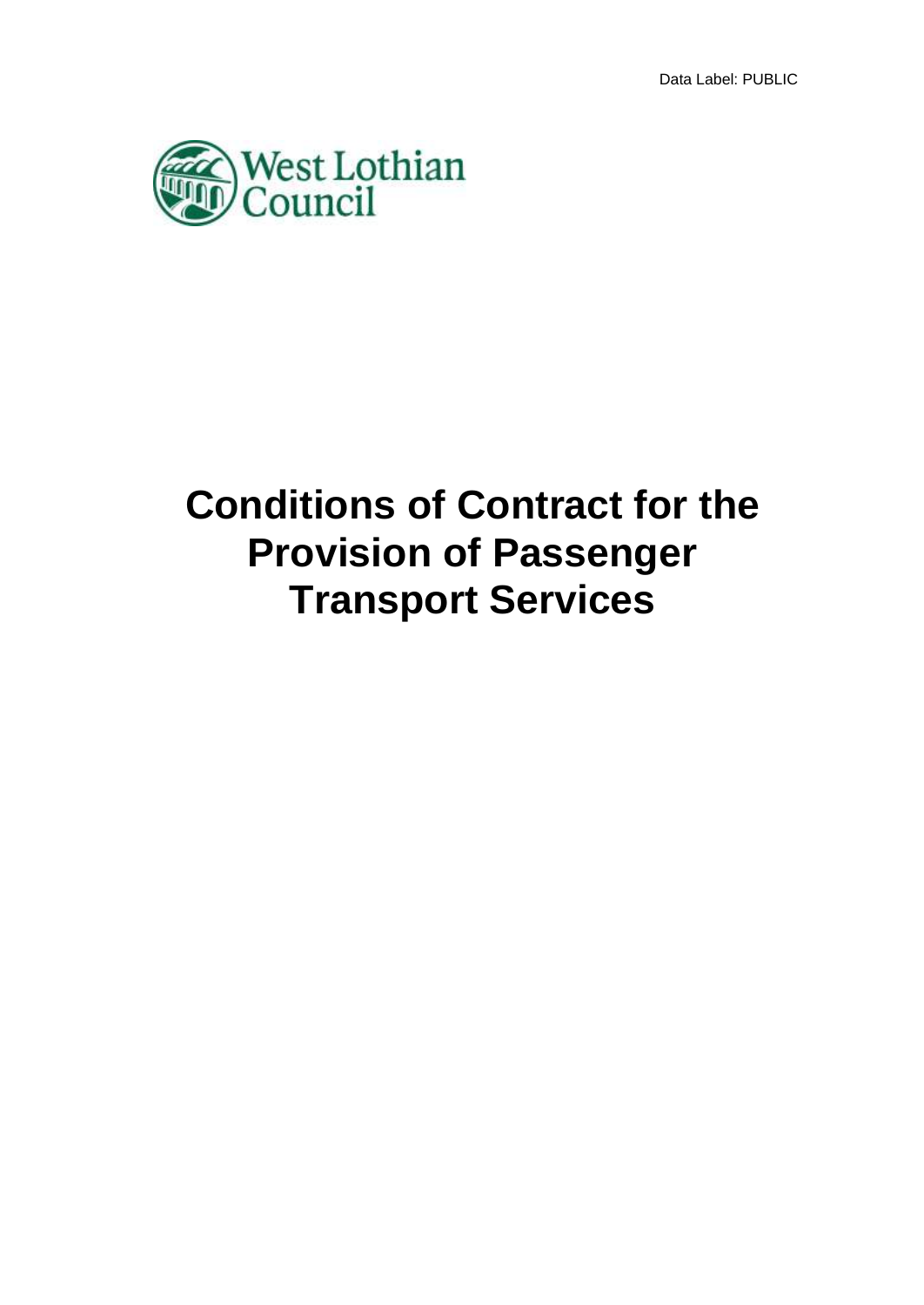# **Version Control**

| <b>Version</b> | <b>Date</b> | <b>Responsible</b><br><b>Officer</b> | <b>Change Description</b>                                                                                                                                                                                                                                                                                                                                                                                                                                                                                                                                              |
|----------------|-------------|--------------------------------------|------------------------------------------------------------------------------------------------------------------------------------------------------------------------------------------------------------------------------------------------------------------------------------------------------------------------------------------------------------------------------------------------------------------------------------------------------------------------------------------------------------------------------------------------------------------------|
| 10             | 22/10/2015  | A.Bainbridge                         | Version Control added, Data Label added, Page<br>Numbers added, Smoke Free Policy added to<br>Interpretation, Tobbaco Policy removed and Smoke<br>Free Policy added                                                                                                                                                                                                                                                                                                                                                                                                    |
| 11             | 18/11/2015  | A.Bainbridge                         | 1.1 Interpretation: E Cigarette and Framework<br>Agreement added. 3. Contract Period: Change to<br>wording. 4.7 Drivers/Escorts: Changes to wording at<br>4.7.2 c), d), e), 4.84, 4.85, 4.89, 4.8.13. 4.9. Lost<br>Property: Change to wording. 10. Contractors<br>Duties as an Employer: Changes to wording at<br>10.1.4. 19. Payment and Value Added Tax: Change<br>to wording at 19.2. 40. Break: Changes to wording at<br>40.1 & 40.2. 41. Consequences of Termination:<br>Changes to wording at 41.1, 41.2 & 41.3. Other<br>cosmetic changes have also been made. |
| 12             | 21/03/2016  | A.Bainbridge                         | 4.3 Registration: Wording updated.                                                                                                                                                                                                                                                                                                                                                                                                                                                                                                                                     |
| 13             | 17/01/2017  | A.Bainbridge                         | 32. Transfer and Sub-contracting: condition 32.4<br>added. 38. Termination - new clause. Re-numbering<br>of all other conditions. Re-numbering of the following<br>conditions to incorporate new numbering for Condition<br>40 (previously 39): 4.10.3, 6.4.3, 10.2.11, 18.6, 42.1 &<br>42.2<br>Contents pages and Interpretation updated as<br>applicable. WLC logo amended (19/01/17)                                                                                                                                                                                |
| 14             | 05/05/2017  | A.Bainbridge                         | 1.1 Interpretation: PCV definition added. 4.10<br>Penalty Points: Refresh of table according to<br>Operational Specification requirements. 21. Price<br>Adjustment: Optional clauses added.                                                                                                                                                                                                                                                                                                                                                                            |
| 15             | 07/02/2018  | A.Bainbridge                         | Council Logo update. CPI link update.                                                                                                                                                                                                                                                                                                                                                                                                                                                                                                                                  |
| 16             | 13/04/2018  | C. Peden                             | Updated Interpretation section and Data Protection<br>clause with wording from Legal.                                                                                                                                                                                                                                                                                                                                                                                                                                                                                  |
| 17             | 14/11/2018  | P. Walker                            | Data Protection Act updated to 2018 - 47.4 & 48.2                                                                                                                                                                                                                                                                                                                                                                                                                                                                                                                      |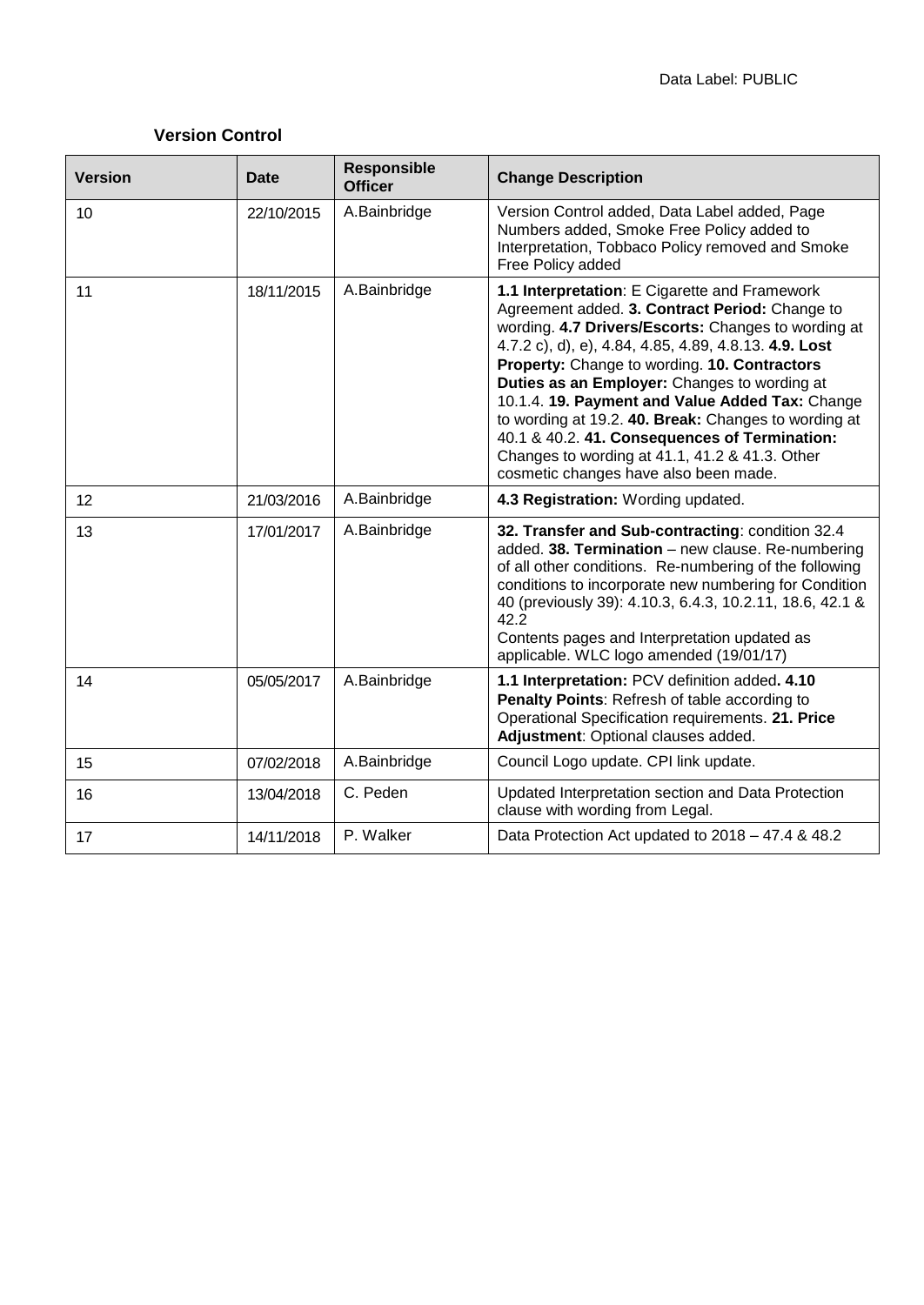# **CONDITIONS OF CONTRACT Page Nos.**

# **Introduction**

| 1.             | Interpretation                                         | $5 - 8$       |
|----------------|--------------------------------------------------------|---------------|
| 2.             | Entire agreement                                       | 8             |
| 3.<br>4.<br>5. | <b>Contract period</b><br><b>Services</b><br>Not used. | 9<br>$9 - 18$ |
|                | <b>Provision of Services</b>                           |               |
| 6.             | Conditions affecting provision of Services             | 18-20         |
| 7.             | <b>Contractor's Status</b>                             | 20            |

| 8.  | <b>Authority's Property</b>             | $20 - 21$ |
|-----|-----------------------------------------|-----------|
| 9.  | Equipment                               | 21        |
| 10. | Contractors Duties As An Employer       | $21 - 25$ |
| 11. | Co-ordination                           | 25        |
| 12. | Use of Authority's Premises             | $25 - 26$ |
| 13. | Right of Access to Authority's Premises | 26-27     |
| 14. | Manner of Providing the Services        | $27 - 28$ |
| 15. | <b>Standards</b>                        | 28        |
| 16  | Not used.                               |           |
| 17. | <b>Progress Reports</b>                 | 28        |
| 18. | Re-tendering and Handover               | 28-30     |
|     |                                         |           |

# **Payment**

| 19  | Payment and Value Added Tax | 30-32 |
|-----|-----------------------------|-------|
| 20. | Payment of Sub-contractors  | -32   |
|     | 21. Price Adjustment        | -32   |
| 22. | Recovery of Sums Due        | 32-33 |

# **Protection of Information**

| 23. | Intellectual Property Rights | 33-34 |
|-----|------------------------------|-------|
| 24. | Security                     | 34-35 |
| 25. | Confidentiality              | 35-37 |
| 26. | Publicity                    | -37   |
| 27. | <b>Right of Audit</b>        | -37   |
|     |                              |       |

#### **Liabilities**

| 28. | Indemnity and Insurance | 37-38 |
|-----|-------------------------|-------|
|-----|-------------------------|-------|

# **Compliance with Legal Obligations**

| 29. | Corrupt Gifts and Payments of Commission | 38-39 |
|-----|------------------------------------------|-------|
| 30. | Unlawful Discrimination                  | -39   |
|     | <b>31.</b> Health and Safety             | 39-40 |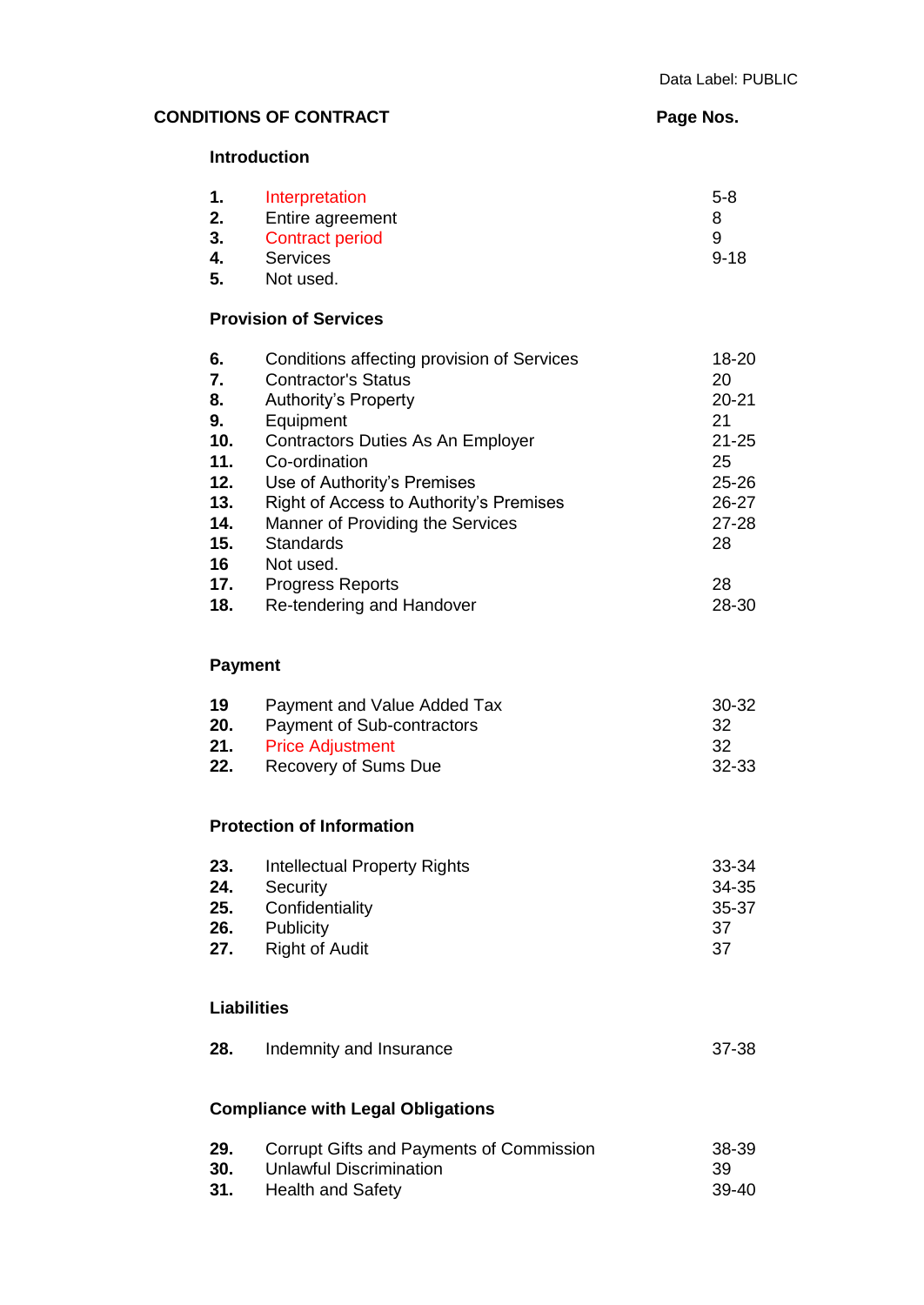|                                                                                  |                                                                                                                                                   | Page<br>Nos.                                 |  |  |
|----------------------------------------------------------------------------------|---------------------------------------------------------------------------------------------------------------------------------------------------|----------------------------------------------|--|--|
| 32.<br>33.<br>34.<br>35.<br>36.                                                  | <b>Control of Contract</b><br><b>Transfer and Sub-contracting</b><br>Service of Notices and Communications<br>Severability<br>Waiver<br>Variation | 40-41<br>41<br>41<br>41<br>42-43             |  |  |
|                                                                                  | <b>Default and Termination</b>                                                                                                                    |                                              |  |  |
| 37.<br>38.<br>39.<br>40.<br>41.<br>42.                                           | <b>Force Majeure</b><br>Termination<br>Termination on insolvency<br>Termination on default<br><b>Break</b><br>Consequences of termination         | 43-44<br>44<br>44-45<br>45<br>45-46<br>46-47 |  |  |
|                                                                                  | <b>Dispute of Resolution</b>                                                                                                                      |                                              |  |  |
| 43.                                                                              | <b>Dispute Resolution</b>                                                                                                                         | 48-49                                        |  |  |
| Law                                                                              |                                                                                                                                                   |                                              |  |  |
| 44.                                                                              | Law and Jurisdiction                                                                                                                              | 49                                           |  |  |
| Data Protection/Freedom of Information/Public Records (Scotland) Act<br>2011/Law |                                                                                                                                                   |                                              |  |  |

| 45. | Data Protection                           | 49-50 |
|-----|-------------------------------------------|-------|
| 46. | Freedom of Information                    | 50.   |
| 47. | <b>Public Records (Scotland) Act 2011</b> | 50-51 |
| 48. | Legislation/Law/Blacklisting              | 51-52 |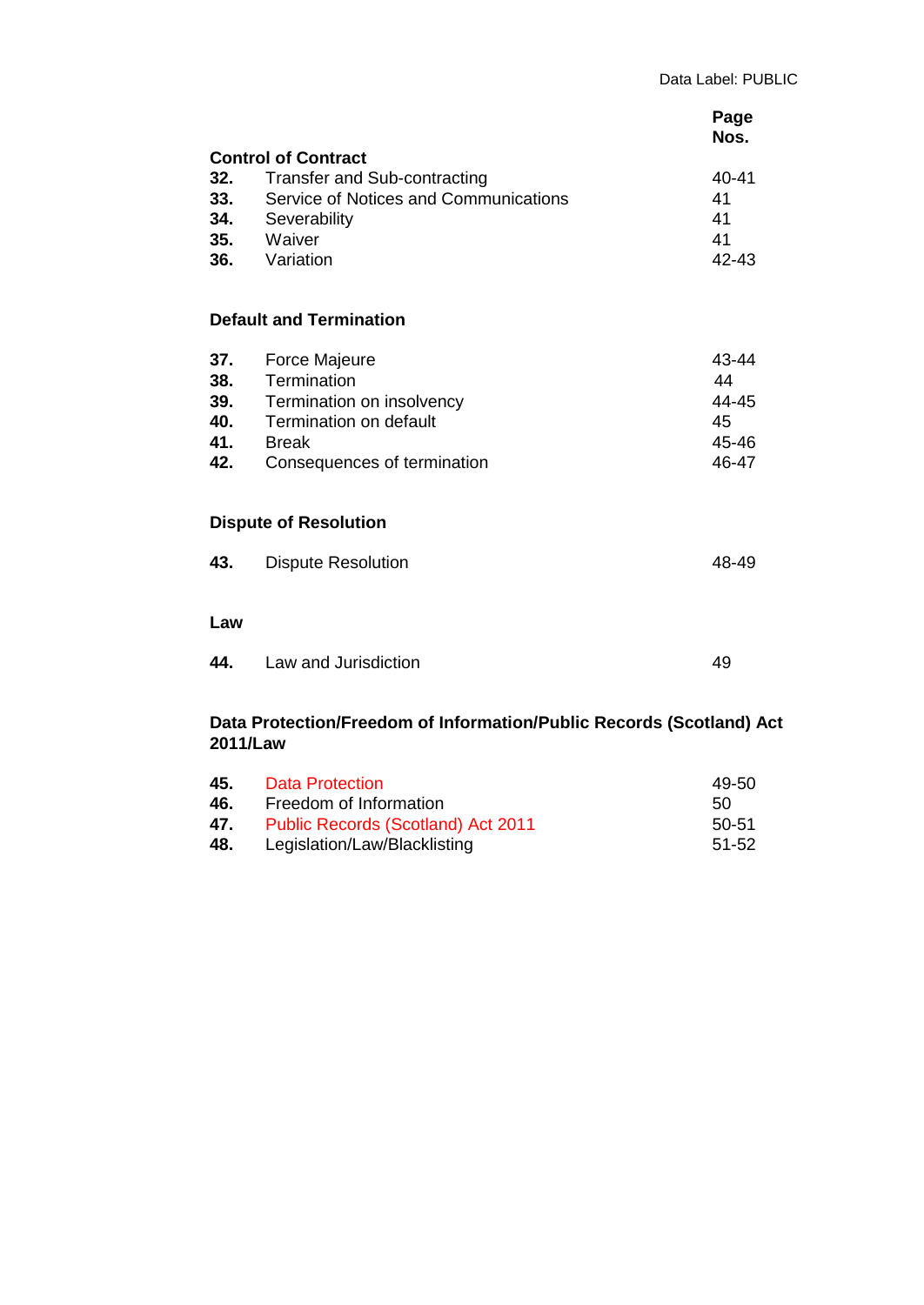#### **CONDITIONS**

#### **1. INTERPRETATION**

**1.1** In this Contract:-

"Advance Purchase Order" means a Purchase Order estimating the Authority's requirement for the goods or services for the current financial year.

"Approval" and "Approved" refer to the written consent of the Authority's Representative.

"Authority" means West Lothian Council and includes the Authority's Representative.

"Authority's Premises" means land or buildings owned or occupied by the Authority where the services are delivered.

"Authority's Property" means any property, other than heritable property, issued or made available to the Contractor by the Authority in connection with the Contract

"Authority's Representative" means the individual authorised to act on behalf of the Authority for the purposes of the Contract as notified to the Contractor from time to time.

"Authority's Responsibilities" means the obligations, dependencies and responsibilities of the Authority identified in the Contract.

"Authority's Smoke Free Policy" means the smoke free policy of the Authority as such policy may be amended or updated from time to time. A copy of the current smoke free policy of the Authority is included in the Tender Submission – Smoke Free Policy and a copy of the Authority's current smoke free policy (as may be amended or updated from time to time) can be obtained from the Authority at any time by request to the Authority's HR Policy Manager. The Authority's current call centre telephone number is 01506 280000.

"Commencement Date" means the date on which the Contract commences in terms of Condition 3.1.

"Condition" means a condition within the Contract.

"Contract" means the agreement to the Conditions between the Authority and the Contractor consisting of the following Sections and any Terms of Reference which, in the event of ambiguity or contradiction between the same, shall be given precedence in the order listed:-

Instructions / Conditions of Contract; Tender Submission: Specification; Tender Submission: Schedule of Prices and Rates; Tender Submission: Form of Agreement.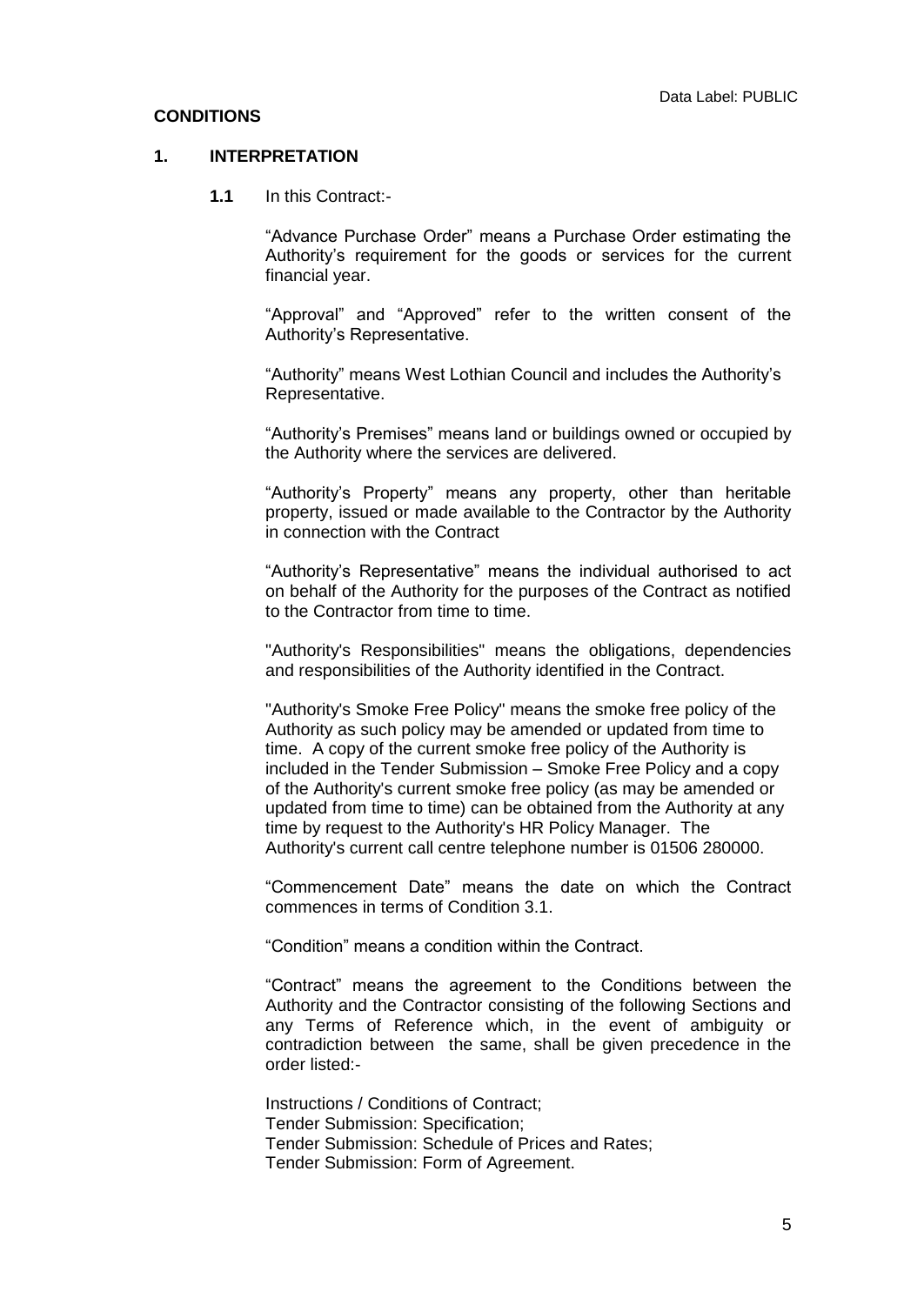"Contractor" means the Person named as the Contractor in Tender Submission: Form of Agreement, his permitted successors and assignees.

"Contractor's Representative" means the individual authorised to act on behalf of the Contractor for the purposes of the Contract.

"Contract Period" means the period of the duration of the Contract in accordance with Condition 3.

"Contract Price" means the price, exclusive of Value Added Tax, payable by the Authority to the Contractor for the Supply of Services.

Data Processing Agreement" means an agreement in terms of the draft data processing agreement shown at Appendix [ ] annexed hereto.

"Data Protection law" means GDPR, the Data Protection Act 2018 and any associated regulations or guidance issued by the Information Commissioner as amended, replaced or superseded from time to time.

"Data Sharing Agreement" means an agreement in terms of the draft data sharing agreement shown at Appendix [ ] annexed hereto.

"Disclosure Record" means a disclosure record as defined in Section 97 of the Protection of Vulnerable Groups (Scotland) Act 2007.

"E cigarette" means … A [cigarette-](http://www.oxforddictionaries.com/definition/english/%20http:/www.oxforddictionaries.com/definition/english/cigarette#cigarette__2)shaped device containing a [nicotine-](http://www.oxforddictionaries.com/definition/english/%20http:/www.oxforddictionaries.com/definition/english/nicotine#nicotine__2)based liquid that is [vaporized](http://www.oxforddictionaries.com/definition/english/%20http:/www.oxforddictionaries.com/definition/english/vaporize#vaporize__2) and [inhaled,](http://www.oxforddictionaries.com/definition/english/%20http:/www.oxforddictionaries.com/definition/english/inhale#inhale__2) used to [simulate](http://www.oxforddictionaries.com/definition/english/%20http:/www.oxforddictionaries.com/definition/english/simulate#simulate__2) the experience of [smoking](http://www.oxforddictionaries.com/definition/english/%20http:/www.oxforddictionaries.com/definition/english/smoking#smoking__2) [tobacco.](http://www.oxforddictionaries.com/definition/english/%20http:/www.oxforddictionaries.com/definition/english/tobacco#tobacco__2)

"E-Procurement" means any of the electronic procurement systems used by the Authority.

"Equipment" means all equipment, materials, consumables and plant, other than the Authority's Property, to be used by the Contractor in the provision of the Services.

"FOI Legislation" means the Freedom of Information (Scotland) Act 2002 and the Environmental Information (Scotland) Regulations 2004.

 Framework Agreement means as defined by the Public Contracts (Scotland) Regulations 2012: "an agreement or other arrangement between one or more contracting authorities and one or more economic operators which establishes the terms (in particular the terms as to price and, where appropriate, quantity) under which the economic operator will enter into one or more contracts with a contracting authority in the period during which the framework agreement applies".

"GDPR" means EU General Data Protection Regulation 2016/679

"Intellectual Property Rights" means patents, trade marks, service marks, design rights (whether registerable or not), applications for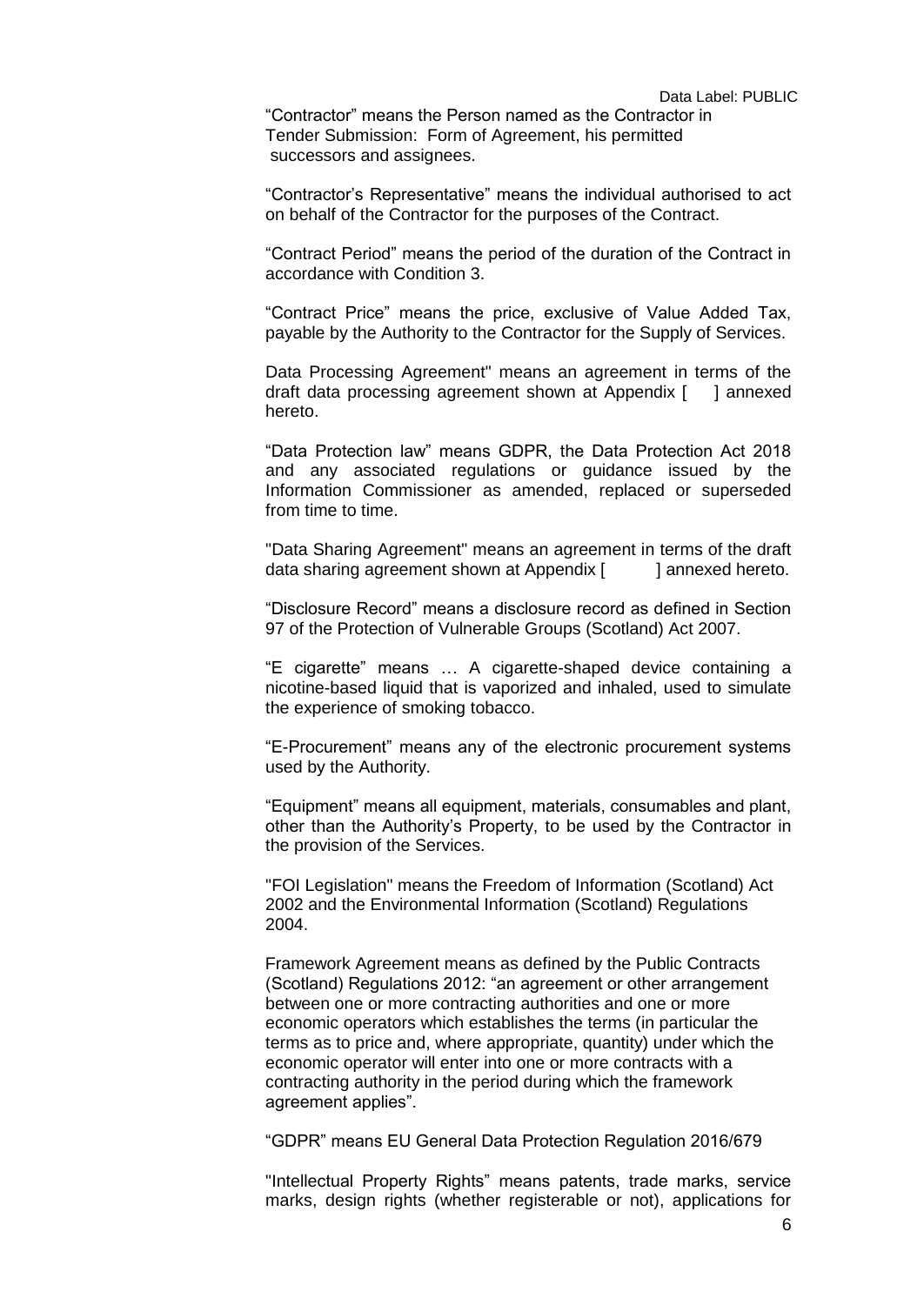any of the above rights, copyright, trade or business names or other similar rights or obligations whether registerable or not in any country including but not limited to the United Kingdom.

"Key Staff" means Staff identified by the Contractor in its tender submission in response to the question – About Your Company/Organisation: Key Staff

"Monitoring Report" means a report that has been provided in template form by the council to the operator, to be populated with passenger revenue and journey data at the month end.

"Month" means calendar month.

"Non Disclosure Agreement" means an agreement in terms of the draft Non Disclosure Agreement shown at Appendix [ ] annexed hereto.

"Parties" means the Authority and the Contractor as identified in Tender Submission: Form of Agreement.

"PCV" means Passenger Carrying Vehicle

"Person" where the context allows, includes a corporation or an unincorporated body.

"Personnel" means persons directly employed by the Authority.

"PHC" means Private Hire Car

"Premises" means land or buildings where the Services are performed.

"Price" means a price entered in Tender Submission: Schedule of Prices and Rates or as may be otherwise agreed in any Terms of Reference entered into pursuant to the Contract.

Option \* delete as appropriate (only to be used when Option 2 at Condition 47 is selected).

["PRSA Appendix" means the relevant provisions of the Contractor's records management arrangements as assessed in the tender process together with any particular requirements of the Authority all as set out in Appendix [ ] annexed hereto.]

"PSV" means Public Service Vehicle

"Purchase Card" means a bank provided charge card that empowers staff to obtain services without the need for paper requisitions, purchase orders or invoices (where applicable).

"Purchase Order" means a paper purchase order, a verbal Purchase Card transaction or a Purchase Order received via Pecos.

"Rate" means a rate entered in Tender Submission: Schedule of Prices and Rates.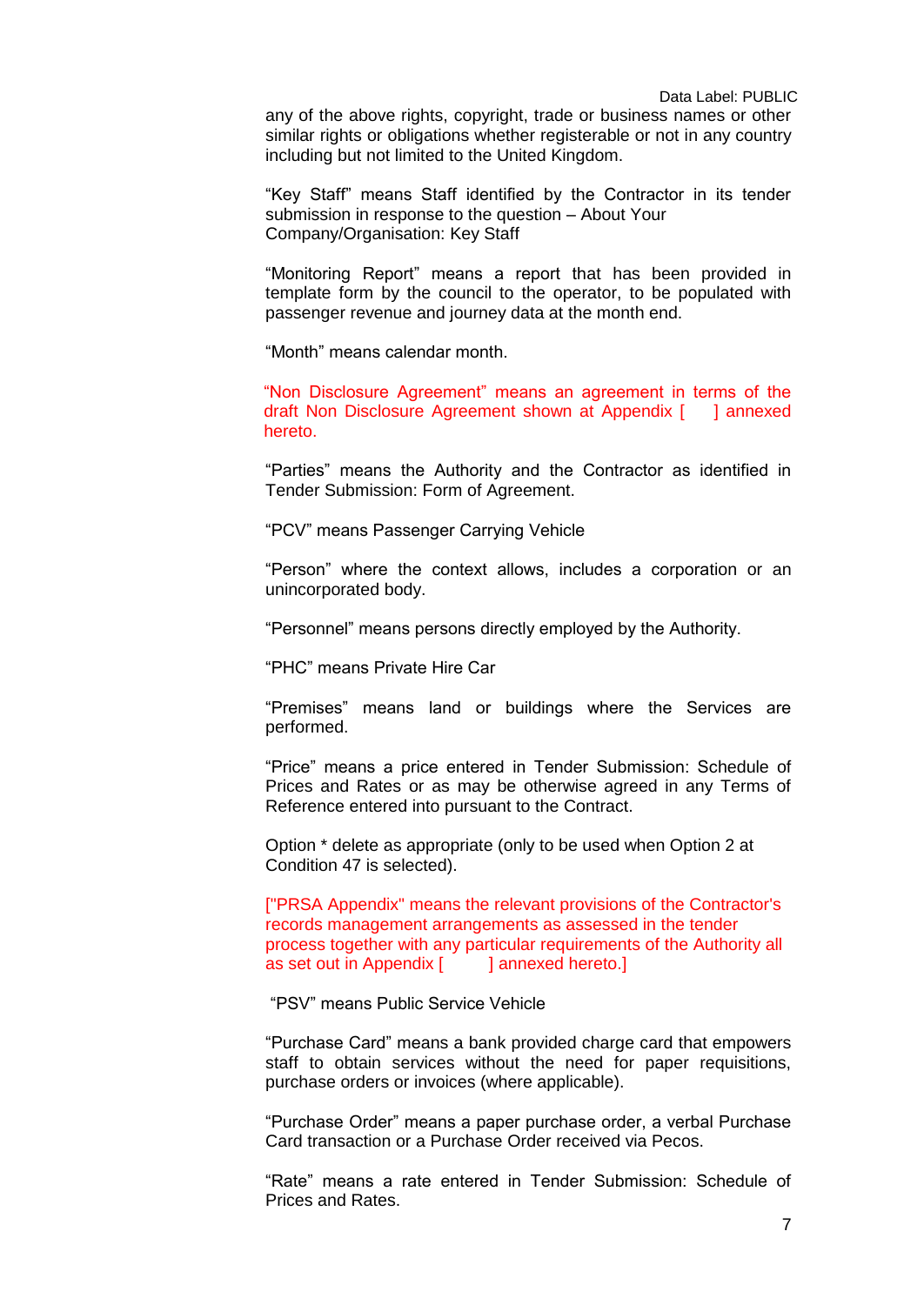"Regulated Work" means regulated work with children or adults or both as defined in the Protection of Vulnerable Groups (Scotland) Act 2007.

"Services" means the services set out in Tender Submission: Specification or as more particularly described in any Terms of Reference.

"Site" means the area within the Premises in which the Services are performed.

"Staff" means all persons used by the Contractor to supply the **Services** 

"Terms of Reference" means any terms of reference document(s) agreed in writing between the parties pursuant to the Contract describing the Services, the Authority's Responsibilities and the Price in respect of the same.

#### Option \* delete as appropriate ["Third Party Access Agreement" means an agreement in terms of the draft third party access agreement shown at Appendix [ ] annexed hereto.]

"Transport Exemption" means where the Authority is permitted to request provision of or sight of a Disclosure Record under Section 67 of the Protection of Vulnerable Groups (Scotland) Act 2007 and The Protection of Vulnerable Groups (Scotland) Act 2007 (Unlawful Requests for Scheme Records) (Prescribed Circumstances) Regulations 2010 or any other legislation or regulations.

"Variation" means a properly executed variation to the Contract in compliance with Condition 36.

- **1.2** The interpretation and construction of the Contract shall be subject to the following provisions:
	- **a)** a reference to any statute, enactment, order, regulation or similar instrument shall be construed as a reference to the statute, enactment order, regulation or instrument as subsequently amended or re-enacted.
	- **b)** the headings to Conditions are for ease of reference only and shall not affect the interpretation or construction of the Conditions;
	- **c)** references to Conditions are references to Conditions in the Section of the Contract in which they appear, unless otherwise stated;
	- **d)** where the context allows, the masculine includes the feminine and the neuter, and the singular includes the plural and vice versa.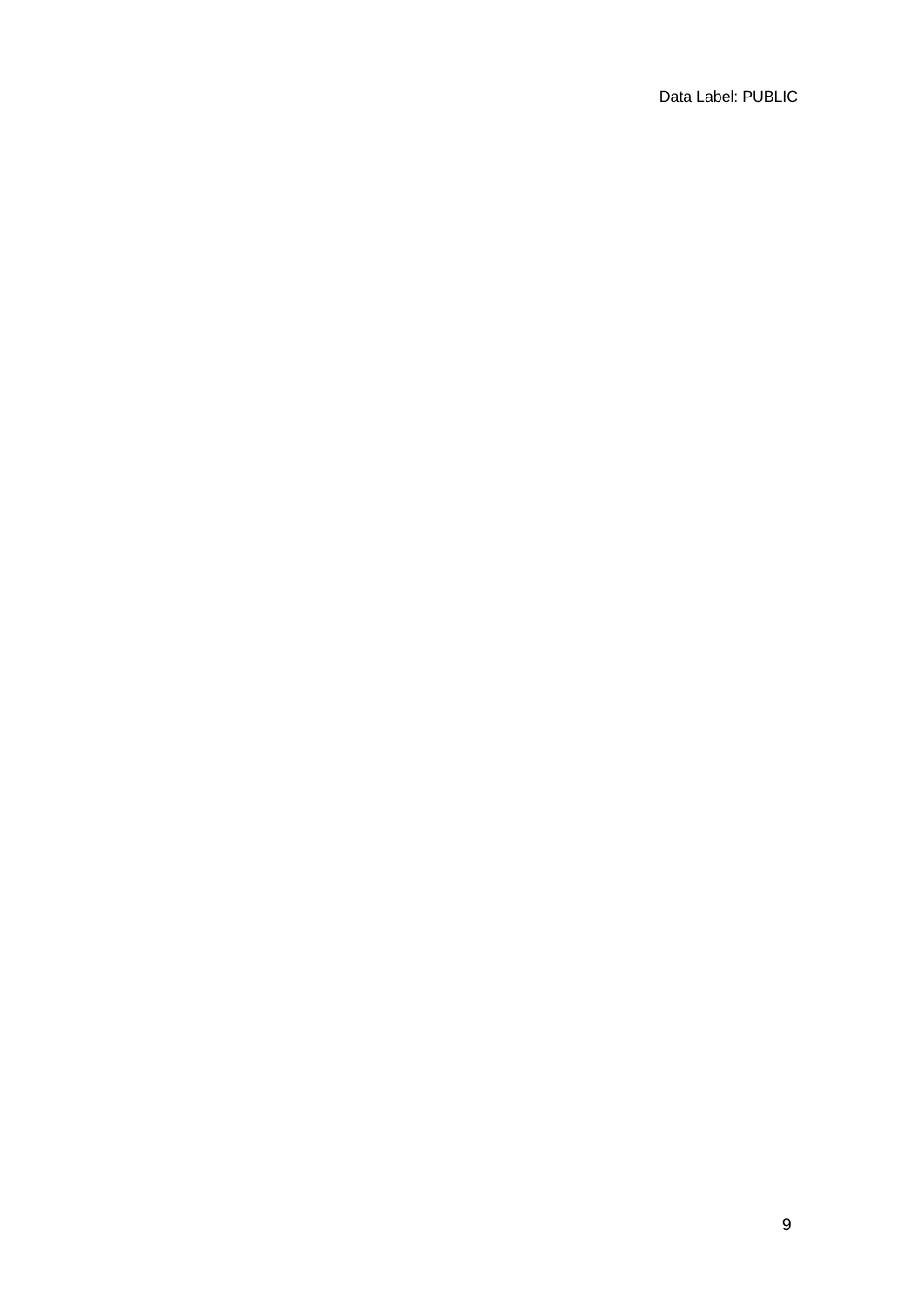## **2. ENTIRE AGREEMENT**

**2.1** The Contract constitutes the entire agreement between the Parties relating to the subject matter of the Contract. The Contract supersedes all prior negotiation, representations and undertakings, whether written or oral, except that this Condition shall not exclude liability in respect of any fraudulent misrepresentation.

# **3. CONTRACT PERIOD**

- **3.1** The Contract shall take effect and shall expire as specified in the specification and award letter unless it is otherwise terminated in accordance with the provisions of these Conditions or extended under Condition 3.2 hereof.
- **3.2** The Authority may extend the Contract Period up to a maximum period as detailed within the specification and award letter by issuing a Variation within a reasonable timescale in advance of the date when the Contract would otherwise expire.

## **4. SERVICES**

**4.1** The Contractor shall perform the Services in accordance with the provisions of the Contract subject to compliance by the Authority with its obligations under the Contract and further subject to the Authority providing the Contractor with all necessary information for the provision of the Services.

#### **4.2** Licensing

- **4.2.1** The Contractor shall be fully licensed in accordance with current legislation and ensure that all the appropriate certificates and licences are at all times in full force and effect. In particular it shall be the Contractor's sole responsibility to:
	- **a)** Hold any necessary PSV Operator's licence, community bus permit or hire car booking office licence.
	- **b)** Ensure that all vehicles used have the appropriate PSV licence, community bus permit, PHC, or taxi licence as required.
	- **c)** Ensure that all drivers hold any necessary PSV, PHC driver's licence, taxi driver's licence or other licence or permit and any other necessary qualifications and comply at all times with any relevant regulations and licence conditions.
- **4.2.2** The Contractor shall notify the Authority, in writing, immediately, and in any event within one working day of the imposition of any immediate prohibitions issued by the Police or Department of Transport or any other authority including any local authority and of any suspended licences relating to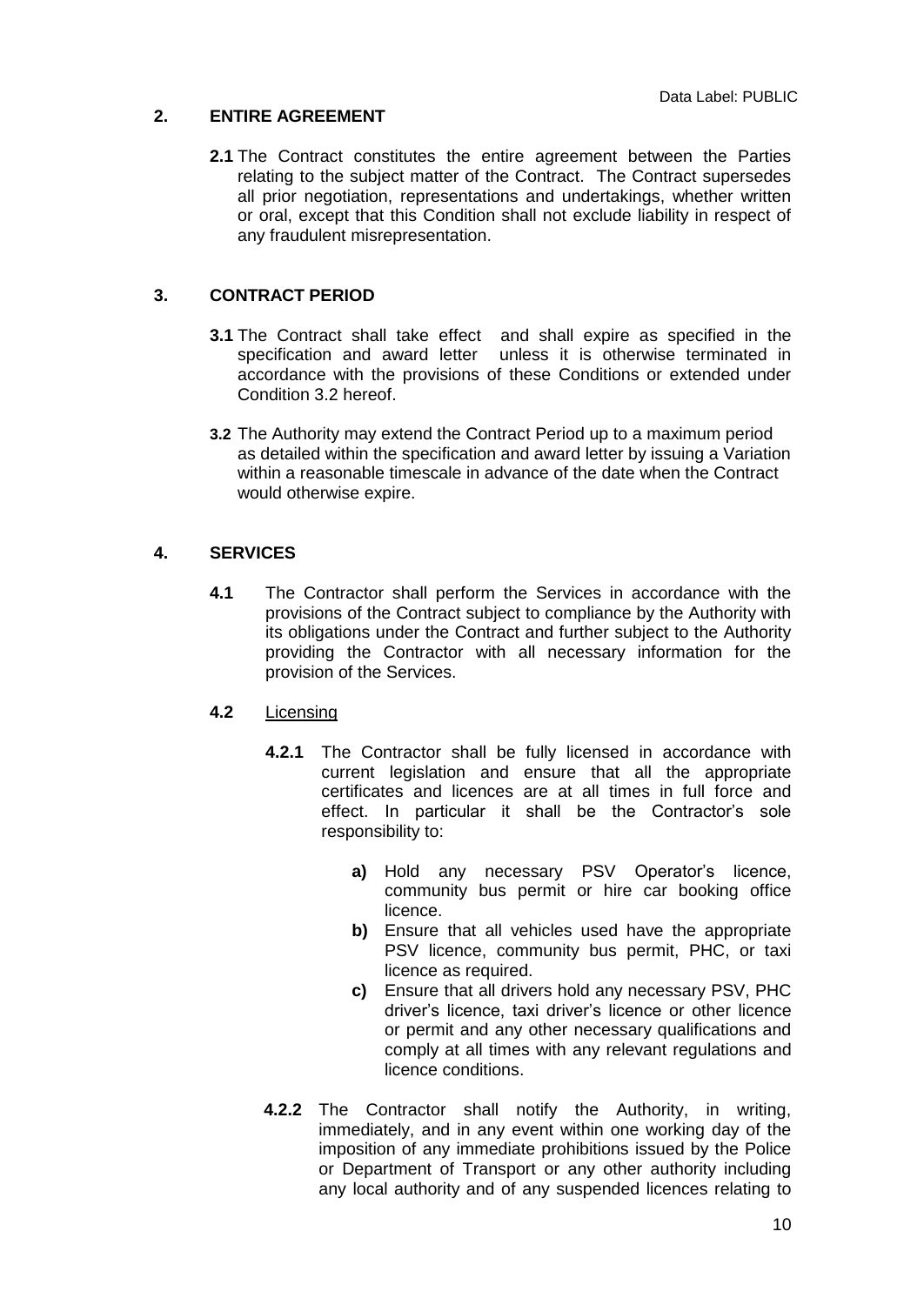vehicles belonging to or operated by the Contractor or any sub-contractor. The Authority reserves the right to exchange information about the Contractor's vehicles, business or operation of any contract with the Traffic Commissioner, VOSA, Police or any other government body.

#### **4.3** Registration

Where required, it shall be the sole responsibility of the Contractor to register with the Traffic Commissioner, in accordance with the Traffic Commissioners requirements and procedures, all necessary particulars of the local bus service and any subsequent variations to the Contract permitted or agreed under the Contract.

#### **4.4** Statistics, Audit and Inspection

**4.4.1** The Contractor shall permit Authority Representatives to:

- a) inspect any vehicle used or to be used for the performance of the Contract immediately before, during or after operation of any journey.
- b) by prior agreement inspect vehicles not in service.
- c) inspect maintenance facilities and records.
- d) inspect passenger tickets or passes.
- e) travel as an escort on any Contract journey.
- f) access any relevant books, documentation, vouchers, waybills, tickets and accounts, having given the Contractor reasonable notice of such a request.
- **4.4.2** The Contractor shall provide the Authority with accurate statistics showing performance for each service as the Authority shall reasonably require, over and above the monthly monitoring reports.

#### **4.5** Vehicles

In addition to any licence provisions or Terms and Conditions which may be imposed by any Licensing Authority, all vehicles used in the operation of this Contract must:

- **a)** be in a fit and serviceable condition and appropriate for providing the service required.
- **b)** be able to use the roads utilised for the Services bearing in mind the requirements of weight restrictions, low bridges and Traffic Regulation Orders.
- **c)** have exterior paintwork, interior seats and fittings in good condition such as to promote confidence in users.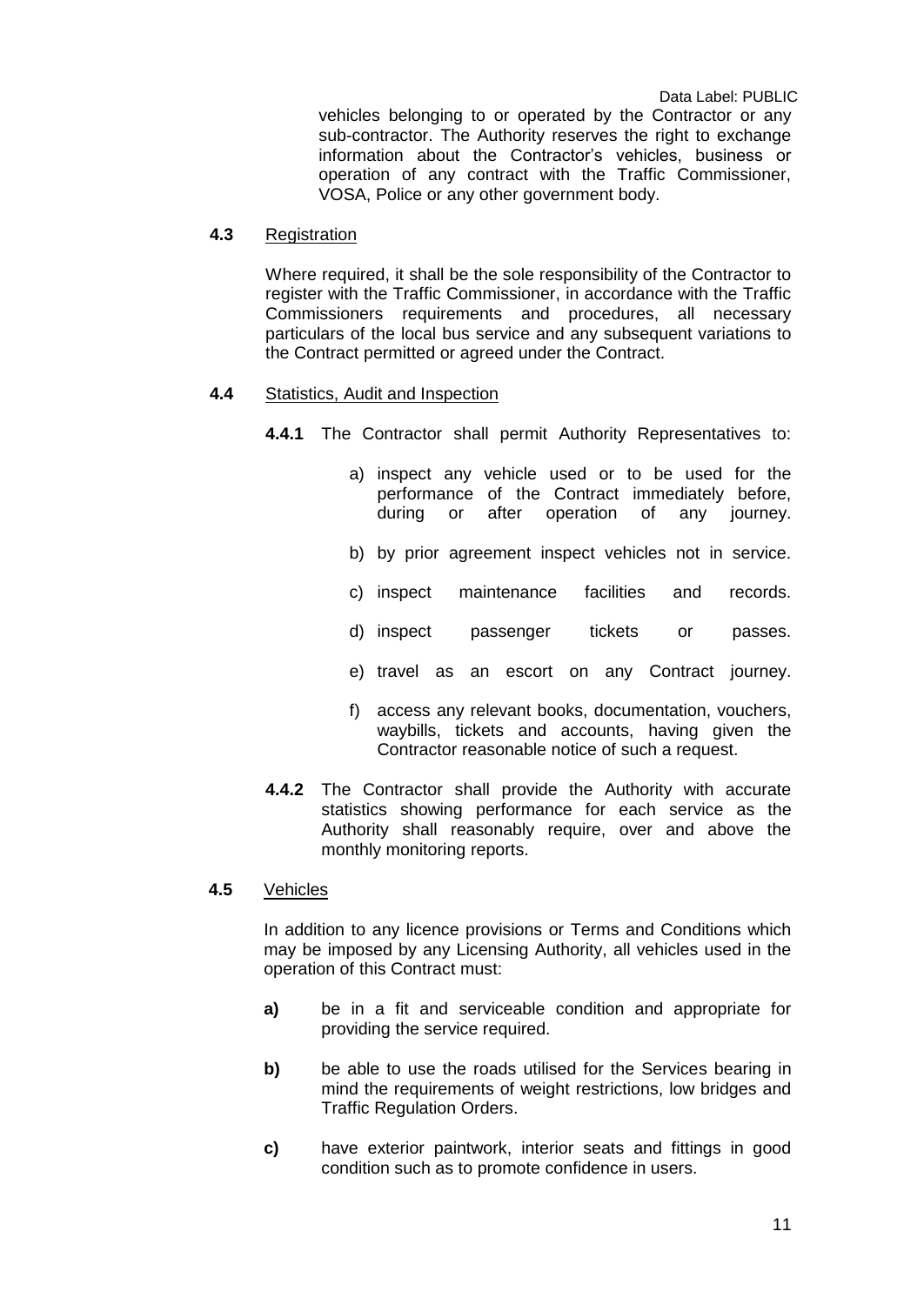- **d)** have effective heating and ventilation.
- **e)** be clean internally and externally at the start of each day's operation and be swept out in the course of the day as necessary.
- **f)** Any special requirements for the vehicle, including passenger lift, ramp, wheelchair and clamp provision, child seats, restraints and safety belts must be in accordance with the manufacturers' or distributors' instruction and guidance.

#### **4.6** Vehicle Emissions

In accordance with the Road Vehicles (Construction and Use) Regulations 1986, vehicle engines must be switched off whilst vehicles are stationary in car parks, school bus parks or any situation where a vehicle is stationary and no activity is taking place i.e. passengers are not entering or alighting the vehicle.

#### **4.7** Drivers (And Escorts)

- **4.7.1** Contractors are responsible for the actions of all Staff engaged by them in operation of the Contract.
- **4.7.2** Any Staff used in the operation of the Contract must:
	- **a.** ensure that they are aware of the Contract specification for any service they operate
	- **b.** must exercise care of their passengers, preferably with the help of customer care training. This includes communication with customers, driving with consideration of passengers, showing a particular care of the needs of young children, the elderly and disabled passengers.
	- **c.** display driving behaviour which, in the sole reasonable opinion of the Authority, is appropriate at all times.
	- **d.** ensure that behaviour which, in the sole reasonable opinion of the Authority, is appropriate is displayed in front of passengers.
	- **e.** all be smartly and appropriately (in the sole reasonable opinion of the Authority) dressed. The wearing of football shirts is not permitted while operating the Contract.
- **4.7.3** The Authority reserves the right to require the removal of a member or members of Staff from a particular route(s)/Contract(s).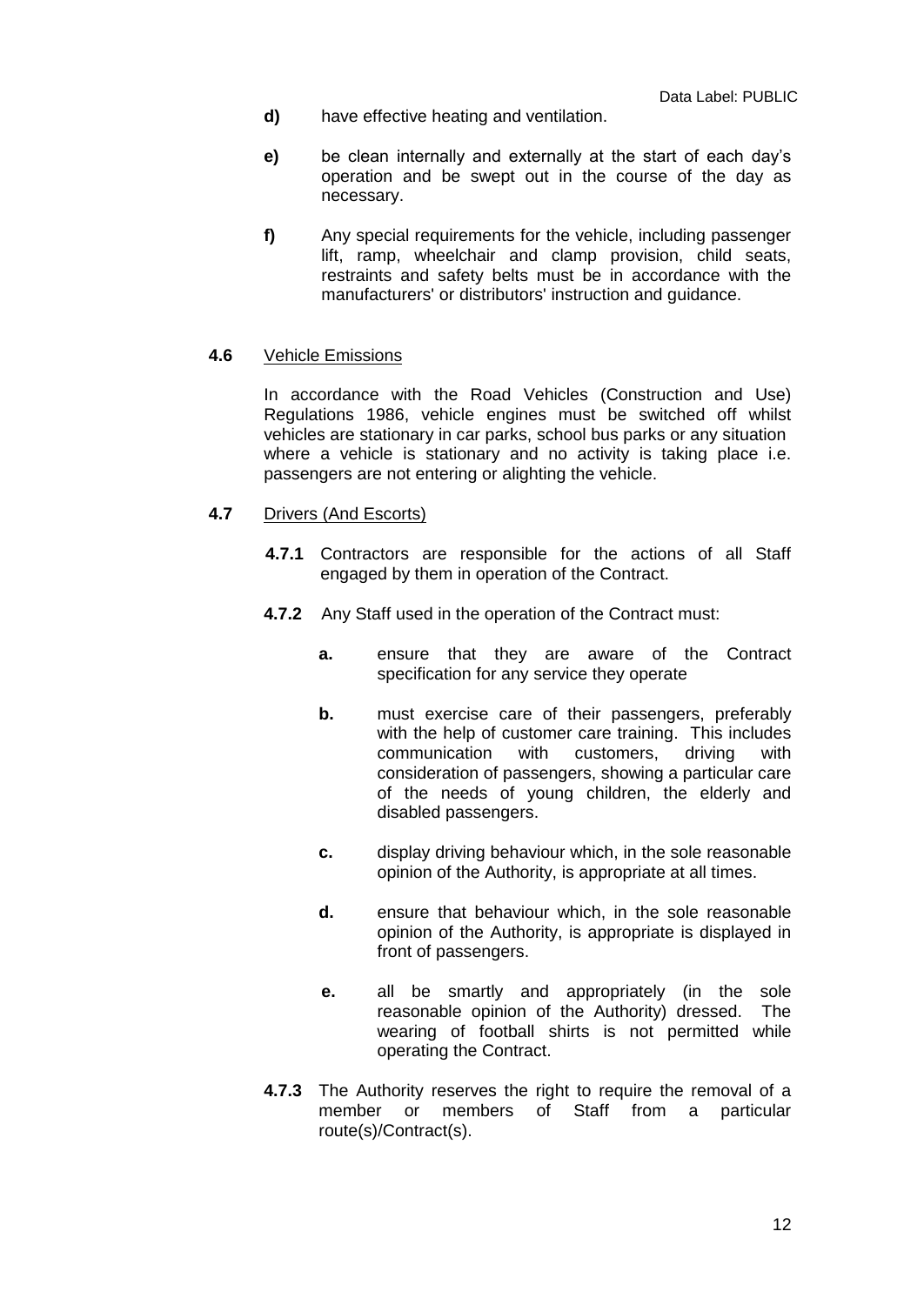#### **4.8** Duties Of Contractors

- **4.8.1** Services shall be on time at the start of each journey and thereafter at each timing point; no service should run early and late running is only acceptable through circumstances beyond the Contractor's control. The correct route and pick up points should be followed unless the driver is prevented from doing so by road works or similar or by specific written instructions from the Authority for each individual service. In adverse weather, Staff should use their discretion to decide whether a journey is possible.
- **4.8.2** If external factors regularly create difficulties in adhering to the timetable and/or route specification then the Contractor shall request to the Authority to review and provide a Variation if necessary.
- **4.8.3** The Contractor shall inform the Authority of any Services which regularly carry no passengers and of any journeys on which potential passengers were unable to board the vehicle/vehicles due to insufficient capacity being available.
- **4.8.4** The driver of each vehicle used to provide the Services must be contactable during the hours of operation of the Services. Any call taken or made must relate to the operation of the Services.
- **4.8.5** The Contractor must report to the Authority all accidents, breakdowns or other significant delays whilst operating the service. This information is to be given as soon as possible after the breakdown or similar occurs. Especially where children are involved in any service the Public Transport team should be notified immediately after any emergency action is taken to secure safety of life.

The Contractor must confirm to the Authority, in writing, details of the situation within:

- o 24 hours for accidents or emergencies
- o 48 hours for breakdowns
- **4.8.6** The Contractor or his/her representative must be immediately contactable by telephone during normal office hours and have an available email account to assist in communications concerning the Services.
- **4.8.7** In the event of a complaint about a service being received by the Authority, the Contractor must supply an explanation of the event within one working day of being informed of it. If the complaint is made direct to the Contractor he must reply in writing to the complainant within 3 working days, with a copy of the reply sent concurrently to the Authority's Public Transport team.
- **4.8.8** The Contractor shall be obliged to cover Staff or vehicle deficiencies by sub-contracting if necessary, unless stated otherwise.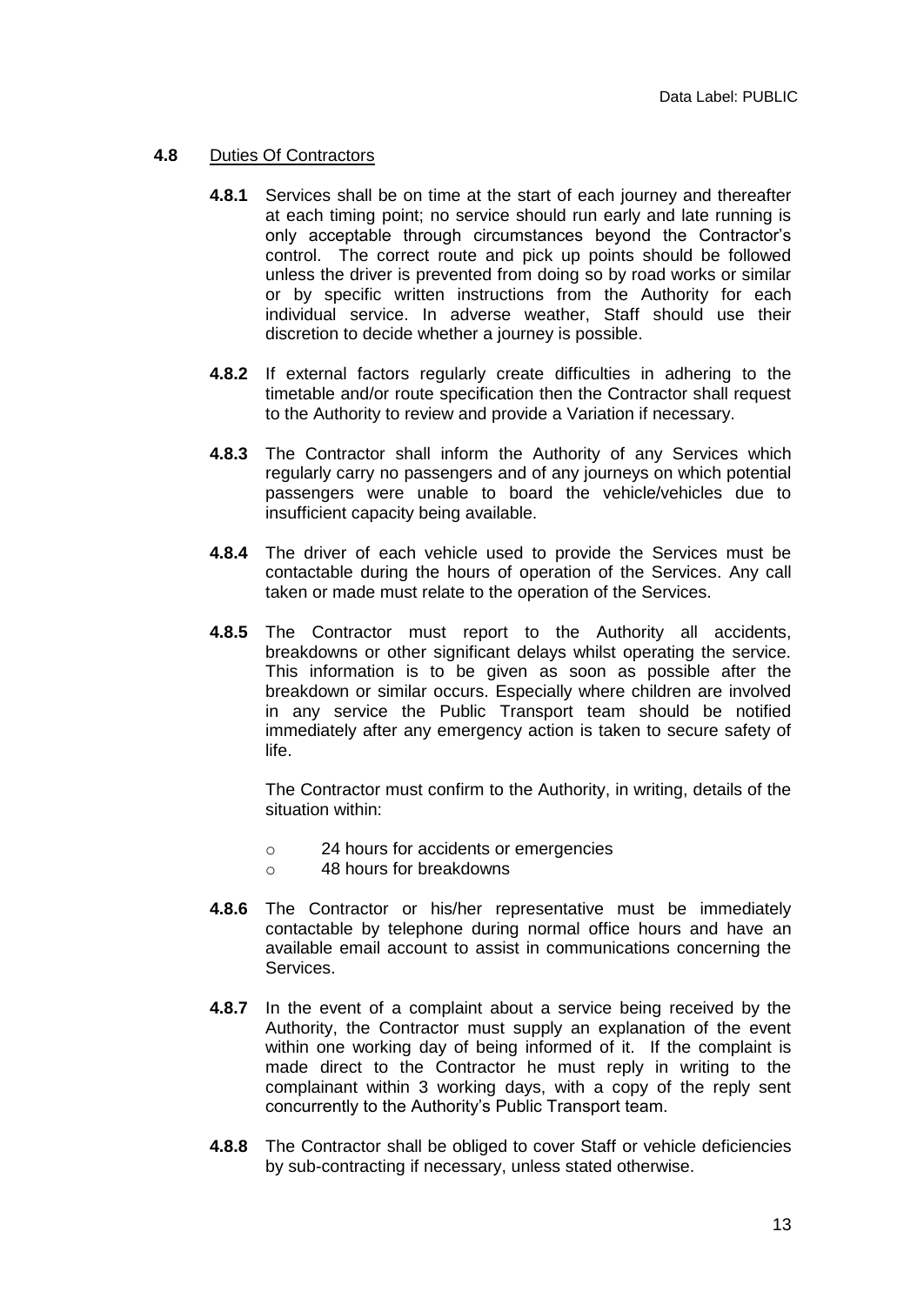- **4.8.9** The Contractor must ensure that there is no smoking on any service , and notices to that effect must be displayed in the vehicle. Contractors are responsible for informing the Authority of any instances where an individual has refused to comply. This condition shall comply with condition 12.2 Smoke Free Policy.
- **4.8.10** Contractors must ensure that no person unauthorised by the Authority enters or travels in the vehicle.
- **4.8.11** It shall be the responsibility of the Contractor to claim any Concessionary Travel payments and Bus Service Operators Grant if applicable.
- **4.8.12** The Contractor shall be responsible for all fees and charges associated with operating the service, for example bus station departure charges and registration, cancellation and amendment fees.
- **4.8.13** The Contractor shall be responsible for any injury or death to any passenger or third party in the course of the Services being provided. The Authority will accept no liability for any damage arising to a vehicle in the course of its journey or for any injury or death to any passenger or third party as a result of provision of the Services.

#### **4.9** Lost Property

The Contractor shall make appropriate provision to deal with lost property in accordance with the Public Service Vehicles (Lost Property) Regulations 1978 and any amendments or re-enactments as may from time to time be in force.

**4.10** In addition to termination on default the Authority operates a Penalty Point system in respect of failure by the Contractor to operate Services in terms of the Contract. The Penalty Point system is operated without prejudice to the Authority's rights in terms of the Contract. Penalty Points will be imposed, on the Contract, in the event of default or failure by the Contractor in respect of specified events. The specified events attracting Penalty Points, and the number of Penalty Points which will be imposed, subject to the provisions of Condition 4.10.1 in respect of each specified event, are set out in the table below.

| <b>Specified Event</b>                                                                                                                                                                                    | <b>REFERENCE</b> | <b>POINTS</b> |
|-----------------------------------------------------------------------------------------------------------------------------------------------------------------------------------------------------------|------------------|---------------|
|                                                                                                                                                                                                           |                  |               |
| The penalty points for each Specified Event<br>below apply to all services to which the Terms<br>and Conditions or Specifications referred to in<br>the relevant Reference column of this table<br>apply. |                  |               |
| Failure to register with the Traffic                                                                                                                                                                      | Terms and        | 10            |
| Commissioner.                                                                                                                                                                                             | Conditions: 4.3  |               |
| Incorrect Registration with the Traffic                                                                                                                                                                   | Terms and        | 5             |
| Commissioner.                                                                                                                                                                                             | Conditions: 4.3  |               |
| Failure to maintain correct operating, vehicle                                                                                                                                                            | Terms and        | $1-80$ at     |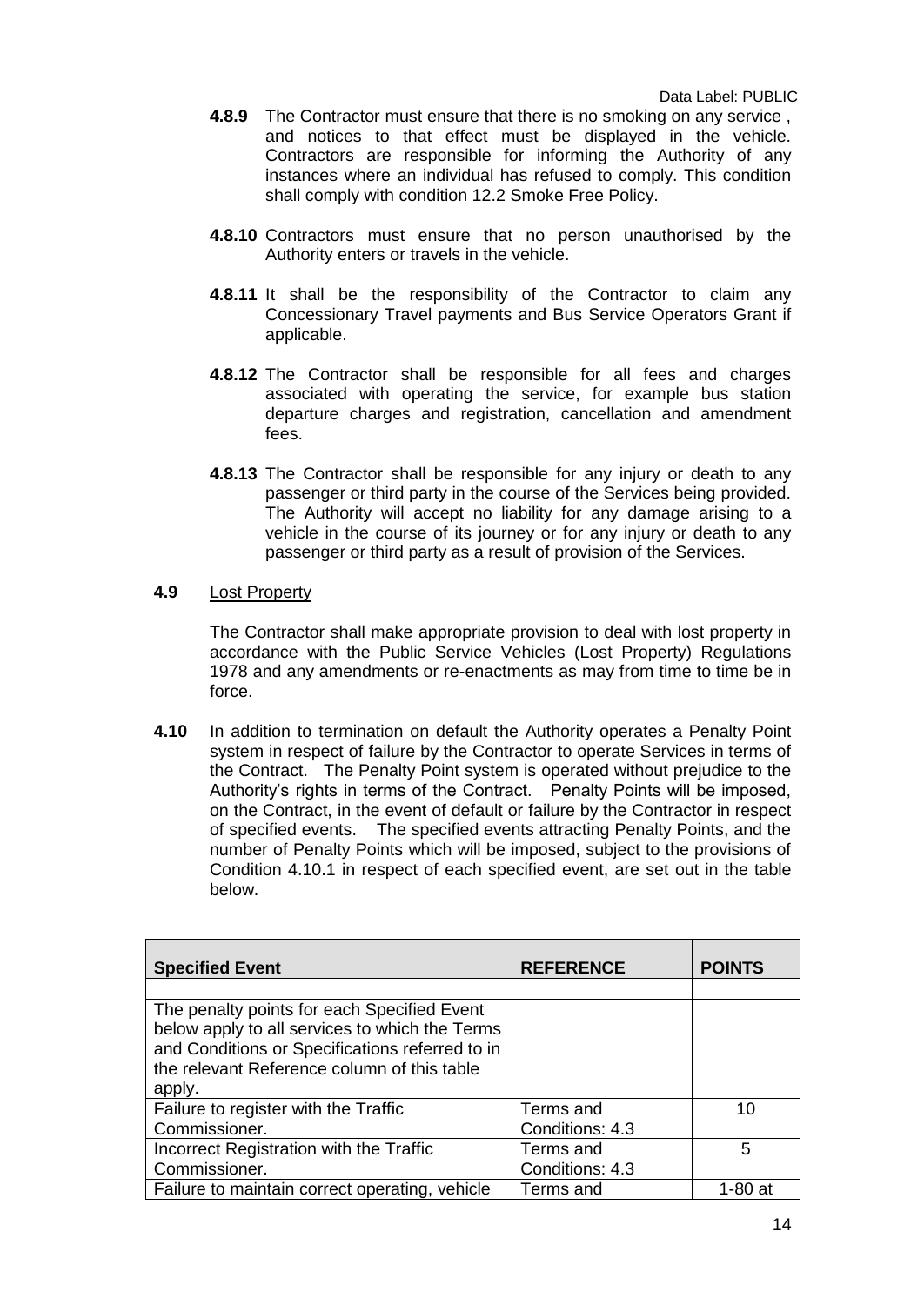| <b>Specified Event</b>                                                                   | <b>REFERENCE</b>             | <b>POINTS</b>                              |
|------------------------------------------------------------------------------------------|------------------------------|--------------------------------------------|
| or driver licence.                                                                       | Conditions: 4.2.1            | Authority's                                |
|                                                                                          |                              | <b>Discretion</b>                          |
| Failure to notify the Authority of any                                                   | Terms and                    | 5                                          |
| prohibitions issued by the Police, Department                                            | Conditions: 4.2.2            |                                            |
| of Transport, Traffic Commissioner, VOSA or<br>other authority.                          |                              |                                            |
| Failure to comply with the provisions relating                                           | Terms and                    | 20                                         |
| to the Protection of Vulnerable Groups                                                   | Conditions: 10.2             |                                            |
| (Scotland) Act 2007                                                                      |                              |                                            |
| Failure to ensure duty of care to all                                                    | Terms and                    | $1-80$ at                                  |
| passengers                                                                               | Conditions: 4.7.2            | Authority's                                |
|                                                                                          |                              | <b>Discretion</b>                          |
| Failure to maintain vehicle in fit and                                                   | Terms and                    | $1 - 80$                                   |
| serviceable condition.                                                                   | Conditions: 4.5              | Variable at                                |
|                                                                                          |                              | Authority's                                |
|                                                                                          |                              | <b>Discretion</b><br>$\overline{1}$ -80 at |
| Use of unsuitable vehicle with regard to<br>weight restrictions, low bridges and Traffic | Terms and<br>Conditions: 4.5 |                                            |
| <b>Regulation Orders</b>                                                                 |                              | Authority's<br><b>Discretion</b>           |
| Failure to maintain vehicle paintwork, seats                                             | Terms and                    | 2                                          |
| and fittings.                                                                            | Conditions: 4.5              |                                            |
| Failure to maintain effective heating and                                                | Terms and                    | $\overline{2}$                             |
| ventilation.                                                                             | Conditions: 4.5              |                                            |
| Failure to maintain vehicle cleanliness                                                  | Terms and                    | $\overline{2}$                             |
|                                                                                          | Conditions: 4.5              |                                            |
| Failure to deliver contract specification.                                               | Terms and                    | $2 - 10$                                   |
|                                                                                          | Conditions: 4.7.2            | Variable at                                |
|                                                                                          |                              | Authority's                                |
| Driver's failure to demonstrate adequate                                                 | Terms and                    | discretion<br>Variable at                  |
| customer care.                                                                           | Conditions: 4.7.2            | Authority's                                |
|                                                                                          |                              | <b>Discretion</b>                          |
| Inappropriate driving behaviour.                                                         | Terms and                    | $2 - 10$                                   |
|                                                                                          | Conditions: 4.7.2            | Variable at                                |
|                                                                                          |                              | Authority's                                |
|                                                                                          |                              | discretion                                 |
| Inappropriate behaviour.                                                                 | Terms and                    | $2 - 10$                                   |
|                                                                                          | Conditions: 4.7.2            | Variable at                                |
|                                                                                          |                              | Authority's<br>discretion                  |
| Failure to submit Monitoring report                                                      | Terms and                    | 7                                          |
|                                                                                          | Conditions 19.2              |                                            |
| Inappropriate dress including wearing of                                                 | Terms and                    | $\overline{2}$                             |
| football shirts.                                                                         | Conditions: 4.7.2            |                                            |
| Contractor's failure to ensure duty of care to                                           | Terms and                    | Variable at                                |
| all passengers.                                                                          | Conditions: 14.1             | Authority's                                |
|                                                                                          |                              | <b>Discretion</b>                          |
| Failure to maintain confidentiality/misuse of                                            | Terms and                    | $10 - 20$                                  |
| contract information.                                                                    | Conditions: 25               | Variable at                                |
|                                                                                          |                              | Authortity's<br><b>Discretion</b>          |
| Failure to adhere to assignation, disposal or                                            | Terms and                    | $1-80$ at                                  |
| sub-contracting conditions.                                                              | Conditions: 32               | Authority's                                |
|                                                                                          |                              |                                            |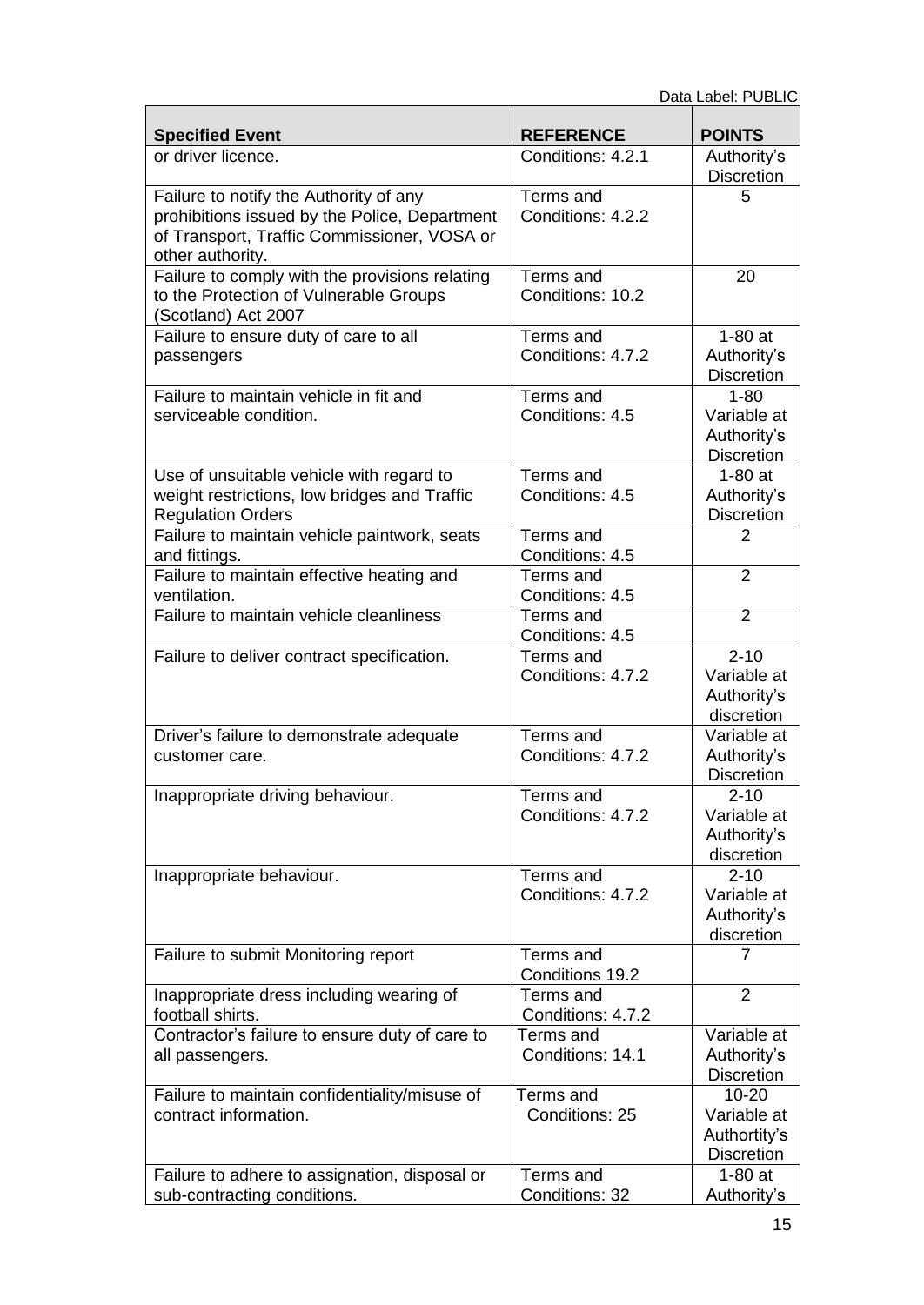|                                                 | <b>REFERENCE</b>   | <b>POINTS</b>                    |
|-------------------------------------------------|--------------------|----------------------------------|
| <b>Specified Event</b>                          |                    | <b>Discretion</b>                |
| Running service more than one minute early.     | Terms and          |                                  |
|                                                 | Conditions: 4.8.1  |                                  |
| Running service late - within operator's        | Terms and          | Up to 5                          |
| control.                                        | Conditions: 4.8.1  |                                  |
| Failure to observe correct route/pick up        | Terms and          | 7                                |
| points.                                         | Conditions: 4.8.1  |                                  |
| Failure to advise Authority of capacity issues. | Terms and          | $\overline{2}$                   |
|                                                 | Conditions: 4.8.3  | $\overline{2}$                   |
| Failure to advise Authority of consistent       | Terms and          |                                  |
| difficulties in adhering to timetable or route. | Conditions: 4.8.2  |                                  |
| Inability to contact driver or driver           | Terms and          | 5                                |
| making/taking unrelated calls                   | Conditions: 4.8.4  |                                  |
| Failure to advise Authority of accident,        | Terms and          | $1-20$ at                        |
| breakdown or significant delay within           | Conditions: 4.8.5  | Authority's                      |
| specified time limit.                           |                    | <b>Discretion</b>                |
| Failure to ensure availability of contract      | Terms and          | 10                               |
| manager/representative by telephone.            | Conditions: 4.8.6  |                                  |
| Failure to maintain email account.              | Terms and          | 10                               |
|                                                 | Conditions: 4.8.6  |                                  |
| Failure to seek sub contractor in emergency     | Terms and          | $1-20$ at                        |
| situation.                                      | Conditions: 4.8.8  | Authority's<br><b>Discretion</b> |
| Failure to uphold smoke free policy.            | Terms and          | 10                               |
|                                                 | Conditions: 12.2   |                                  |
| Failure to prevent unauthorised person(s)       | Terms and          | $\overline{2}$                   |
| from travelling in the vehicle.                 | Conditions: 4.8.10 |                                  |
| Failure to submit invoices within 30 days.      | Terms and          | $\overline{7}$                   |
|                                                 | Conditions: 19.2   |                                  |
| Submission of incorrect monitoring report.      | Terms and          | 3                                |
|                                                 | Conditions: 19.2   |                                  |
| Failure to adhere to complaints procedure.      | Terms and          | $1 - 10$                         |
|                                                 | Conditions: 4.8.7  | Variable at                      |
|                                                 |                    | Authority's<br><b>Discretion</b> |
| Preventing authorised council officers access   | Terms and          | 20                               |
| to inspect vehicle, passes, tickets or          | Conditions: 4.4.1  |                                  |
| documentation.                                  |                    |                                  |
| Failure to provide additional statistics.       | Terms and          | 20                               |
|                                                 | Conditions: 4.4.2  |                                  |
| Failure to adhere with the Road Vehicles        | Terms and          | $5 - 10$                         |
| Regulations 1986.                               | Conditions: 4.6    | Variable at                      |
|                                                 |                    | Authority's                      |
|                                                 |                    | <b>Discretion</b>                |
| Use of staff without qualifications, licences   | Terms and          | $1 - 20$                         |
| and competence.                                 | Conditions: 10.1.1 | Variable at                      |
|                                                 |                    | the                              |
|                                                 |                    | Authority's<br><b>Discretion</b> |
| Failure to provide appropriate number of staff  | Terms and          | 5                                |
| required to fulfil contract.                    | Conditions: 10.1.2 |                                  |
| Failure to provide services in accordance with  | Terms and          | $1 - 20$                         |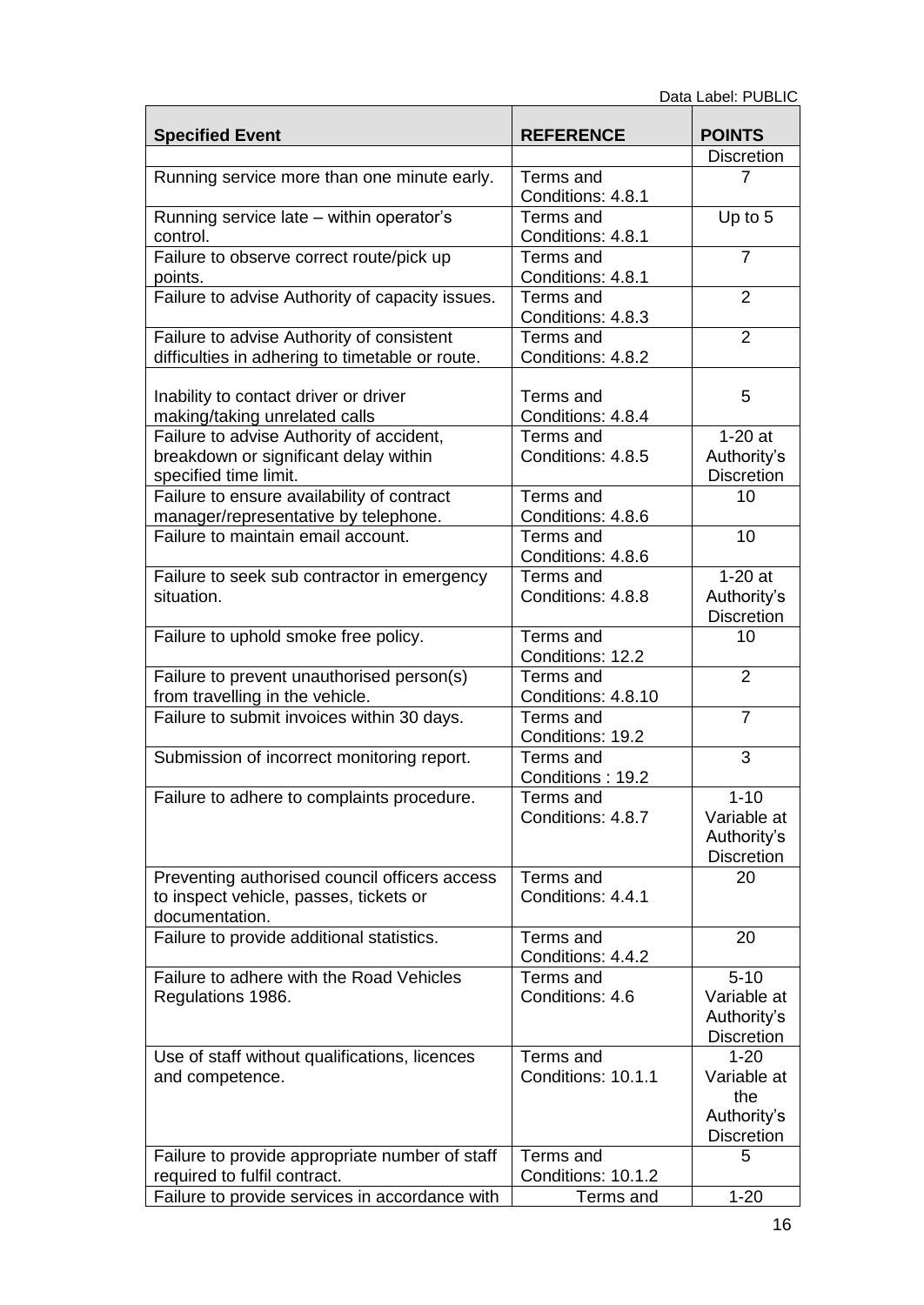| <b>Specified Event</b>                                       | <b>REFERENCE</b> | <b>POINTS</b>      |
|--------------------------------------------------------------|------------------|--------------------|
| the operational specification.                               | Conditions: 15.1 | Variable at        |
|                                                              |                  | the                |
|                                                              |                  | Authority's        |
|                                                              |                  | <b>Discretion</b>  |
| Failure to seek approval for public statement                | Terms and        | $1 - 20$           |
| relating to the existence or performance of<br>the contract. | Conditions: 26.1 | Variable at<br>the |
|                                                              |                  | Authority's        |
|                                                              |                  | <b>Discretion</b>  |
| Failure to notify the Authority of any health                | Terms and        | $3-5$              |
| and Safety hazards.                                          | Conditions: 31.1 | Variable at        |
|                                                              |                  | the                |
|                                                              |                  | Authority's        |
|                                                              |                  | <b>Discretion</b>  |
| Failure to inform staff of known health and                  | Terms and        | $3 - 7$            |
| safety hazards.                                              | Conditions: 31.3 | Variable at        |
|                                                              |                  | the                |
|                                                              |                  | Authority's        |
|                                                              |                  | <b>Discretion</b>  |
| Failure to comply with health and safety                     | Terms and        | $5 - 15$           |
| measures implemented by the Authority.                       | Conditions: 31.4 | Variable at        |
|                                                              |                  | the                |
|                                                              |                  | Authority's        |
|                                                              |                  | <b>Discretion</b>  |

- **4.10.1** Penalty Points shall be increased by the Authority prior to imposition by the addition of further points (calculated as follows) :
	- **a)** Contracts having more than 120 single journeys per week Penalty Points in terms of the table above  $x$  0.25 = the further points referred to above.
	- **b)** Contract having between 61 and 120 single journeys per week Penalty Points in terms of the table above  $x = 0.5$  = the further points referred to above.
	- **c)** Contract having between 13 and 60 single journeys per week Penalty Points in terms of the table above  $x$  0.75 = the further points referred to above.
	- **d)** Contract having up to 12 single journeys per week Penalty Points in terms of the table above, for the avoidance of doubt there will be no further points applied in such cases

"Further Penalty Points" means any applicable further penalty points as set out in paragraphs a), b), c) and d) above.

"Total Penalty Points" shall mean the amount of points equal to the Penalty Points plus the Further Penalty Points.

**4.10.2** Penalty Points and Further Penalty Points will be imposed at the sole discretion of the Authority and will endure for a period of 12 months from the date of the specified event that gave rise to the imposition of the Penalty Points and Further Penalty Points.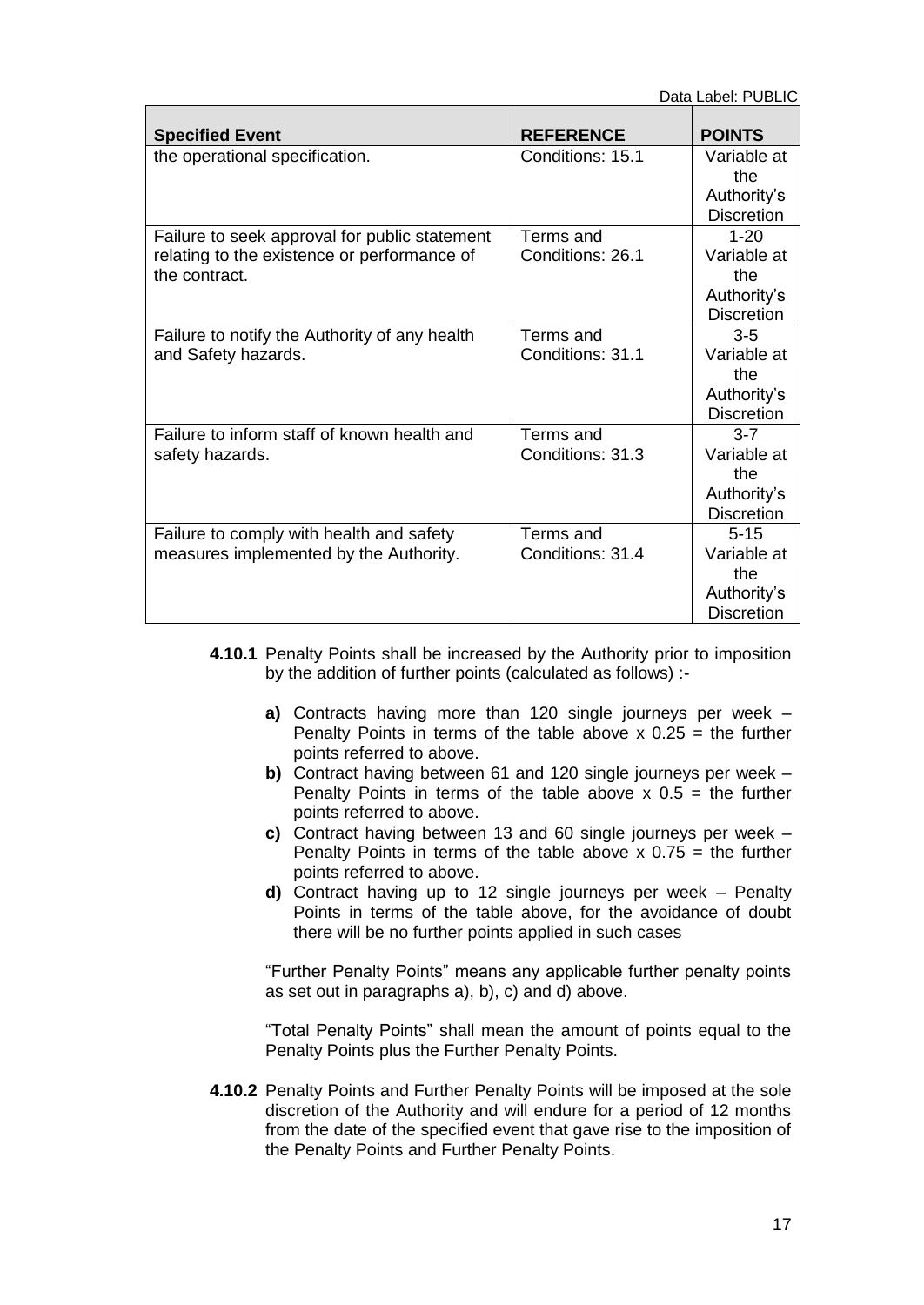**4.10.3** If at any time during the period of the Contract, 20 Total Penalty Points (or a cumulative total of 20 Total Penalty Points) or more have been imposed upon the Contract, the Contractor shall be deemed to be in fundamental breach of the Contract, which is not capable of being remedied, and the Authority shall be entitled to terminate the Contract or any Services in terms of the provisions of Condition 40.

#### **5. NOT USED.**

#### **6. CONDITIONS AFFECTING PROVISION OF SERVICES**

#### **6.1 TERMS AND CONDITIONS**

This Contract may only be varied with the written agreement of the Authority. No terms or conditions put forward at any time by the Contractor shall form any part of the Contract other than those proposed and accepted in accordance with the Proposed Amendments to the Contract Documents or in accordance with the provisions of Condition 36 hereof.

#### **6.2 ORDERS, DELIVERY NOTES AND INVOICES**

- **6.2.1** Purchase orders, advance purchase orders, delivery notes and invoices shall not vary the Contract. The Conditions as set out in accordance with Condition 6.1 shall apply at all times.
- **6.2.2** The Contractor shall not supply any Service without receipt of a Purchase Order.
- **6.2.3** Failure by the Contractor to ensure receipt of a Purchase Order may delay payment in accordance with Condition 19.
- **6.2.4** The Contractor may assign to another person (an "assignee").
	- (i) the right to receive payment of the Price or any part thereof due to the Contractor under this Contract subject to deduction of sums in respect of which the Authority exercises its right of recovery under Condition 22 of this Contract and;

The Contractor shall notify or procure that any assignee notifies the Authority of any variations to the arrangements for payment of the Price or for handling invoices, in each case in good time to enable the Authority to redirect payments or invoices accordingly. In the absence of such notification the Authority shall be under no obligation to vary its arrangements for payment of the Price or for handling invoices.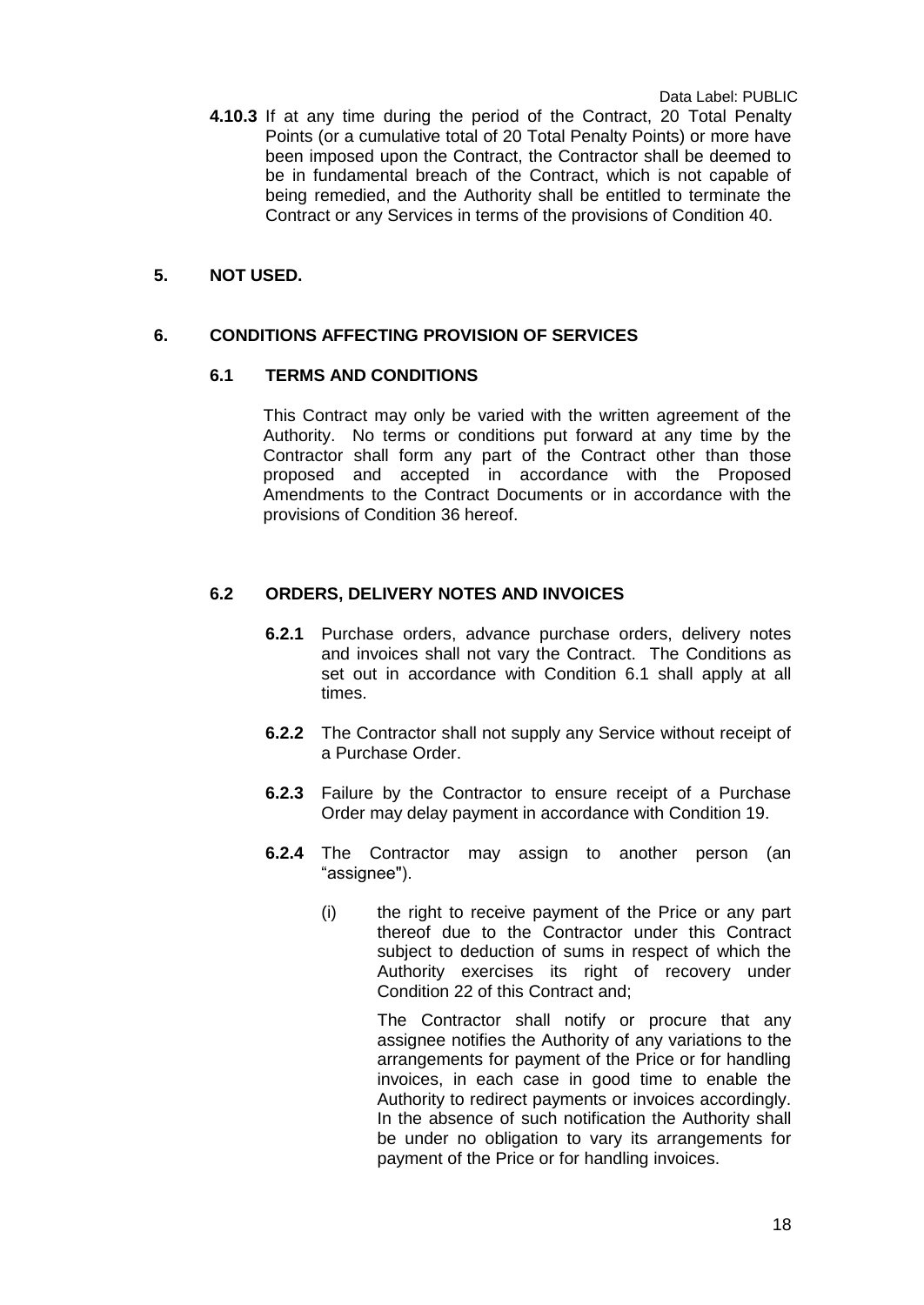**6.2.5** The Authority shall be entitled to pursue any such assignee for any sums due to the Authority.

#### **6.3 AWARD**

The Authority reserves the right to award all or any part of a contract to any Contractor. The Authority reserves the right not to award all or any part of a contract.

- **6.3.1** Any tender for the supply of Services submitted to the Authority may be subject to post tender negotiations as provided for in the Authority's standing orders.
- **6.3.2.** The Contractor shall be deemed to have satisfied himself as regards the nature and extent of the Services, the supply and conditions affecting labour, the suitability of the Authority's Property (if any) and the Equipment necessary for the performance of the Services, subject to all such matters being discoverable by the Contractor.
- **6.3.3.** Prior to the award of the contract the Contractor must agree in writing to conduct business transactions electronically with the Authority in accordance with Condition 6.4.

## **6.4 E-PROCUREMENT**

- **6.4.1** It is the Authority's intention to procure Services electronically via E-Procurement. It is therefore mandatory that all Contractors to the Authority agree to conduct business transactions with the Authority electronically.
- **6.4.2** The degree of participation and the timescale to commence participation will be agreed in writing prior to the award of the Contract.
- **6.4.3** Any Contractor who gives this undertaking and does not commence participation within the agreed timescale will be in fundamental breach of Contract and the Contract may be terminated in accordance with Condition 40.

#### **7. CONTRACTOR'S STATUS**

**7.1** Nothing in the Contract shall be construed as creating a partnership, a contract of employment or a relationship of principal and agent between the Authority and the Contractor.

# **8. AUTHORITY'S PROPERTY**

**8.1** All the Authority's Property shall remain the property of the Authority and shall be used in the performance of the Contract and for no other purpose without prior Approval.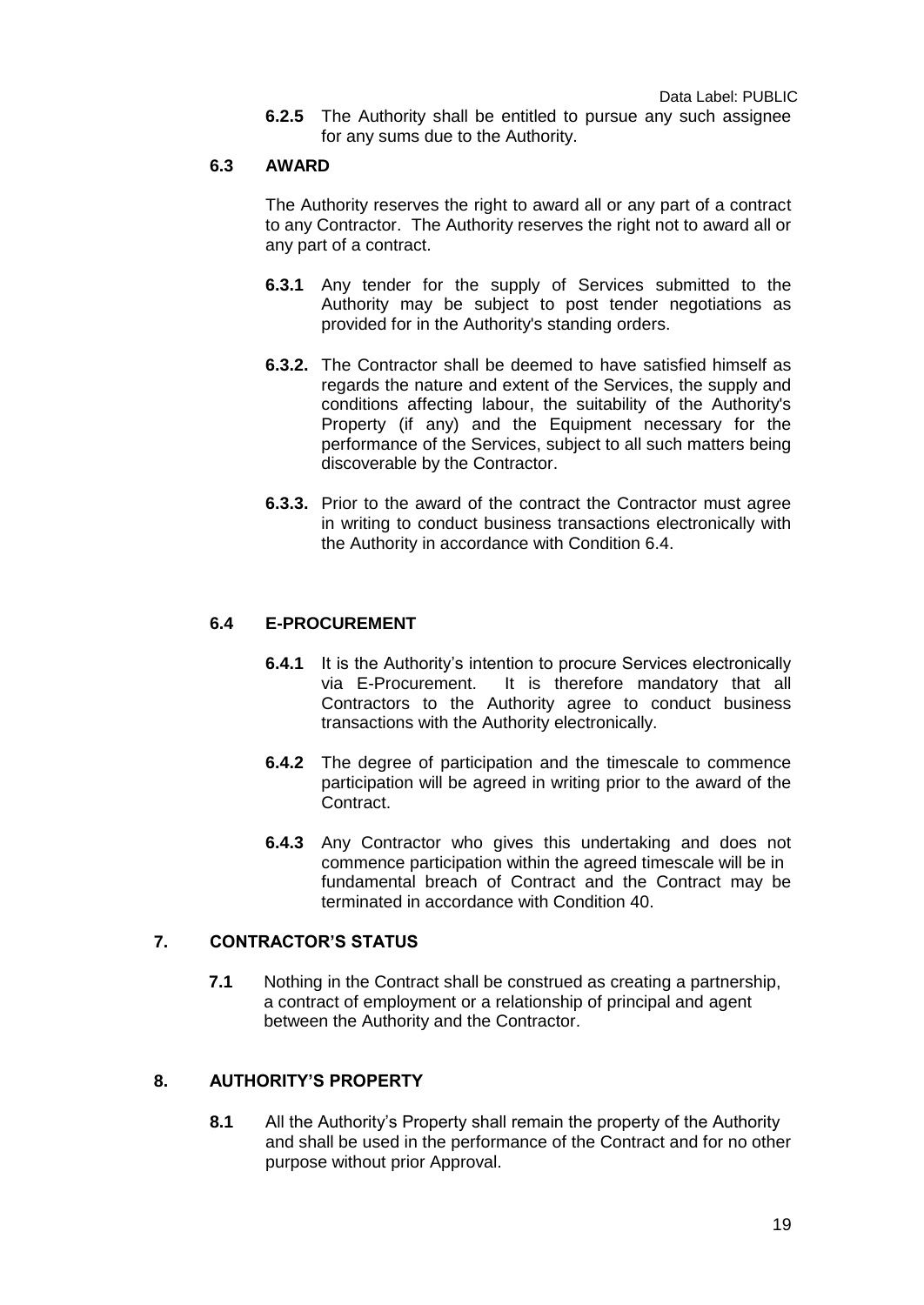- **8.2** On receipt of the Authority's Property the Contractor shall subject it to a visual inspection and testing as may be necessary to check that it is not defective. Within fourteen days of receipt of any item of the Authority's Property, or such other period as may be Approved, the Contractor shall notify the Authority in writing of any defects discovered. Within fourteen days after receiving such notification, the Authority shall inform the Contractor of the action to be taken with such defective property.
- **8.3 a)** The Contractor shall maintain all items of the Authority's Property (if any) in good and serviceable condition, fair wear and tear excepted, and in accordance with the manufacturers' recommendation.
	- **b)** The Contractor shall be responsible for any costs resulting from any item of the Authority's Property requiring replacement as a direct result of the Contractor's negligence.
	- **c)** Any item replaced under Condition 8.3(b), will be left in-situ on expiry of the Contract.
- **8.4** The Authority shall not be responsible for any costs resulting from any loss of or damage to or failure of the Authority's Property caused by the Contractor unless the Contractor is able to demonstrate that such loss, damage or failure was caused or contributed to by the negligence or default of the Authority.
- **8.5** The Contractor shall not in any circumstances have a lien on any of the Authority's Property and shall take all steps necessary to ensure that the title of the Authority and the exclusion of any lien are brought to the attention of any third party dealing with the Authority's Property.

#### **9. EQUIPMENT**

- **9.1** The Contractor shall provide all the Equipment necessary for the provision of the Services.
- **9.2** The Contractor shall maintain all items of Equipment in good and serviceable condition.
- **9.3** All Equipment shall be at the risk of the Contractor and the Authority shall have no liability for any loss of, or damage to, any Equipment unless the Contractor is able to demonstrate that such loss or damage was caused or contributed to by the negligence or default of the Authority.
- **9.4** The Contractor shall provide for the haulage or carriage of Equipment to the Premises and its off-loading and removal when no longer required.
- **9.5** The Authority may at its option purchase any item of Equipment from the Contractor at any time, if the Authority considers that the item is likely to be required in the provision of the Services following the expiry or termination of the Contract, subject to the purchase price to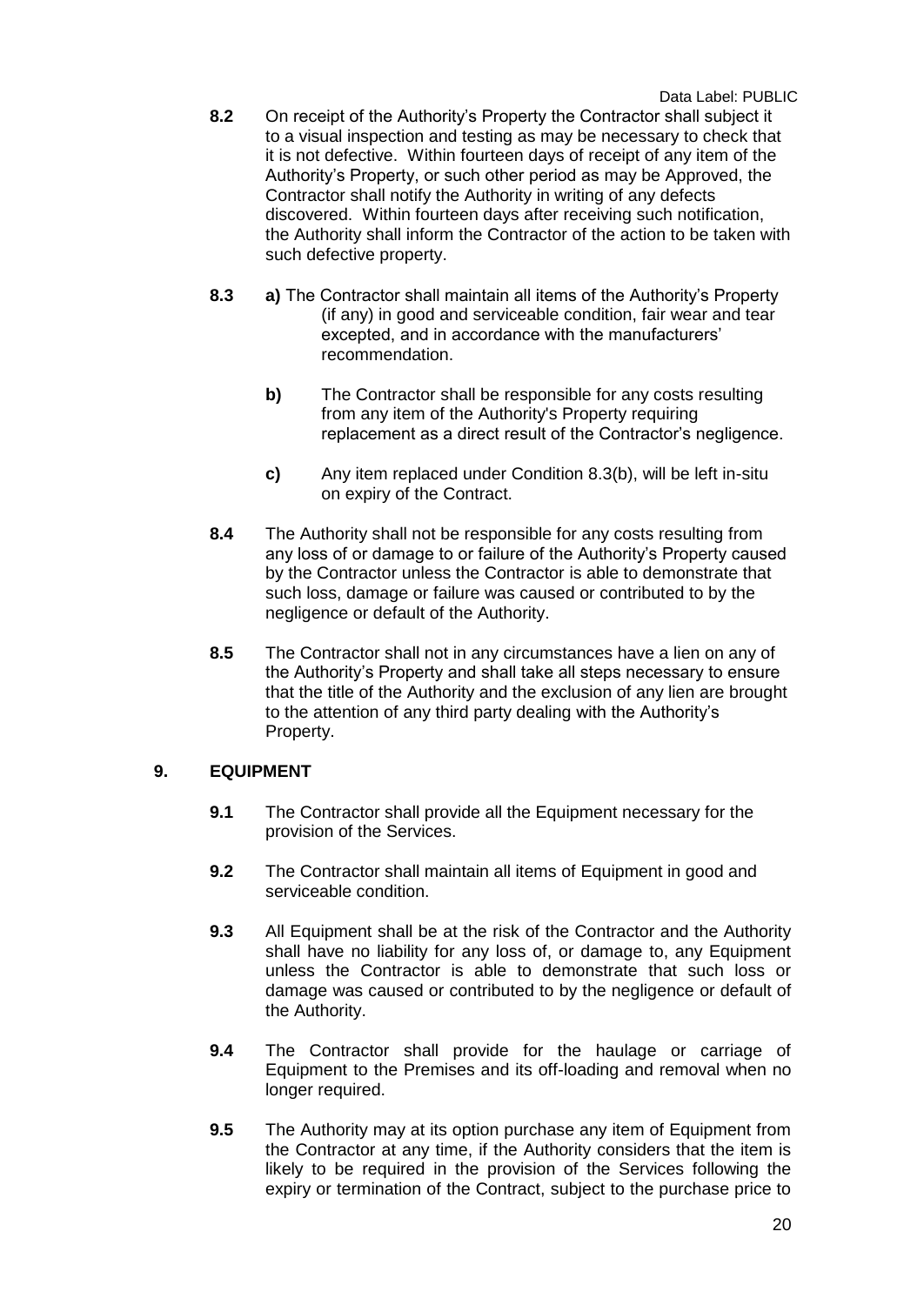# **10. CONTRACTORS DUTIES AS AN EMPLOYER**

writing between the parties.

#### **10.1 General**

- **10.1.1** All Staff shall possess the qualifications, licences and competence appropriate to the tasks for which they are employed.
- **10.1.2** The Contractor shall provide, at all times, the number of Staff required to fulfil his obligation under the Contract.
- **10.1.3** Unless given prior Approval, the Contractor shall make the Key Staff available as the Contractor shall deem appropriate for the entire period needed as required to fulfil their part in the provision of the Services, whilst they are employed or engaged by the Contractor.
- **10.1.4** Without the prior written consent of the other party neither party to the Contract shall for the duration of this Contract and for a period of six months thereafter solicit, procure or attempt to procure the employment or professional assistance (either directly or indirectly) of any of the personnel engaged by the other party (whether employees or contractors) in the performance of the Contract. If either party should engage personnel in breach of this condition, both parties acknowledge that it is reasonable that the party should upon commencement of the engagement pay to the other party by way of damages a sum equal to 50% of the employee's initial gross annual salary and associated benefits. Both parties agree that this condition shall apply to any parent, subsidiary or otherwise associated company.
- **10.1.5** Where the Protection of Vulnerable Groups (Scotland) Act 2007 is applicable to the Contract, the Contractor must provide the Authority with a list of those who will be carrying out Regulated Work in performance of the Contract. The Contractor must immediately inform the Authority, in writing, of any changes in those carrying out or who will be carrying out Regulated Work in performance of the Contract and provide the Authority with an updated list immediately upon any such change. The Authority shall be entitled to verify the identity of any person who is carrying out Regulated Work in performance of the Contract or who will carry out Regulated

Work in performance of the Contract and the Contractor shall ensure that those carrying out or who will carry out Regulated Work in performance of the Contract comply with any requirements of the Authority in this respect. In the event that such list or updated list is not provided timeously or in the event that the identity of any such person is not verified to the satisfaction of the Authority, the Authority may suspend the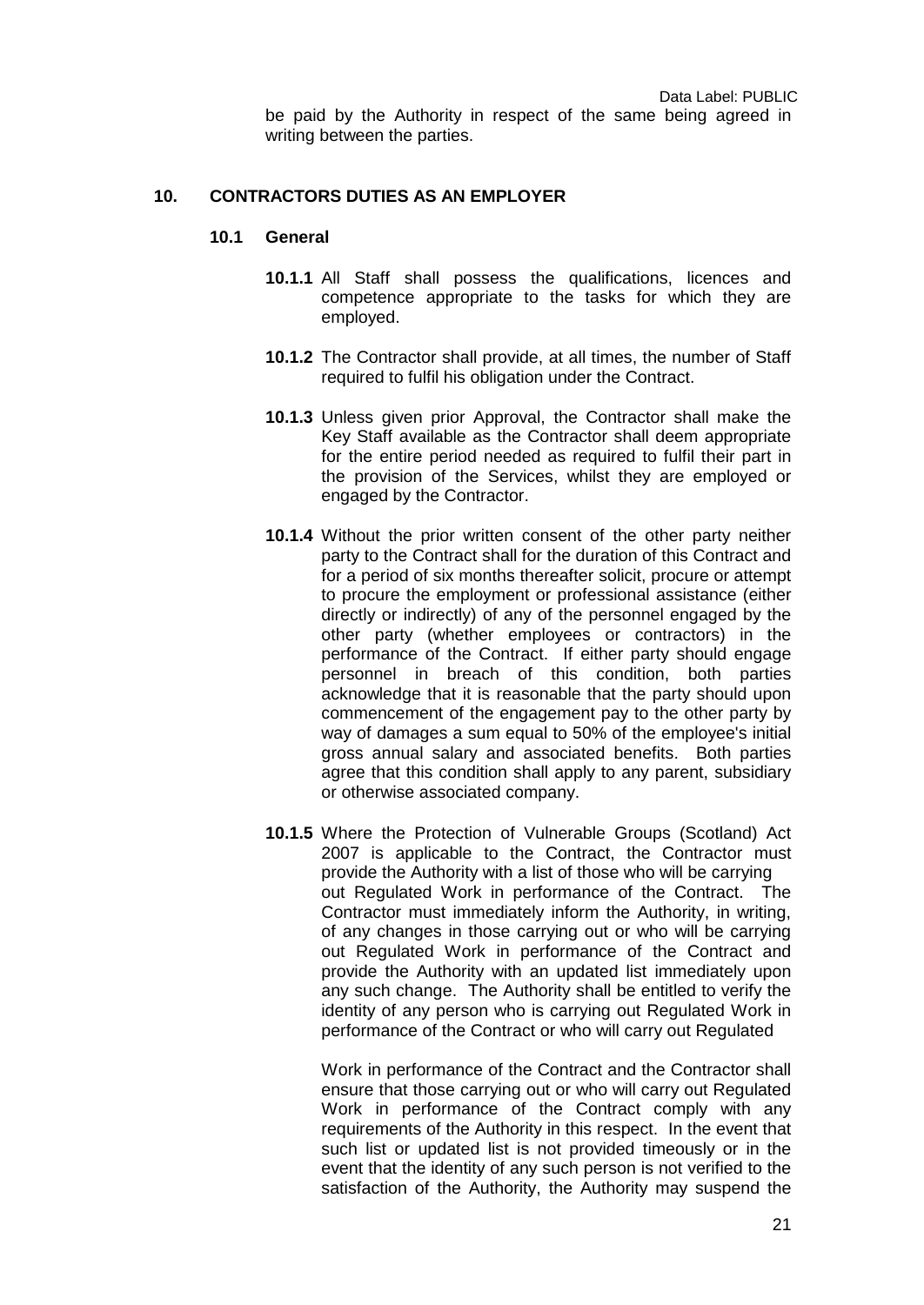Contractor or the relevant person or both from performing the Contract until such time as the matter is resolved to the satisfaction of the Authority. In the event that the Contractor is suspended from performing the Contract, the Contractor shall not be entitled to payment in respect of the period of suspension. The Contractor shall ensure that those who are carrying out Regulated Work in performance of the Contract or who will carry out Regulated Work in performance of the Contract shall comply with any requirements of the Authority in relation to identity badges.

#### **10.2 Protection of Children and Vulnerable Groups**

- **10.2.1** The Contractor shall ensure, that all Staff, sub-contractors and others who carry out or will carry out Regulated Work in performance of the Contract, are registered members of the Protection of Vulnerable Groups Scheme for the type of work which they carry out or will carry out in performance of the Contract.
- **10.2.2** The Authority shall be entitled at any time to request that a Scheme Record Update is obtained in respect of any individuals who are carrying out or will carry out Regulated Work in performance of the Contract and the Contractor shall forthwith arrange for such a Scheme Record Update to be applied for where it has the consent of the individual to do so. Without prejudice to the foregoing, in the event that the Contractor employs a new employee who is a member of the Protection of Vulnerable Groups Scheme, the Contractor shall arrange for a Scheme Record Update to be applied for where it has the consent of the individual to do so.
- **10.2.3** Where the Scheme Record Update discloses that new vetting information has been added since the last Scheme Record, the Contractor will upgrade to a Scheme Record where the Contractor obtains the consent of the individual who is the subject of the Scheme Record Update to do so or the Contractor will arrange for a new Scheme Record to be applied for where the Contractor obtains the consent of the individual to do so. Where the Scheme Record Update indicates that there is vetting information on the Scheme Record and the Transport Exemption applies, the Contractor will exhibit the Scheme Record to the Authority, where it has the consent of the individual who is the subject of the Scheme Record to do so. Where such individual's consent to apply for an upgrade or to apply for a Scheme Record or to exhibit a Scheme Record or Scheme Record Update to the Authority is not given or where for any reason a Scheme Record Update or a Scheme Record is not provided forthwith to the Authority and the Transport Exemption applies, the Authority has the right, without prejudice to its other legal remedies, to require such individual to be withdrawn immediately from performance of the Contract and any Services relating to it.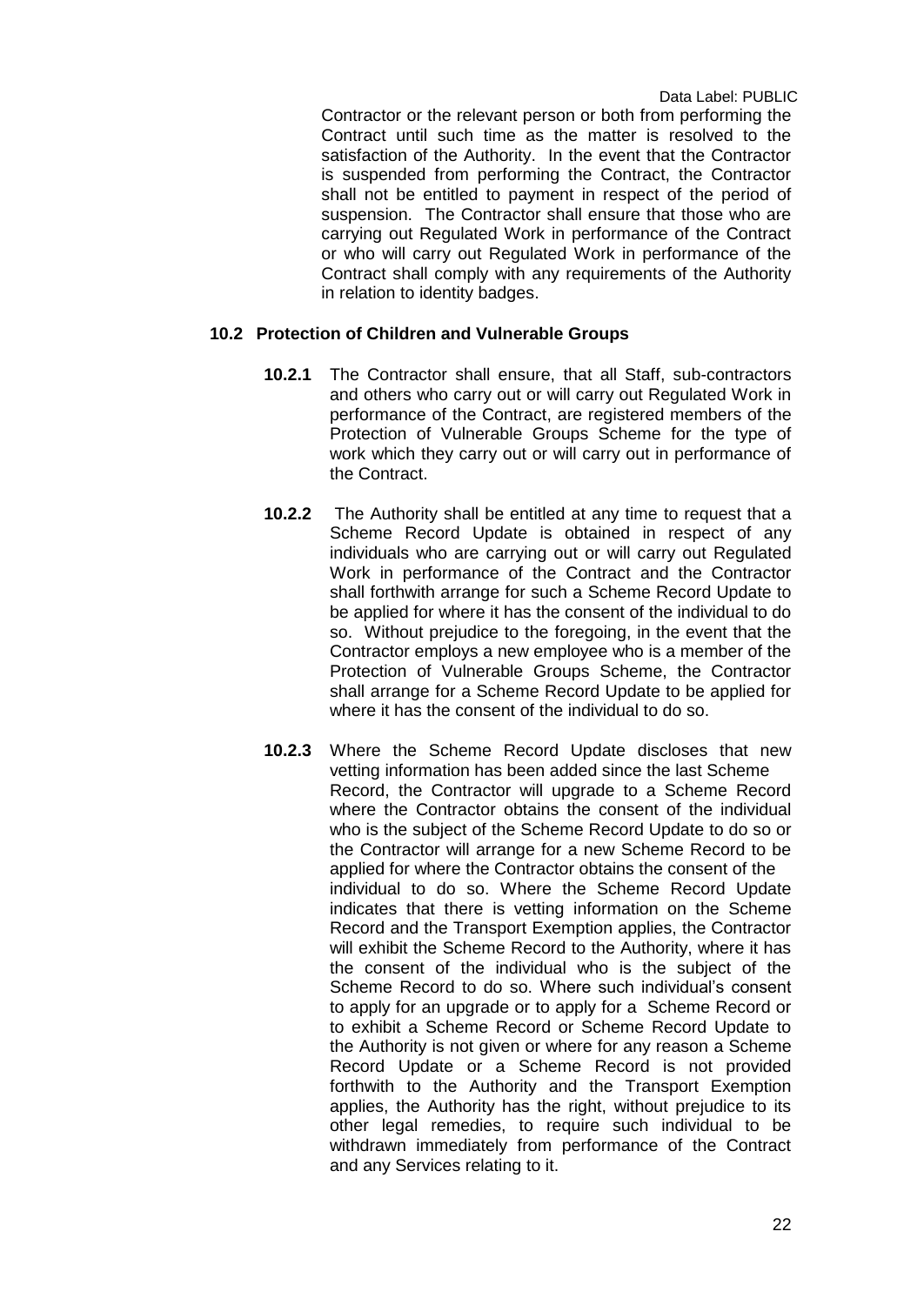- **10.2.4** Where the Transport Exemption applies the Contractor shall disclose Disclosure Records to the Authority forthwith upon request where the Contractor has the consent of the individual who is the subject of the Disclosure Record to do so. Where said individual's consent is not given or where for any other reason any such Disclosure Record is not provided forthwith to the Authority, the Authority has the right, without prejudice to its other legal remedies, to require such individual to be withdrawn immediately from performance of the Contract and any Services relating to it. Where the Transport Exemption applies, the Authority will request Disclosure Records for any individuals who will carry out Regulated Work prior to that individual being permitted to carry out Regulated Work in performance of the Contract. The Authority will require tobe satisfied with an individual's Disclosure Records prior to that individual carrying out Regulated Work in performance of the Contract. The Contractor shall ensure that no individual is permitted to carry out Regulated Work in performance of the Contract prior to the Authority confirming satisfaction with that individual's Disclosure Records. The Contractor shall ensure that any requests to individuals for consent to disclose their Disclosure Records to the Authority are progressed without delay.
- **10.2.5** Where the Authority is not satisfied with any Disclosure Record provided or exhibited to the Authority, the Authority has the right, without prejudice to its other legal remedies, to require the individual who is the subject of such Disclosure Record to be withdrawn immediately from performance of the Contract and any Services relating to it.
- **10.2.6** Where a Contractor receives notification that an individual who is or will be carrying out Regulated Work in performance of the Contract is listed as being unsuitable to carry out such Regulated Work or is otherwise barred from carrying out such Regulated Work or is under consideration for listing, the Contractor shall immediately withdraw such individual from performance of the Contract. Where the Transport Exemption applies and the Contractor obtains the consent of the individual who is the subject of the notification, the Contractor shall apply for or arrange for an application to be made for a Scheme Record Update for such individual. Where the Transport Exemption applies, the Contractor shall exhibit the Scheme Record Update to the Authority where the Contractor has the consent of the individual who is the subject of the Scheme Record Update to do so and the terms of Condition 10.2.3 shall apply. Where an individual has been withdrawn from performance of the Contract due to being under consideration for listing but has not been barred the Contractor shall not allow that individual to perform the Contract or any Services relating to it without the prior written approval of the Authority. Where an individual is barred from carrying out Regulated Work covered by the Contract, the Contractor shall ensure that the individual is permanently withdrawn from performance of the Contract or any services relating to it.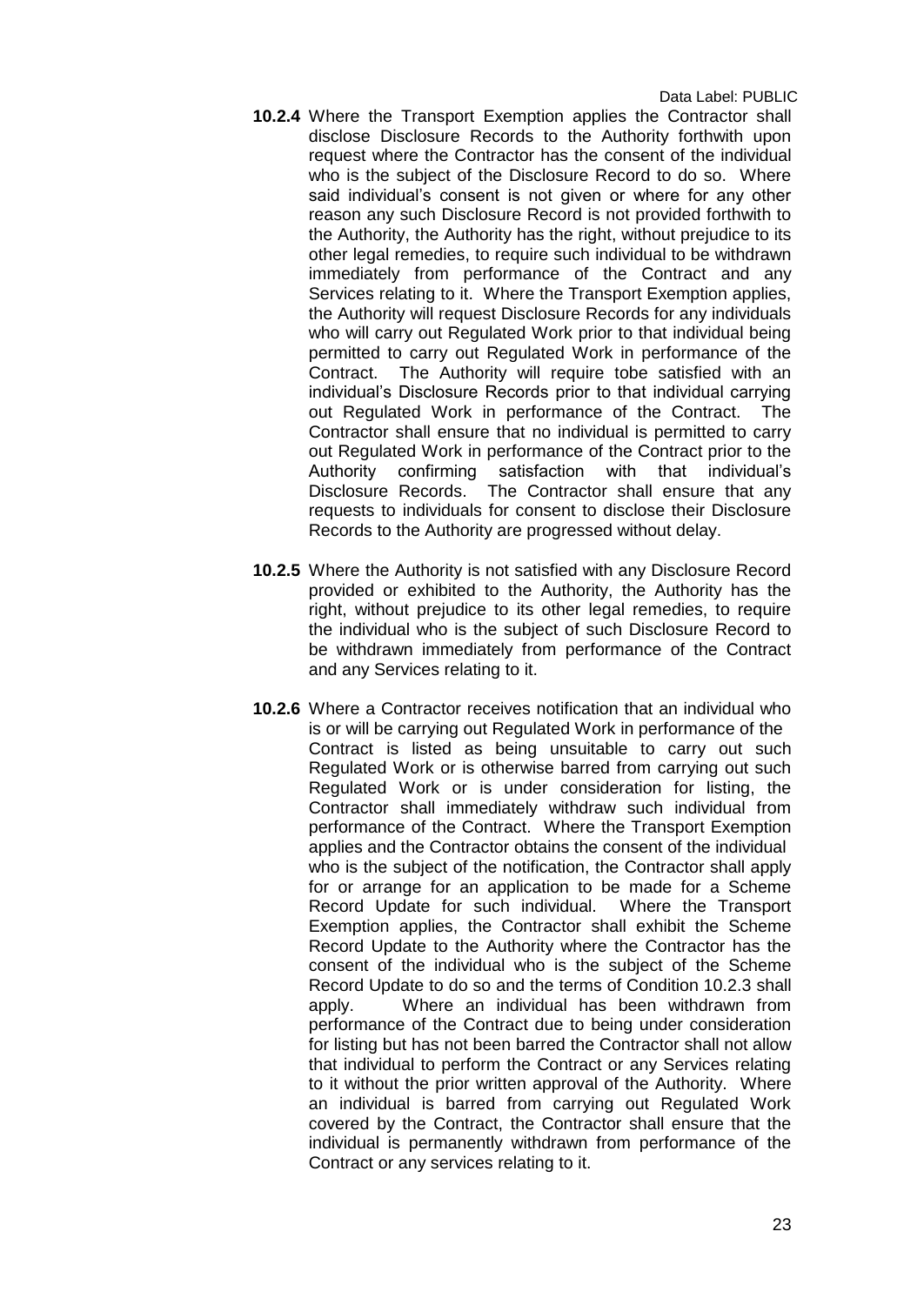- **10.2.7** The Authority is entitled to carry out audits or spot checks on the Contractor at any time. The Contractor shall fully cooperate with the Authority in such audits or spot checks. Without prejudice to the foregoing generality, the Contractor shall respond to all correspondence and enquiries from the Authority timeously.
- **10.2.8** The Contractor shall ensure that Disclosure Scotland and its successors and the Authority are advised of any changes in the Contractor's address or contact details immediately.
- **10.2.9** Any references to the consent of an individual in Condition 10 shall mean written consent.
- **10.2.10** The Authority will not be responsible for acting as an umbrella body in relation to applications for Disclosure Records and will not be responsible for counter-signing applications for Disclosure Records. Once the Contractor has been awarded the Contract, the Contractor shall be responsible for having the appropriate registration in place with Disclosure Scotland to enable the Contractor to counter-sign applications for Disclosure Records or for arranging for an umbrella body to counter-sign applications for Disclosure Records. The Authority is not responsible for any costs or fees associated with obtaining Disclosure Records, registering with Disclosure Scotland or use of an umbrella body and such costs shall be the responsibility of the Contractor in questions between the Authority and the Contractor.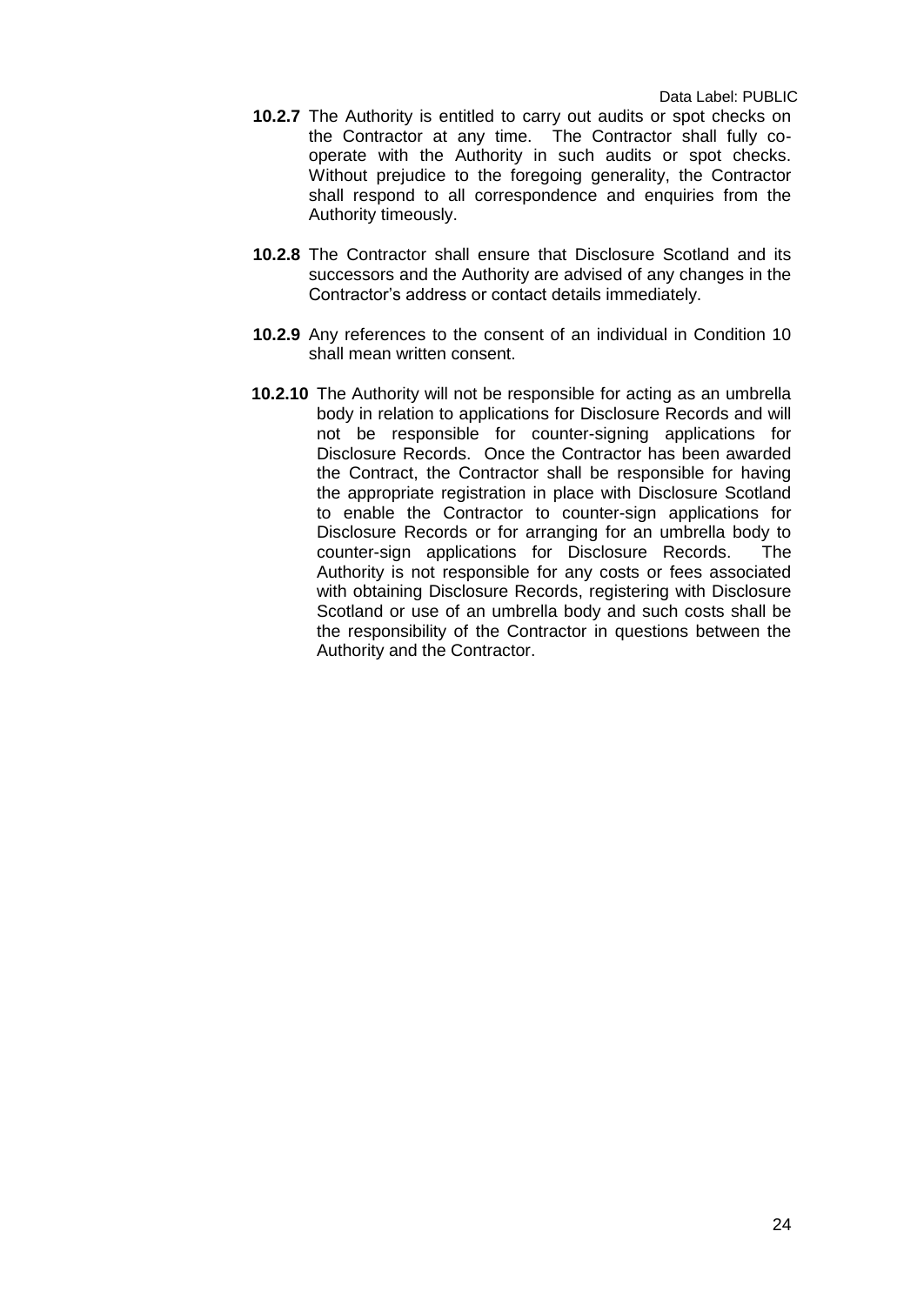**10.2.11** The failure by the Contractor to comply with Condition 10 will be a fundamental breach of the Contract in terms of Condition 40 and Authority may terminate the Contract in accordance with Condition 40.

#### **11. CO-ORDINATION**

**11.1** The Contractor shall co-ordinate his activities in the provision of the Services with those of Personnel and other contractors or consultants engaged by the Authority where required to do so by the Authority.

#### **12. THE AUTHORITY'S PREMISES**

#### **12.1 USE OF**

- **12.1.1** Where the Services are performed on the Authority's Premises the Contractor shall have the use of the Authority's Premises without charge as a licensee and shall vacate those premises on completion or earlier termination of the Contract.
- **12.1.2** The Contractor shall not use the Authority's Premises for any purpose or activity other than the provision of the Services unless given prior written Approval by the Authority.
- **12.1.3** Should the Contractor require modifications to the Authority's Premises, such modifications shall be subject to prior written Approval by the Authority and shall be carried out by the Authority at the Contractor's expense. The Authority shall undertake Approved modification work without undue delay. Ownership of such modifications shall rest with the Authority.
- **12.1.4** The Contractor shall not deliver any Equipment to the Authority's Premises outside normal working hours without prior Approval.
- **12.1.5** The Contractor shall maintain all Equipment and (where permitted to store Equipment within or at the Authority's Premises) its place of storage within or at the Authority's Premises in a safe, serviceable and clean condition.
- **12.1.6** On the completion or earlier termination of the Contract, the Contractor shall, subject to the provisions of Condition 9.5, remove all Equipment and shall clear away from the Authority's Premises all waste arising from the performance of the Services and shall leave the Authority's Premises in a clean and tidy condition.
- **12.1.7** Whilst on the Authority's Premises, the Contractor shall use its reasonable endeavours to ensure that all Staff shall comply with such rules, regulations and other requirements as may be in force in respect of the conduct of Persons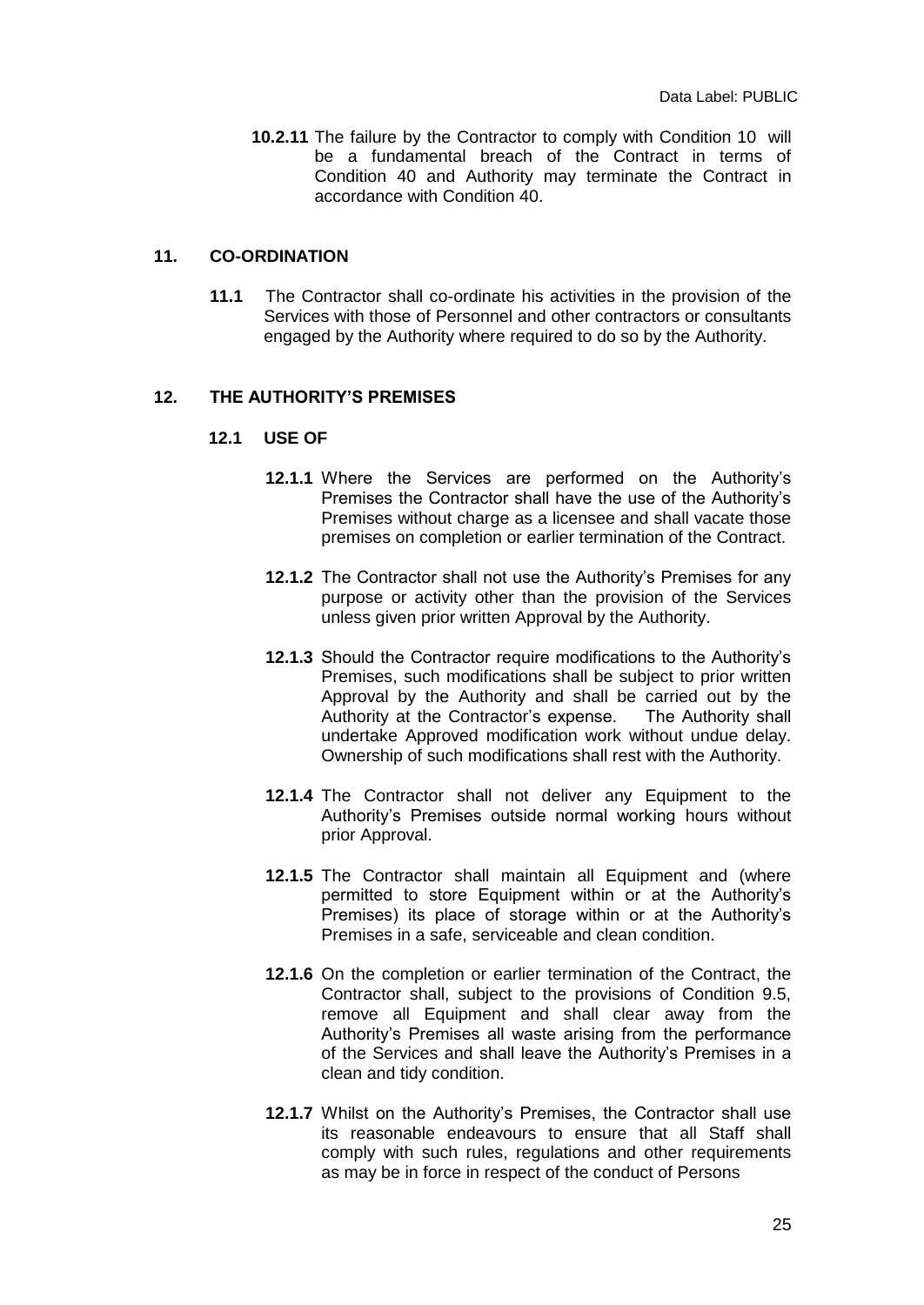attending and working on the Authority's Premises as notified to the Contractor.

#### **12.2 SMOKE FREE POLICY**

- **12.2.1** Smoking is not permitted indoors in the Authority's premises or in the Authority's vehicles.
- **12.2.2** The use of e-cigarettes or other similar products designed to replicate the behaviour of smoking without the use of tobacco is not permitted in the Authority's premises or in the Authority's vehicles.
- **12.2.3** Smoking is not permitted at entrances/exits or surrounding grounds of the Authority's premises.
- **12.2.4** The use of e-cigarettes or other similar products designed to replicate the behaviour of smoking without the use of tobacco is not permitted at entrances/exits or surrounding grounds of the Authority's premises.
- **12.2.5** The Authority does not provide special smoking rooms/areas within its premises.
- **12.2.6** Contractors, Staff, sub-contractors and sub-contractors' staff are not allowed to smoke in vehicles used or to be used for the purpose of the Contract. Contractors shall comply with and shall procure that all Staff, sub-contractors and subcontractors' staff comply with the Smoking, Health and Social Care (Scotland) Act 2005 and any regulations, orders or statutory instruments made thereunder.
- **12.2.7** The Contractor shall comply with the Authority's Smoke Free Policy at all times.

#### **13. RIGHT OF ACCESS TO THE AUTHORITY'S PREMISES**

- **13.1** Where the Services are to be delivered on the Authority's Premises, the Authority shall grant to the Contractor and Staff reasonable access to the site.
- **13.2** If the Authority gives the Contractor notice that a specifically named member of Staff shall not be admitted to the Authority's Premises, the Contractor shall use its reasonable endeavours to ensure that that person shall not seek admission and shall not be admitted.
- **13.3** If and when so directed in writing by the Authority, the Contractor shall within seven days of written direction to do so, provide:-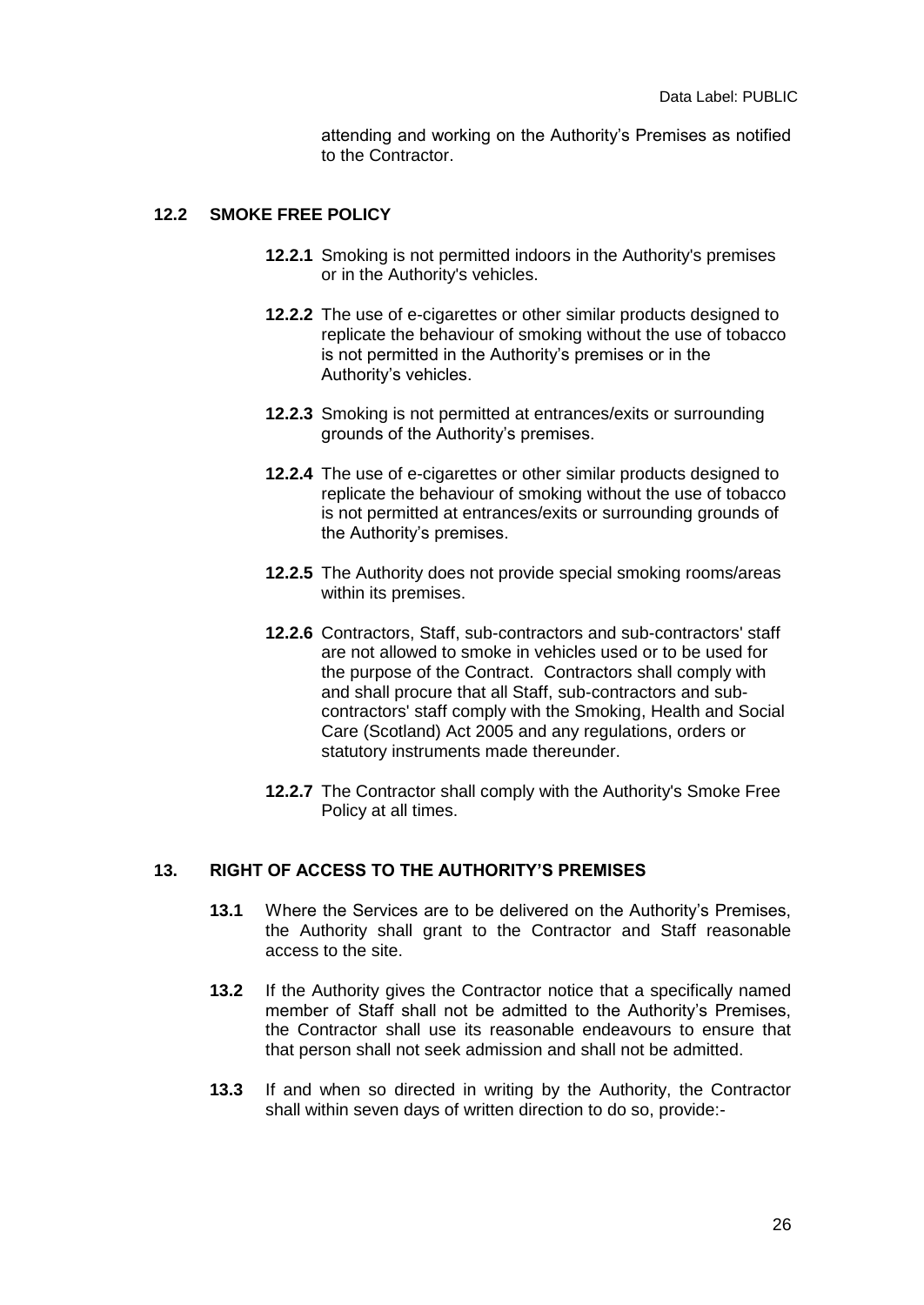- **a)** a list showing the company name and address of every person whom the Contractor wishes to be admitted to the Authority's Premises and, where required by the Authority every other person who is or may be involved in any other way in the performance of the Contract, the capacity in which each person is or may be so involved and any other particulars required by the Authority;
- **b)** evidence satisfactory to the Authority to establish the identity of each such person; and
- **c)** any other information about each such person, with any supporting evidence required by the Authority, including full details of birth-place and parentage of any such person who is not a citizen of the United Kingdom by birth, or who was born within the United Kingdom of parents who were not citizens of the United Kingdom by birth.
- **13.4** Where Staff are required to have a pass for admission to the Authority's Premises, the Authority's Representative shall, subject to satisfactory completion of their approval procedures, arrange for passes to be issued.
- **13.5** Staff who cannot produce a valid pass issued by the Authority, when required to do so by any appropriate Personnel or Agent/Authority

Representative, or who contravene any conditions on the basis of which a pass was issued, may be refused admission to the Authority's Premises and/or required to leave those Premises if already there.

**13.6** The Contractor shall use its reasonable endeavours to ensure that any pass issued to the Contractor, Staff or any of its employees is promptly returned if at any time the Authority's Representative so requires or if the person in respect of whom it was issued ceases to be involved in the performance of the Contract. The Contractor shall use its reasonable endeavours to ensure that all passes issued to the Contractor, Staff or any of its employees are promptly returned to the Authority on completion or earlier termination of the Contract, and in any event within 14 days of such completion or earlier termination.

#### **14. MANNER OF PROVIDING THE SERVICES**

- **14.1** The Contractor shall perform the Services with all due care, skill and diligence, and in accordance with good practice. The Contractor is responsible for discharging a duty of care to all passengers in its charge. The Contractor shall use its reasonable endeavours to provide the Services in accordance with any timescales agreed in writing between the parties.
- **14.2** If any of the Services are performed on land or buildings owned or occupied by the Authority, such Services shall be performed only on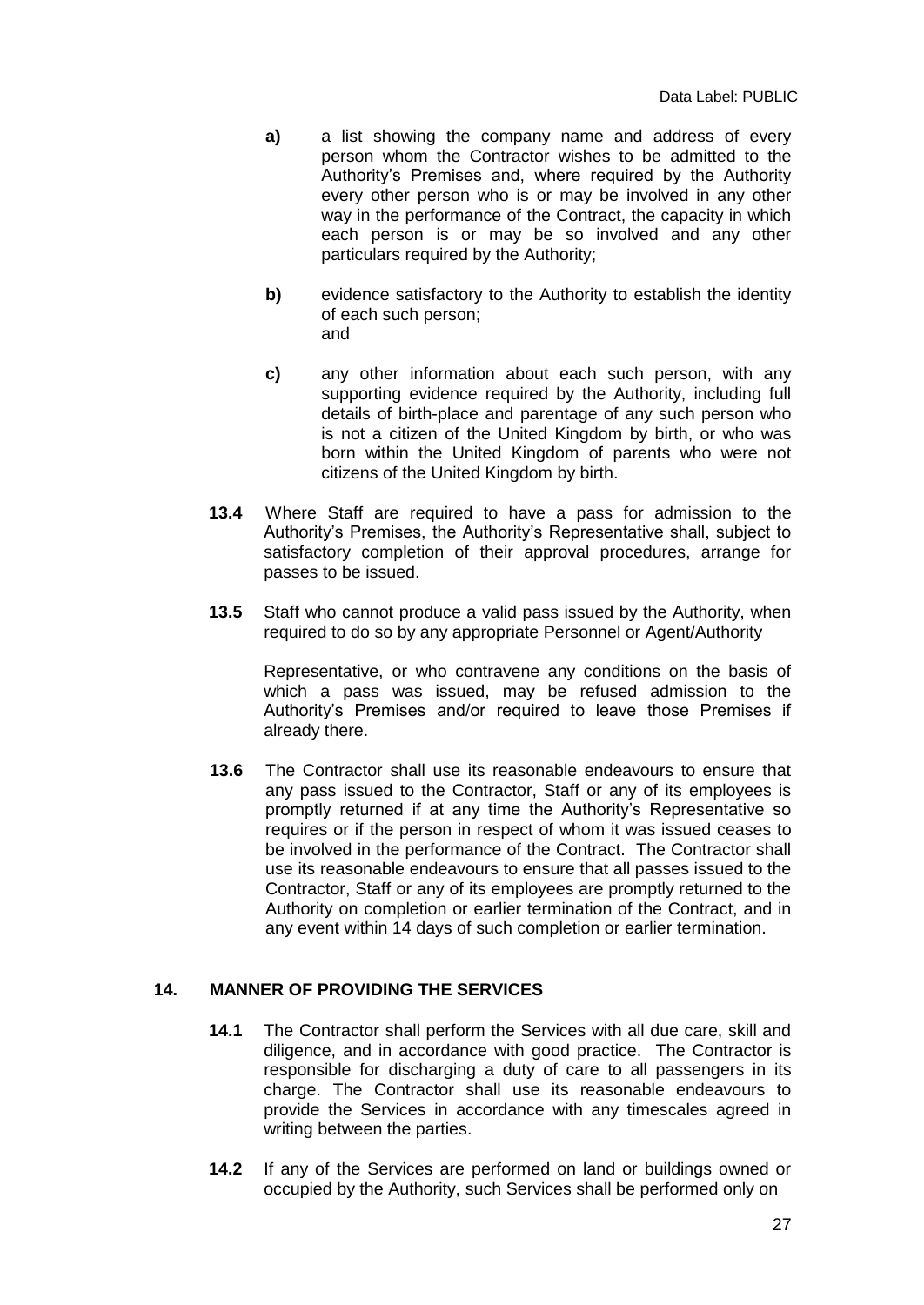Approved Sites. The Authority acknowledges that the whole or any part of the Services may be performed on land or buildings not owned or occupied by the Authority (offsite) subject to prior approval by the Authority.

**14.3** The signing by the Authority's Representative of time sheets or other similar documents shall not be construed as implying the Contractor's compliance with the Contract.

#### **15. STANDARDS**

- **15.1** Services will be provided in accordance with the standards set out in Tender Submission: Specification.
- **15.2** On the request of the Authority's Representative, the Contractor shall provide proof to the Authority's satisfaction that the Services are being provided in accordance with the Contract.
- **15.3** The introduction of new practices by the Contractor which will, in the opinion of the Contractor, have a material adverse effect on the Authority's ability to retender the Services shall require the prior Approval of the Authority.

#### **16. NOT USED**

#### **17. PROGRESS REPORTS**

- **17.1** Where progress reports are required to be submitted under the Contract, the Contractor shall render those reports at such time and in such form as may be specified by the Authority or as otherwise agreed between the Parties.
- **17.2** The submission and receipt of progress reports shall not prejudice the rights of either Party under the Contract.

#### **18. RE-TENDERING AND HANDOVER**

- **18.1** Within twenty-one days of being so requested by the Authority's Representative, the Contractor shall provide, and thereafter keep updated, in fully indexed and catalogued format, all the information necessary to enable the Authority to issue tender documents for the future provision of the Services.
- **18.2** Where the Transfer of Undertakings (Protection of Employment) Regulations 2006 may apply on the termination or expiration of the Contract, the information to be provided by the Contractor within twenty one days of being so requested by the Authority's Representative or a potential contractor's representative, who has qualified to tender for the future provision of the Service, shall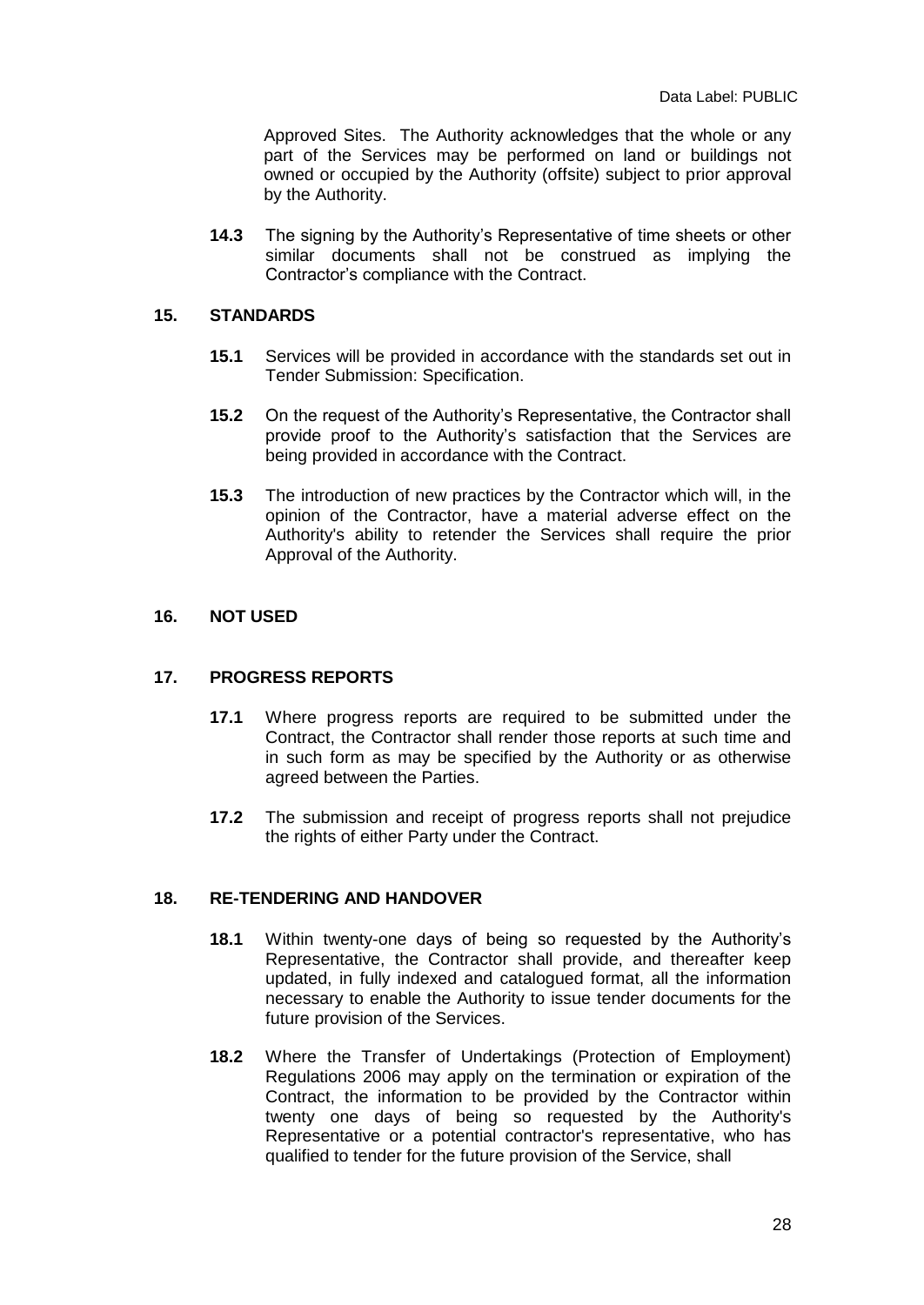include, as applicable, accurate information relating to the Staff who would be transferred under the same terms of employment under those Regulations, including in particular:-

- **a)** the number of Staff who would be transferred, but with no obligation on the Contractor to specify their names;
- **a)** in respect of each of those members of Staff, their age, sex, salary, length of service, hours of work, overtime hours and rates, any other factors affecting redundancy entitlement and any outstanding claims arising from their employment;
- **b)** the general terms and conditions applicable to those members of Staff, including probationary periods, retirement age, periods of notice, current pay agreement, working hours, entitlement to annual leave, sick leave, maternity and special leave, terms of mobility, any loan or leasing schemes, any relevant collective agreements, facility time arrangements and additional employment benefits.
- **18.3** The Authority shall require any potential contractor, who has qualified to tender for the future provision of the Service, to treat the information referred to in Condition 18.2 in confidence, not to communicate it except to such persons within their organisation and to such extent as may be necessary for the purpose of preparing a response to an invitation to tender issued by the Authority and not to use it for any other purpose.
- **18.4** The Contractor shall indemnify the Authority against any claim made against the Authority at any time by any person in respect of any liability incurred by the Authority arising from any deficiency or inaccuracy in information that the Contractor is required to provide under Condition 18.2.
- **18.5** The Contractor shall not:
	- **a)** at any time during the Contract Period, including any extension of the original Contract Period, move any persons in its employment into the undertaking or relevant part of an undertaking which provides the Services, who do not meet the standards of skill and experience, or who are in excess of the number, required for the purpose of the Contract; or
	- **b)** make any substantial change in the terms and conditions of employment of any Staff which is inconsistent with the Contractor's established employment and remuneration policies.
- **18.6** Where, in the opinion of the Authority's Representative, any change, or proposed change, in the Staff in the undertaking or relevant part of an undertaking, or any change in the terms and conditions of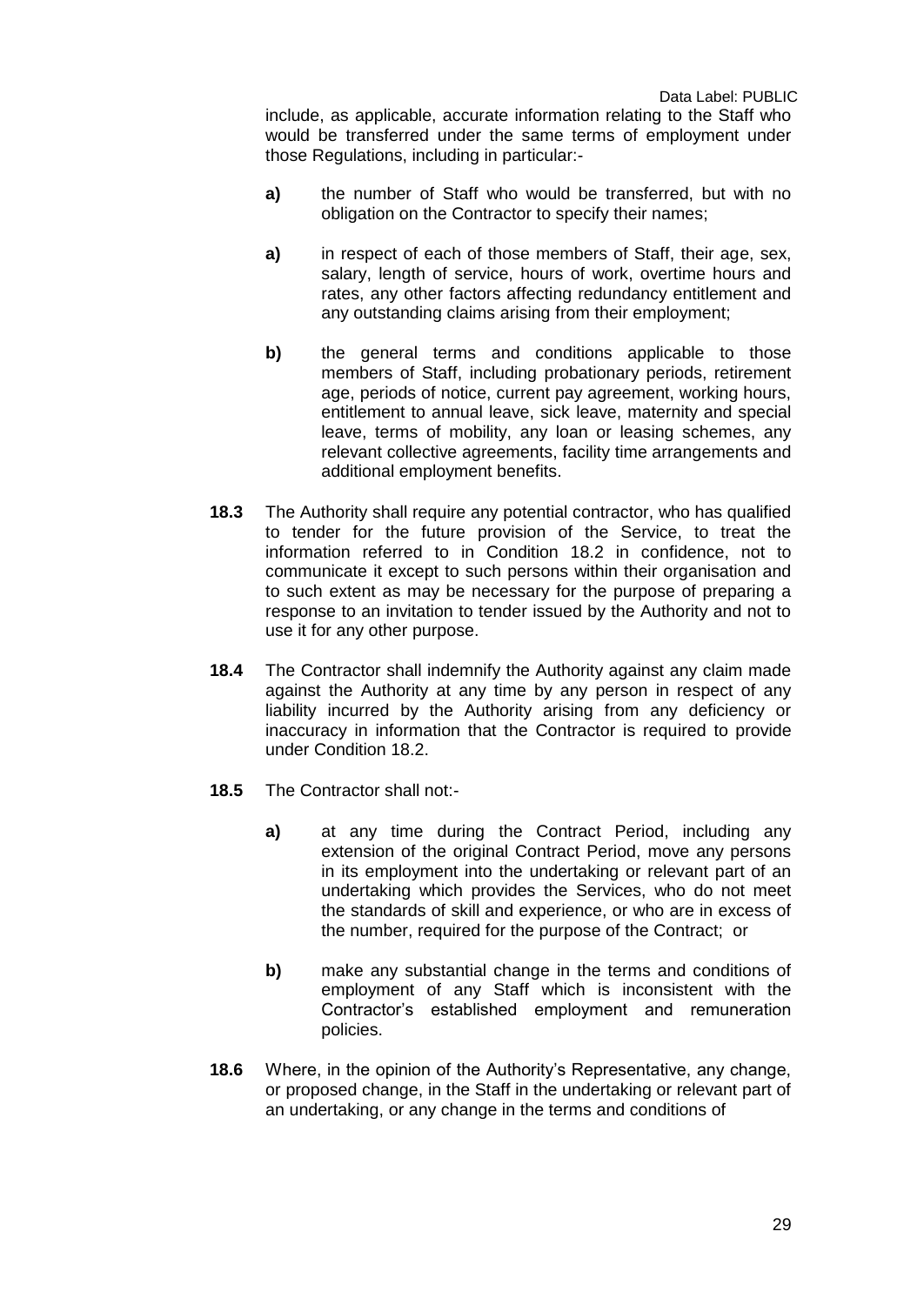employment of such Staff, would be in breach of Condition 18.5, the Authority shall have the right:-

- **a)** to make representations to the Contractor against the change or proposed change;
- **b)** to give notice to the Contractor requiring him to remedy the breach in terms of Condition 40; and
- **c)** if the Contractor has not remedied the breach to the satisfaction of the Authority's Representative following notice in terms of Condition 40, to terminate the Contract by reason of the default of the Contractor, in accordance with Condition 40.
- **18.7** The Contractor shall allow access to the Site, in the presence of the Authority's Representative, to any person representing any service provider whom the Authority has selected to tender for the future provision of the Services.
- **18.8** For the purpose of access to the Site in accordance with Condition 18.7, where the Site is on the Contractor's premises, the Authority shall give the Contractor seven days' notice of a proposed visit together with a list showing the names of all persons who will be attending those premises. Their attendance shall be subject to compliance with the Contractor's security procedures, subject to compliance not being in conflict with the objectives of the visit.
- **18.9** The Contractor shall co-operate fully with the Authority during the handover arising from the completion or earlier termination of the Contract. This co-operation, during the Setting Up Operations period of the new Contract, shall extend to allowing full access to, and providing copies of, all documents, reports, summaries and any other information necessary in order to achieve an effective transition without disruption to routine operational requirements.
- **18.10** Within ten working days of being so requested by the Authority's Representative, the Contractor shall transfer to the Authority, or any Person designated by the Authority, free of charge, all computerised filing, recording, documentation, planning and drawings held on software and utilised in the provision of the Services subject to the necessary approvals being granted under Data Protection legislation. The transfer shall be made in a fully indexed and catalogued disk format, to operate on a proprietary software package identified to that used by the Authority.

#### **19. PAYMENT AND VALUE ADDED TAX**

**19.1** In consideration of the provision of the Services by the Contractor in accordance with the terms of the Contract, the Authority shall pay the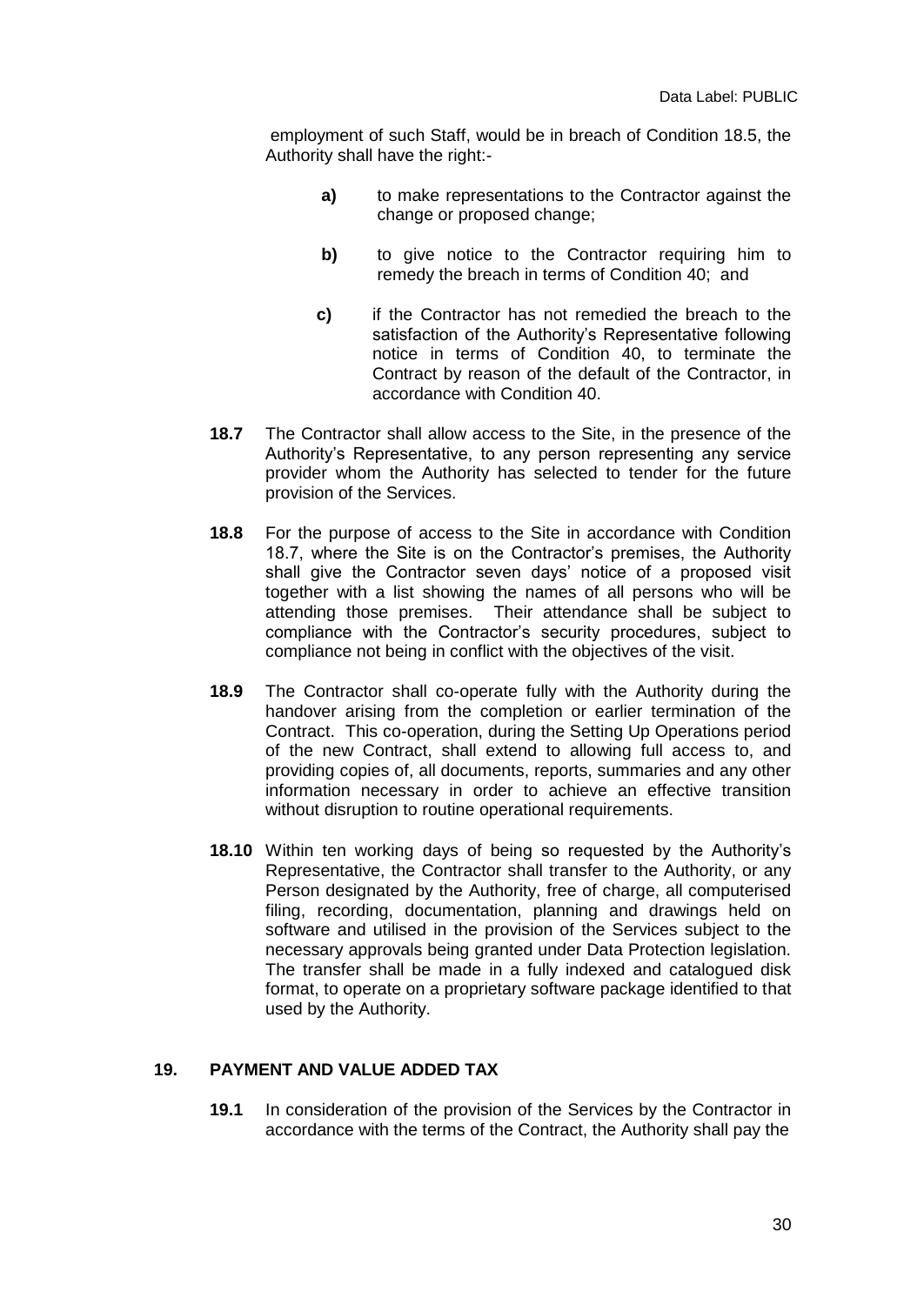Contractor a proportion of the Contract Price calculated in accordance with Tender Submission: Schedule of Prices and Rates.

- **19.2** The Contractor shall submit an original invoice to the Authority immediately following the provision of the Services, and in every case within 30 days of the end of the month in which the Service was provided. Each invoice shall contain all appropriate references including invoice, order and contract numbers, a detailed breakdown of the Services and the appropriate unit Prices or Rates, to two decimal places, and shall be supported by any other documentation required by the Authority to substantiate the invoice. The Authority will pay the Contractor for each calendar month in arrears following the receipt of an invoice and monitoring report:
	- **a)** Local Bus services one twelfth of the annual contract value.
	- **b)** School Transport services the daily contract rate multiplied by the number of days operated.
	- **c)** Demand Responsive services Contract journey rate applicable to Framework and Demand Responsive services multiplied by the number of journeys performed.

Where fares and income are collected on behalf of the Authority, a full breakdown of said fares and income must be provided on the council provided e-template accompanying the invoice. The invoice should separately identify the gross cost (being the tendered price) of the service provision for the invoice period and any relevant fares or income.

The Authority will regard any invoice submitted without a monitoring report as incomplete and payment may be delayed as a result.

No payment will be made for journeys that run early or, through the fault of the Contractor, not at all.

If the Authority intimates to the Contractor that a service, or part of a service is temporarily not required, the Contractor will be paid:

- **a)** 75% of the Contract Price for such service or part of such service if less than 24 hours notice given;
- **b)** 50% of the Contract Price for such service or part of such service if more than 24 hours but less than 3 days notice given;
- **c)** no payment will be made if more than 3 days notice given.

Notification will given in writing, by email or by telephone.

**19.3** Payment by Bankers' Automated Clearing Services (BACS) shall be made to the Contractor within thirty days of receipt by the Authority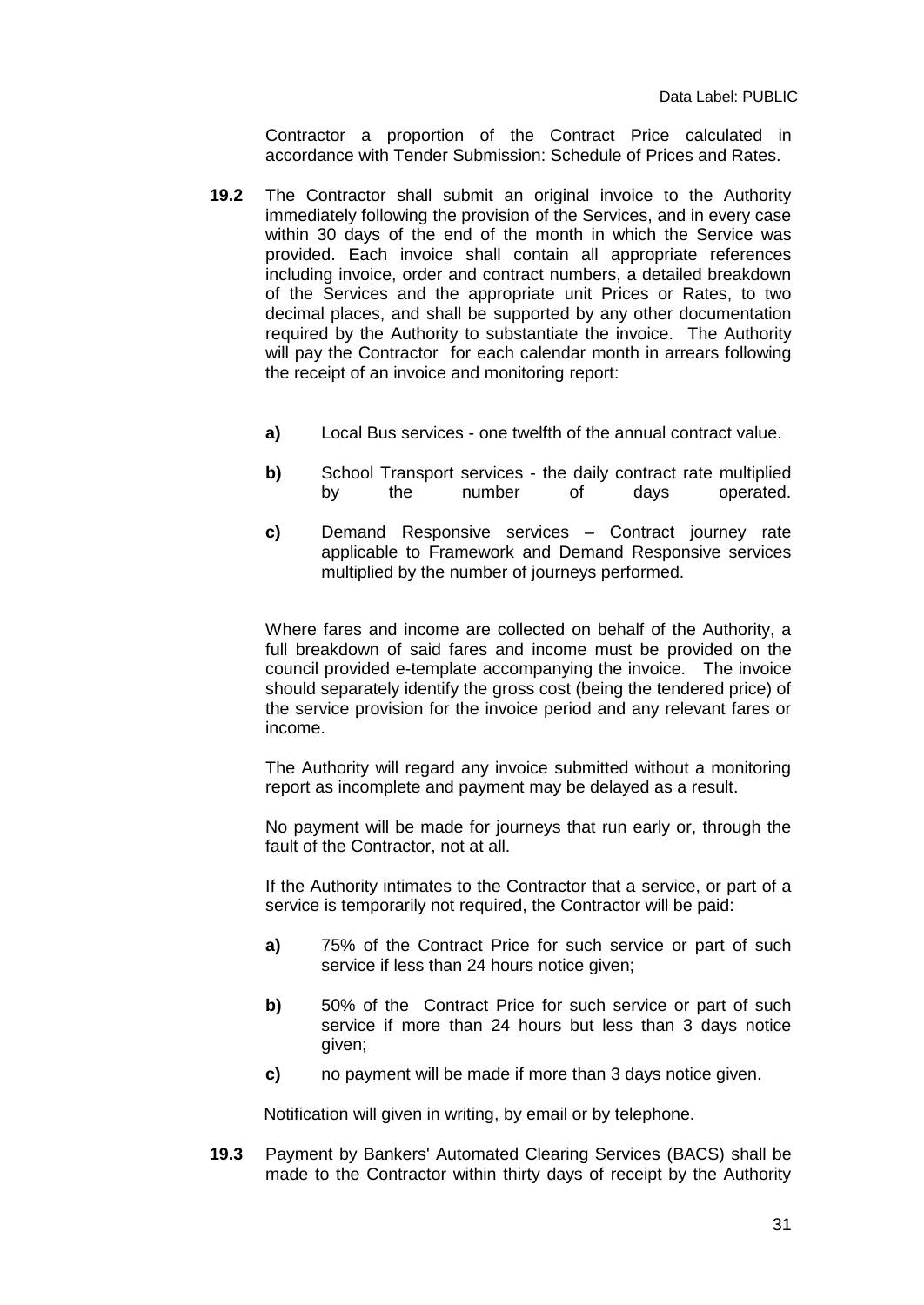(at its nominated address for invoices) of the Contractor's valid original invoice.

- **19.4** The Authority shall pay the Contractor, in addition to the Contract Price, a sum equal to the Value Added Tax chargeable on the value of the Services provided in accordance with the Contract.
- **19.5** The Authority may reduce payment in respect of any Services, which the Contractor has either failed to provide or has provided inadequately, without prejudice to any other rights or remedies of the Authority.

#### **20. PAYMENTS OF SUB-CONTRACTORS**

**20.1** Where the Contractor enters into a sub-contract for the provision of any part of the Services, the Contractor shall ensure that a term is included in the sub-contract, which requires the Contractor to pay all sums due to the sub-contractor within a specified period, not exceeding thirty days from the date of receipt of a valid invoice as defined by the terms of that sub-contract.

#### **21. PRICE ADJUSTMENT**

[Option 1 \* delete as appropriate

**21.1** For the avoidance of doubt, Prices and Rates are fixed for the Contract Period including any extensions of the Contract Period and cover delivery of the Services at or to such premises within West Lothian as the Authority may direct.]

[Option 2 \* delete as appropriate

**21.1** In this clause:-

.

the "Review Date" means 1<sup>ST</sup> [ MONTH TO BE COMPLETED] in each year

"CPI" means the Consumer Prices Index (CPI) compiled by the Office for National Statistics which can be viewed at <https://www.ons.gov.uk/economy/inflationandpriceindices>

The Authority will review the Prices or Rates (as applicable) with effect from the Review Date for contracts that have been in operation 4 calendar months prior to the Review date of that year. The Prices or Rates (as applicable) shall be increased or decreased by the percentage equal to the percentage increase or decrease in the CPI calculated in relation to a period of 12 elapsed months prior to the Review Date.. The Percentage Increase or Decrease ] shall be calculated by using the CPI figure for the month of [ MONTH TO BE COMPLETED – 4 MONTHS PRIOR TO REVIEW DATE] (available in MONTH TO BE COMPLETED – 3 MONTHS PRIOR TO REVIEW DATE) preceding the Review Date.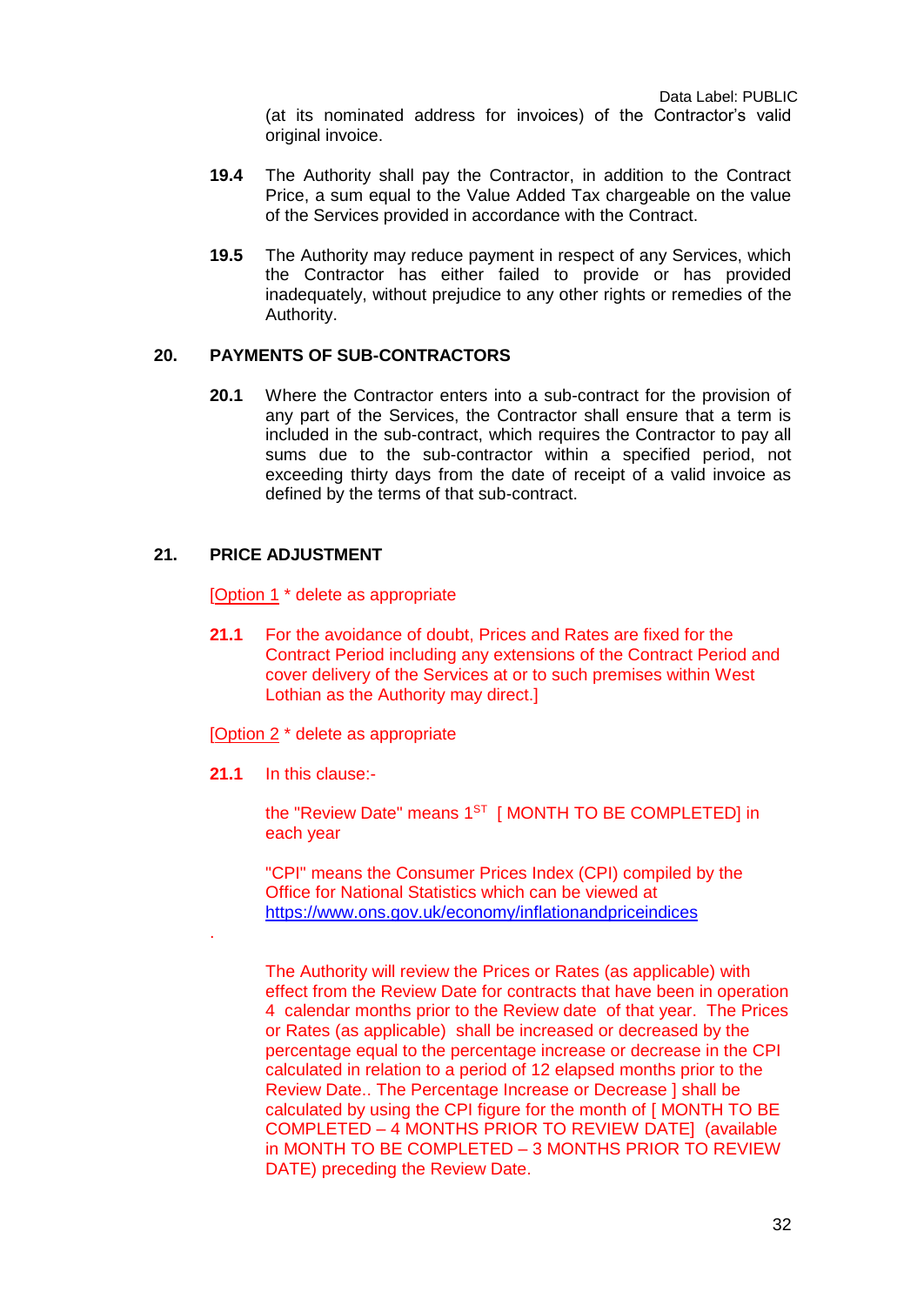#### [ TO BE DELETED PRIOR TO PUBLICATION. Example given for guidance

The "Review Date" means **1 April** [year to be completed

The Authority will review the Prices or Rates (as applicable) with effect from the Review Date. The Prices or Rates (as applicable) shall be increased or decreased by the percentage equal to the percentage increase or decrease in the CPI calculated in relation to a period of 12 elapsed months prior to and including the **December** preceding the Review Date (the "Percentage Increase or Decrease"). The Percentage Increase or Decrease shall be calculated by using the CPI figure for the month of **December** (available in **January**) preceding the Review Date.

[Option 3 \* delete as appropriate

:

- **21.1** Prices and Rates are fixed for the first [TO BE COMPLETED] years of the Contract and cover delivery of the Services at or to such premises within West Lothian as the Authority may direct.
- **21.2** Prices or Rates (as applicable) changes shall not be applied until thirty days from the Review Date.
- **21.3** The Authority reserves the right to benchmark Prices/Rates for Services with other suppliers at any time during the Contract Period. These Services may be bought from suppliers other than the contracted supplier if it is considered to be in the best interests of the Authority.
- **21.4** In the event that the Contractor wishes to make any seasonal discounts, short term special offers or other offers or discounts available to the Authority which will result in a reduction in the Contract Price, Price or Rate and the Authority wishes to accept such discounts or offers, the reduced Contract Price, Price or Rate shall apply without the need for a Variation.

#### **22. RECOVERY OF SUMS DUE**

**22.1** Whenever under the Contract any sum of money is recoverable from or payable by the Contractor (including any sum which the Contractor is liable to pay to the Authority in respect of any breach of this Contract), the Authority may unilaterally deduct that sum from any sum then due or which at any later time becomes due to the

Contractor under this Contract or under any other contract with the Authority.

**22.2** The Authority shall give at least twenty-one days' notice in writing to the Contractor of its intention to make a deduction under Condition 22.1, giving particulars of the sum to be recovered and the contract under which the payment arises in respect of which the deduction is to be made together with the grounds for making such deduction.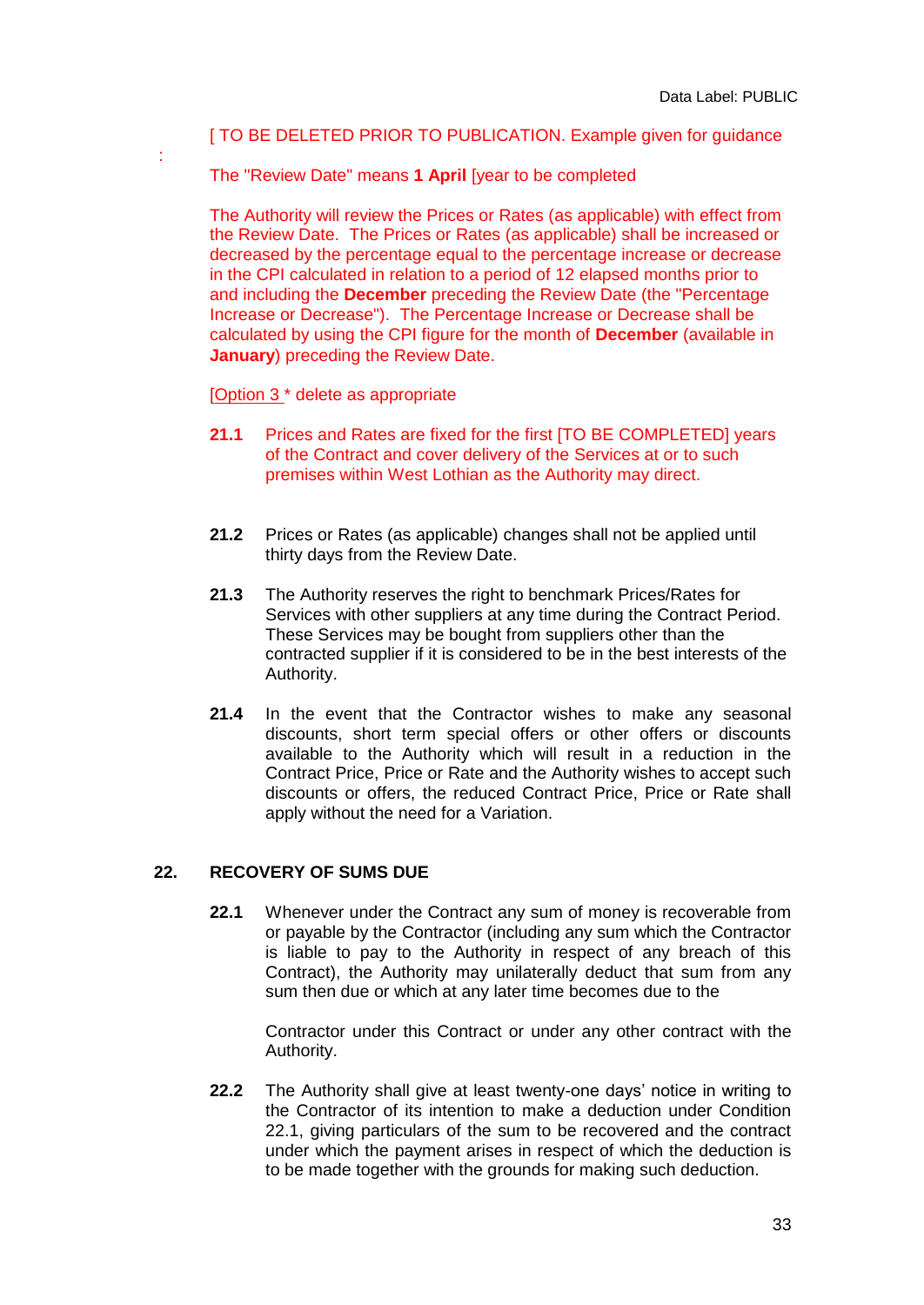**22.3** Any overpayment by the Authority to the Contractor, whether of the Contract Price or of Value Added Tax, shall be a sum of money recoverable by the Authority from the Contractor.

## **23. INTELLECTUAL PROPERTY RIGHTS - ASSIGNMENT AND INDEMNITY**

- **23.1** The Contractor hereby assigns to the Authority all Intellectual Property Rights owned by the Contractor in any material which is generated by the Contractor and delivered to the Authority exclusively in the performance of the Services and shall waive all moral rights relating to such material. The Contractor shall not reproduce, publish or supply any such material to any Person other than the Authority without prior Approval.
- **23.2** In performing the Services the Contractor shall obtain Approval before utilising any material which is or may be subject to any Intellectual Property Rights other than any of the Contractor's Intellectual Property Rights, the Authority's Intellectual Property Rights or those Intellectual Property Rights referred to in Condition 23.1
- **23.3** Subject to Condition 23.4, the Contractor shall indemnify the Authority against all claims, proceedings, actions, damages, settlements, legal costs (including but not limited to legal costs and disbursements on a solicitor and client basis), and expenses arising from, or from the use by the Authority following delivery by the Contractor, of any material developed exclusively during the provision of the Services which infringes the Intellectual Property Rights of any third party provided that the Authority (a) notifies the Contractor promptly on becoming aware of any such claim, proceedings, action, damages, settlement, legal costs and expenses in respect of the same, (b) does not by any act or omission admit liability or make or agree to make any payment in respect of the same and allows the Contractor sole control of the defence or settlement of the same and (c) provides the Contractor with all reasonable assistance in respect of the same.

The foregoing provisions shall not apply insofar as any such infringement is caused by or arises from, (a) the use by or on behalf of the Authority of any material developed exclusively during the provision of the Services in combination with any item or materials not supplied by the Contractor, (b) any alteration or modification carried out by or on behalf of the Authority to any materials

developed exclusively during the provision of the Services without the prior written approval of the Contractor, or (c) the use of any specification issued by or agreed with the Authority in writing or compliance with any requirements or instructions issued by the Authority to the Contractor.

**23.4** The provisions of Condition 23.3 shall not apply in respect of any material which the Authority has supplied to the Contractor or which the Authority has specified for use by the Contractor or for delivery to the Authority.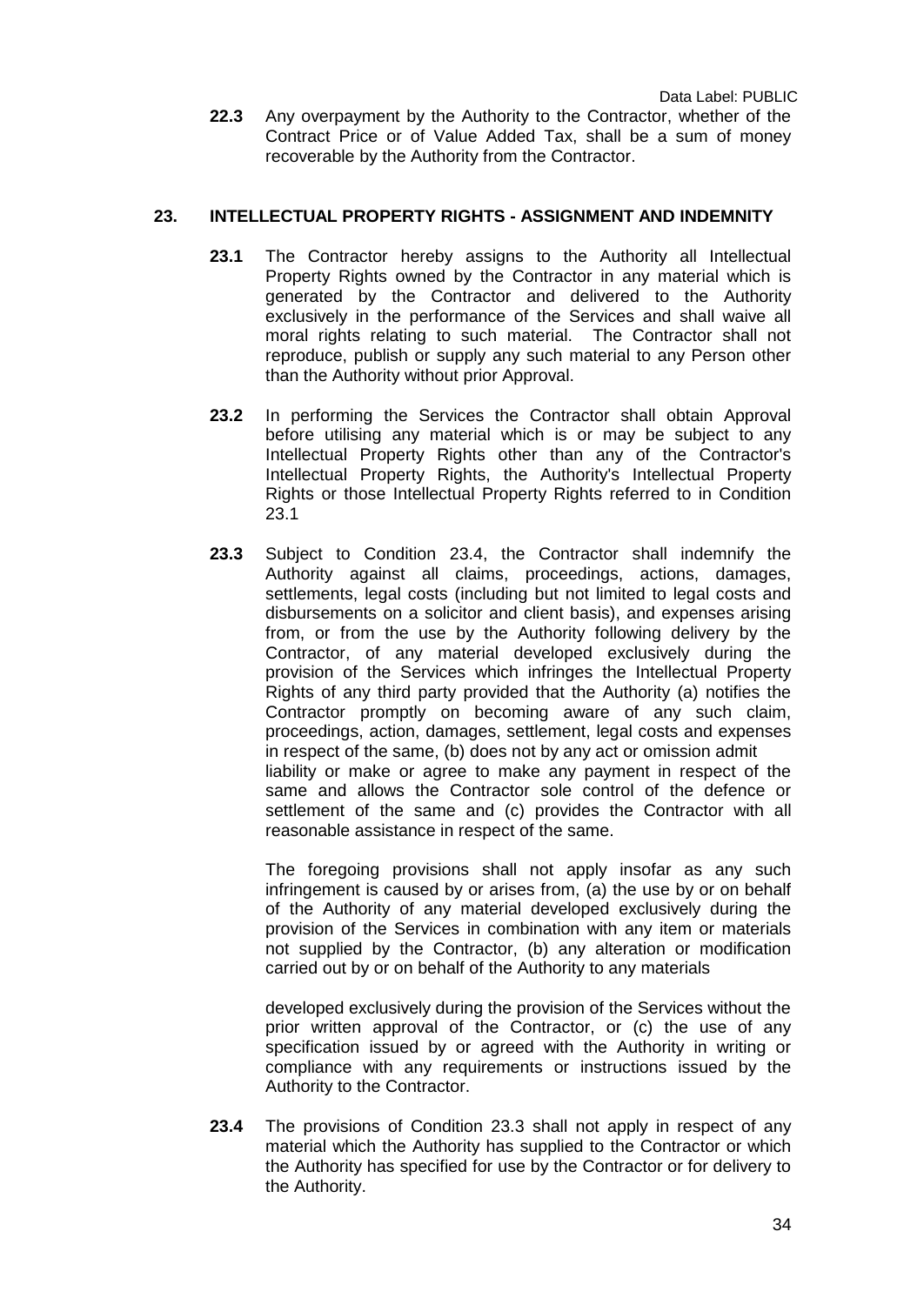- **23.5** The Authority shall indemnify the Contractor against all claims, proceedings, actions, damages, legal costs (including but not limited to legal costs and disbursements on a solicitor and client basis), expenses and any other liabilities arising from or incurred by the use by the Contractor, in the performance of the Services, of any material referred to in Condition 23.4 which involves any infringement or alleged infringement of the Intellectual Property Rights of any third party.
- **23.6** Where any claim is made by a third party in respect of any material referred to in Condition 23.3 or 23.5, the Party, which is required to provide an indemnity under those provisions, shall have the right to conduct, or take over the conduct of, the defence to the claim and to any proceedings or action brought by the third party.

#### **24. SECURITY**

- **24.1** The Contractor shall take all reasonable measures, by the display of notices or other appropriate means, to ensure that Staff have notice that all enactments relating to security which are applicable to the Contractor in providing the Services shall apply to them and shall continue to apply to them, if so applicable, after the expiry or earlier termination of the Contract.
- **24.2** Whilst on the Authority's Premises, the Contractor shall use its reasonable endeavours to ensure that Staff comply with all security measures implemented by the Authority in respect of Personnel and other Persons attending those Premises to the extent that the Authority has provided copies of its written security procedures to the Contractor.
- **24.3** The Authority shall have the right to carry out any search of Staff or of vehicles used by the Contractor at the Authority's Premises.
- **24.4** The Contractor shall co-operate with any investigation relating to security which is carried out by the Authority or by any person who is responsible to the Authority for security matters and when required by the Authority's Representative:-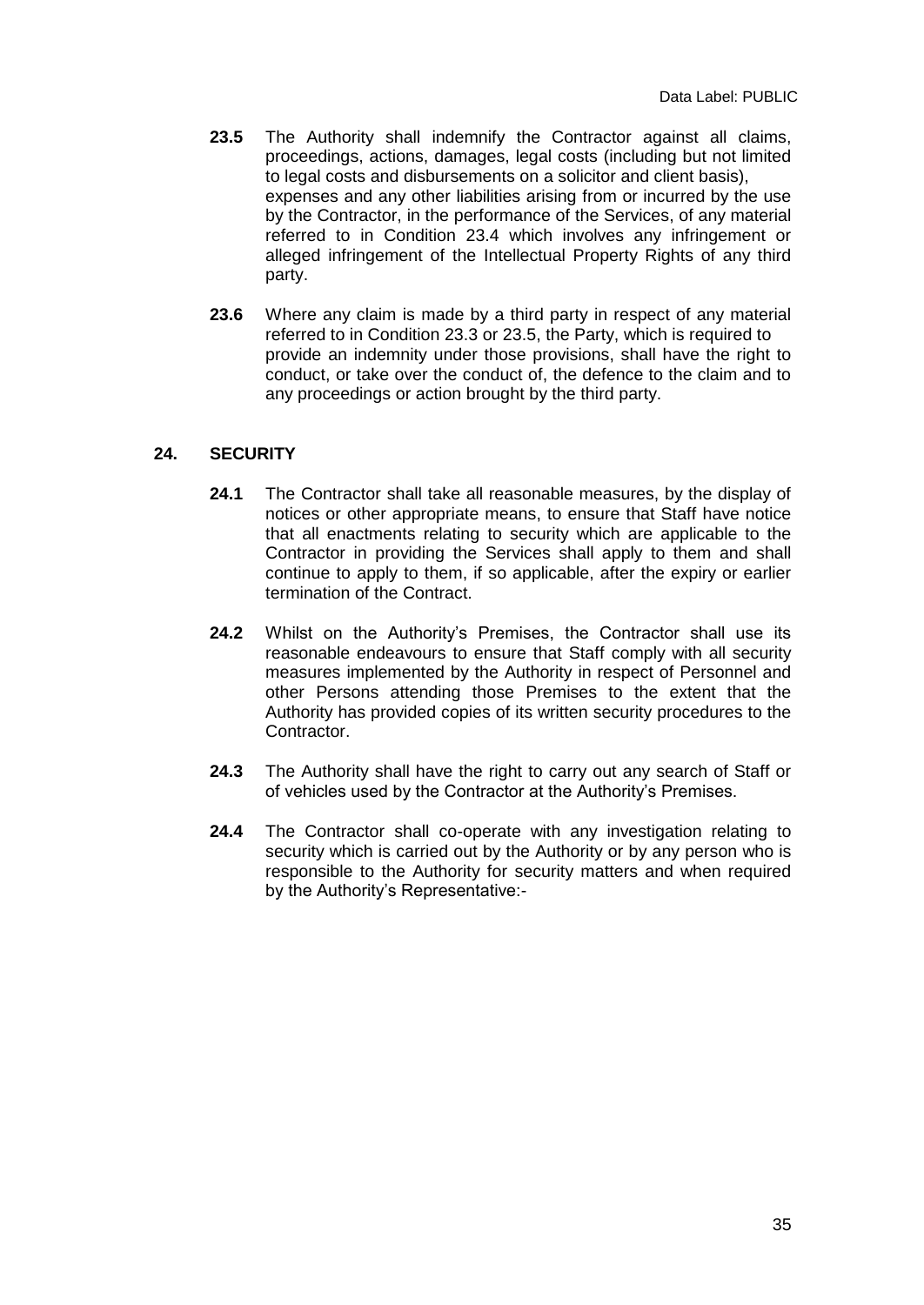- **a)** shall use his best endeavours to make any Staff identified by the Authority's Representative available to be interviewed by the Authority's Representative, or by a person who is responsible to the Authority for security matters, for the purposes of the investigation. Staff shall have the right to be accompanied by the Contractor's Representative and to be advised or represented by any other person whose attendance at the interview is acceptable to both the Authority's Representative and the Contractor's Representative; and
- **c)** shall, subject to any legal restriction on their disclosure, provide all documents, records or other material of any kind which may reasonably be required by the Authority or by a person who is responsible to the Authority for security matters, for the purposes of the investigation. The Authority shall have the right to retain any such material for use in connection with the investigation and, so far as possible, shall provide the Contractor with a copy of any material retained.

#### **25. CONFIDENTIALITY**

- **25.1** Each Party:
	- **a)** shall treat as confidential all information obtained from the other Party under or in connection with the Contract;
	- **b)** shall not disclose any of that information to any third party without the prior written consent of the other Party, except to such persons and to such extent as may be necessary for the performance of the Contract;
	- **d)** shall not use any of that information otherwise than for the purposes of the Contract.
- **25.2** The Contractor shall take all necessary precautions to ensure that all information obtained from the Authority under or in connection with the Contract:
	- **a)** is given only to the minimum number of Staff and only to the extent necessary for each member of Staff's activities in the provision of the Services; and
	- **b)** is treated as confidential and not disclosed (without prior Approval) or used by any Staff otherwise than for the purposes of the Contract.
- **25.3** Where it is considered necessary in the opinion of the Authority's Representative, on request by the Authority the Contractor shall ensure that Staff sign a confidentiality undertaking before commencing work in connection with the provision of the Services.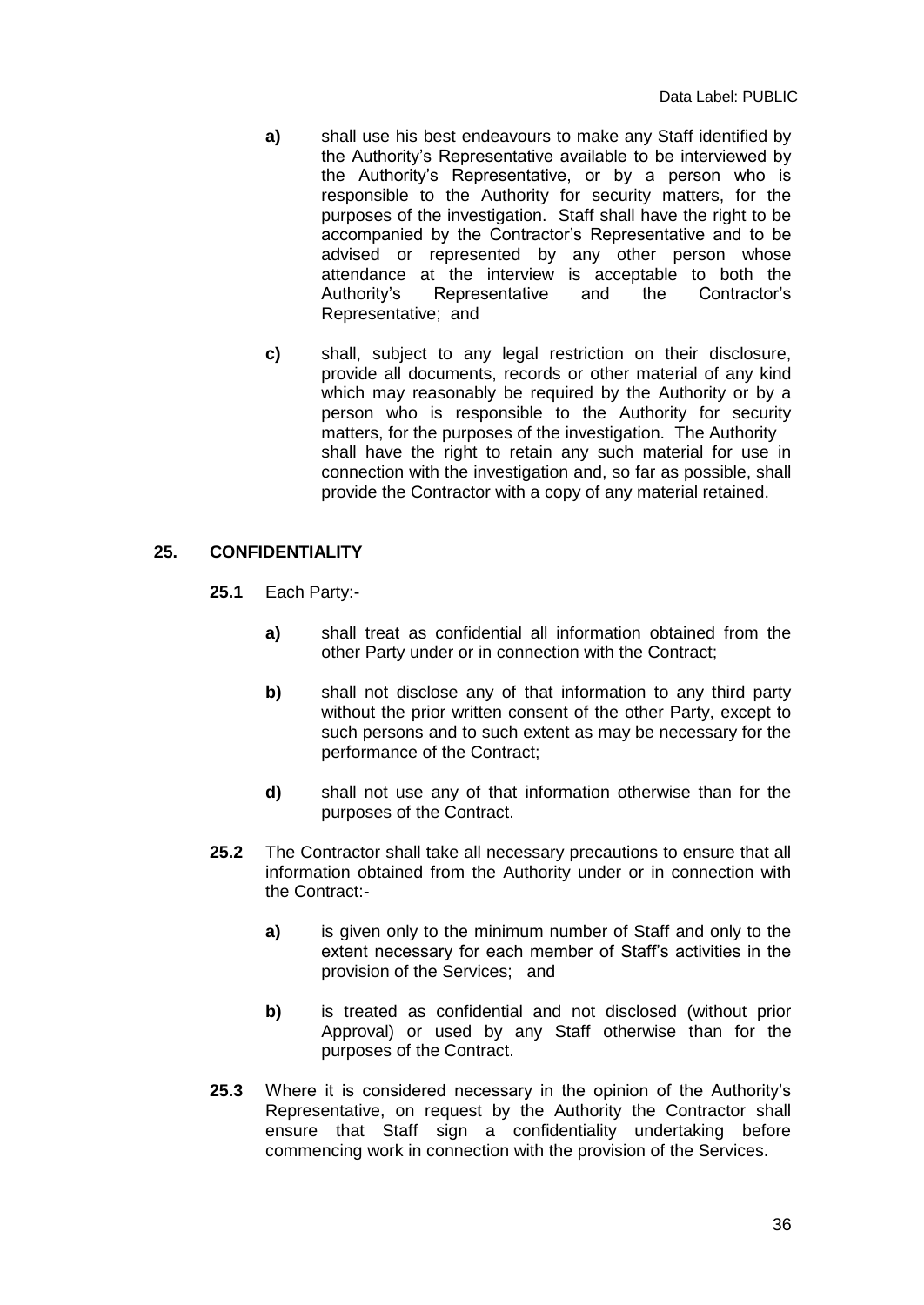The confidentiality undertaking shall be in a format acceptable to the Authority.

- **25.4** Conditions 25.1 and 25.2 shall not apply to any information:
	- **a)** required to comply with the Freedom of Information (Scotland) Act 2002 and any codes of practice applicable from time to time relating to access to public authorities' information.
	- **b)** required to ensure compliance with all relevant Statutory Provisions.
	- **c)** which is or becomes public knowledge (otherwise than by breach of this condition): or
	- **d)** which is in the possession of the Party concerned, without restriction as to its disclosure, before receiving it from the disclosing Party; or
	- **e)** which is received from a third party who lawfully acquired it and who is under no obligation restricting its disclosure.
- **25.5** Nothing in this Condition shall prevent the Authority:
	- **a)** disclosing such information relating to the outcome of the procurement process for the Contract as may be required to be published in the Supplement to the Official Journal of the European Union; or
	- **b)** disclosing any information obtained from the Contractor:-
		- **(i)** to any other department of the Authority or any other Public Body; or
		- **(ii)** to any Person engaged in providing any assistance to the Authority for any purpose relating to or ancillary to the Contract,

provided that in disclosing information under sub-paragraph (i) or (ii) the Authority shall disclose only the information which is necessary for the purpose concerned and requires that the information is treated in confidence and that a confidentiality undertaking is given where appropriate; or

- **c)** disclosing information obtained from the Contractor under Condition 18.2 subject to the obligations imposed by Condition 18.3.
- **25.6** Nothing in this Condition shall prevent either Party from using any techniques, ideas or know-how gained during the performance of the Contract in the course of its normal business, to the extent that this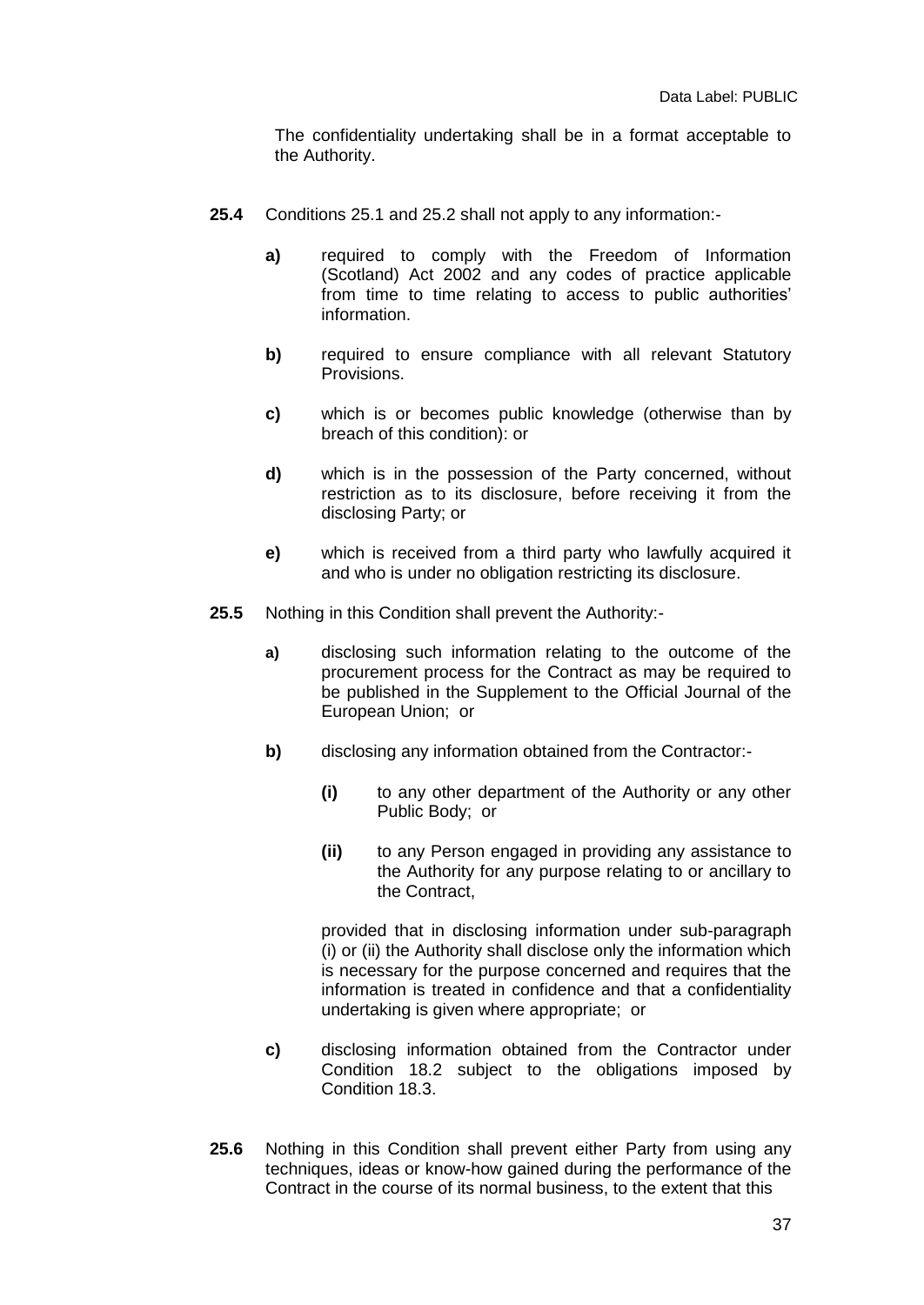does not result in a disclosure of confidential information or an infringement of any Intellectual Property Rights.

- **25.7** The Contractor shall not use any confidential information obtained from the Authority for the solicitation of business from the Authority or any other part of the Authority.
- **25.8** The obligations imposed by this Condition shall continue to apply after the expiry or termination of the Contract.

#### **26. PUBLICITY**

**26.1** The Contractor shall not make any public statement relating to the existence or performance of the Contract without the prior written Approval of the Authority, which shall not be unreasonably withheld.

#### **27. RIGHT OF AUDIT**

- **27.1** The Contractor shall keep secure and maintain until two years after the final payment of all sums due under the Contract, or such longer period as may be agreed between the Parties, full and accurate records of the Services, all expenditure reimbursed by the Authority and all payments made by the Authority.
- **27.2** The Contractor shall grant to the Authority, its Auditor or its authorised agents, such access to those records as they may reasonably require in order to check the Contractor's compliance with the Contract.

#### **28. INDEMNITY AND INSURANCE**

- **28.1** The Contractor shall indemnify the Authority fully against all claims, proceedings, actions, damages, legal costs, expenses and any other liabilities in respect of any financial loss, death or personal injury, or loss of or damage to property, unless the Contractor is able to demonstrate that such financial loss, death or personal injury, or loss of or damage to property was not caused or contributed to by his negligence or default, or the negligence or default of his Staff or subcontractors, or by any circumstances within his or their control.
- **28.2** The Contractor shall effect and maintain with a reputable insurance company a policy or policies of insurance providing an adequate level of cover in respect of the risks which may be incurred by the Contractor, as set out in Condition 28.1.
- **28.3** The Contractor shall hold employer's liability insurance in accordance with any legal requirement for the time being in force.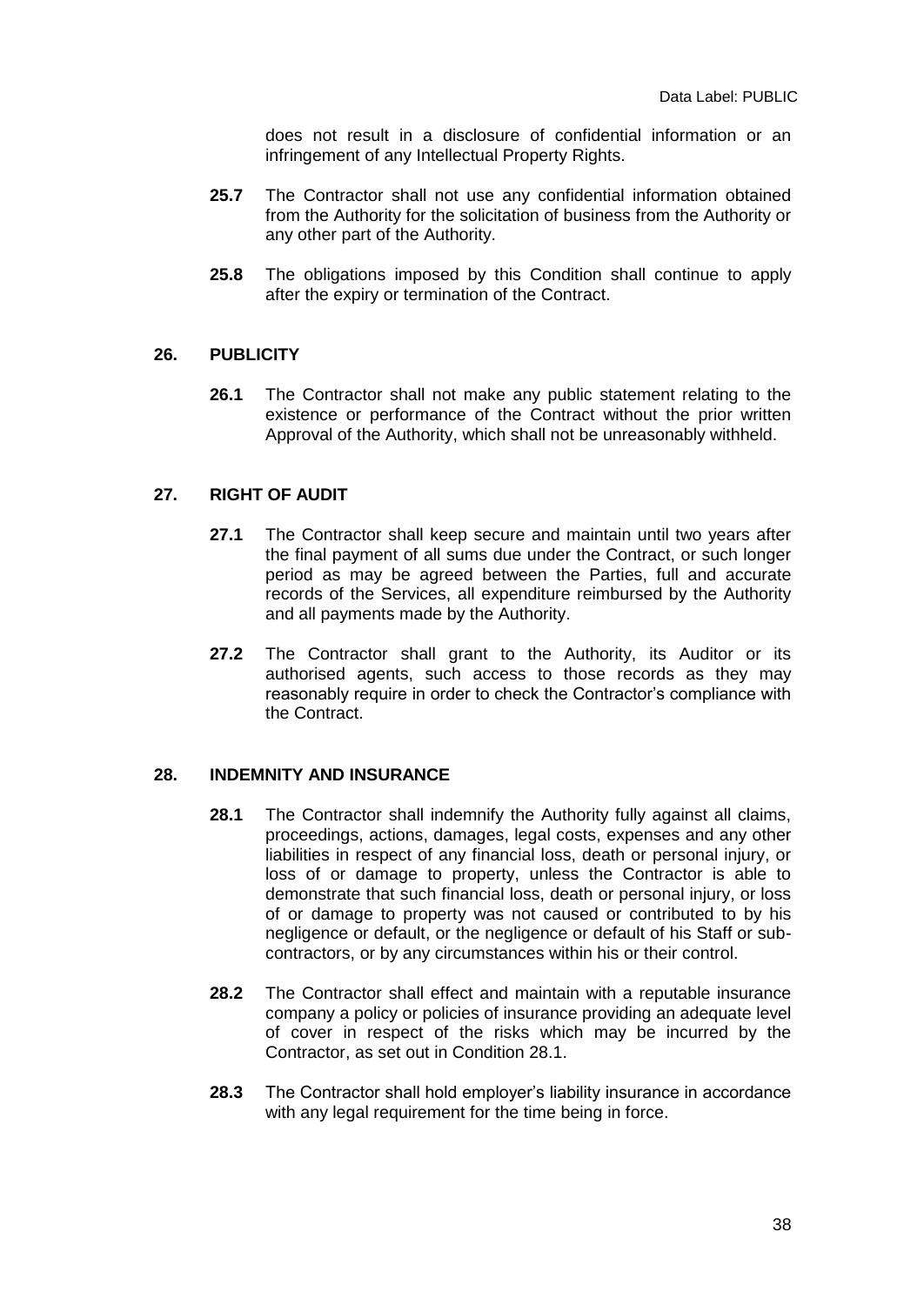**28.4** Subject to the following proviso, the Contractor shall produce to the Authority, upon request completed certificates of insurance or a signed and dated letter from its insurance broker as detailed in Tender Submission: Insurance Requirement. In all cases the certificates of insurance shall be completed by the Contractor's insurer or insurance broker. Where certificates of insurance are completed by an insurance broker, the broker shall be regulated and authorised to conduct business by the Financial Conduct Authority or equivalent. The foregoing is subject to the following proviso:-

In the event that said completed certificates of insurance or letter from the Contractor's insurance broker are not in place at the time of tendering, such completed certificates of insurance or letter from the Contractor's insurance broker shall be produced to the Authority on request prior to the Commencement Date.

**28.5** The terms of any insurance or the amount of cover shall not relieve the Contractor of any liabilities under the Contract.

#### **29. CORRUPT GIFTS AND PAYMENTS OF COMMISSION**

- **29.1** The Contractor shall not do (and warrants that in entering the Contract he has not done) any of the following (referred to in this condition as "prohibited acts").
	- **a)** offer, give or agree to give to any servant of the Authority any gift or consideration of any kind as an inducement or reward for doing or not doing (or having done or not having done) any act in relation to the obtaining or performance of this or any other contract with the Authority, or for showing or not showing favour or disfavour to any Person in relation to this or any other contract with the Authority;
	- **b)** enter into this or any other contract with the Authority in connection with which commission has been paid or has been agreed to be paid by him or on his behalf, or to his knowledge, unless before the Contract is made particulars of any such commission and the terms and conditions of any such agreement for the payment of it have been disclosed in writing to the Authority.
- **29.2** If the Contractor, his employees, agents or any sub-contractor, or anyone acting on his or their behalf, does any of the prohibited acts or commits any offence under the Bribery Act 2010 or breaches the Bribery Act 2010 with or without the knowledge of the Contractor, in relation to this or any other contract with the Authority, the Authority shall be entitled:
	- **a)** to terminate the Contract and recover from the Contractor the amount of any loss resulting from the termination;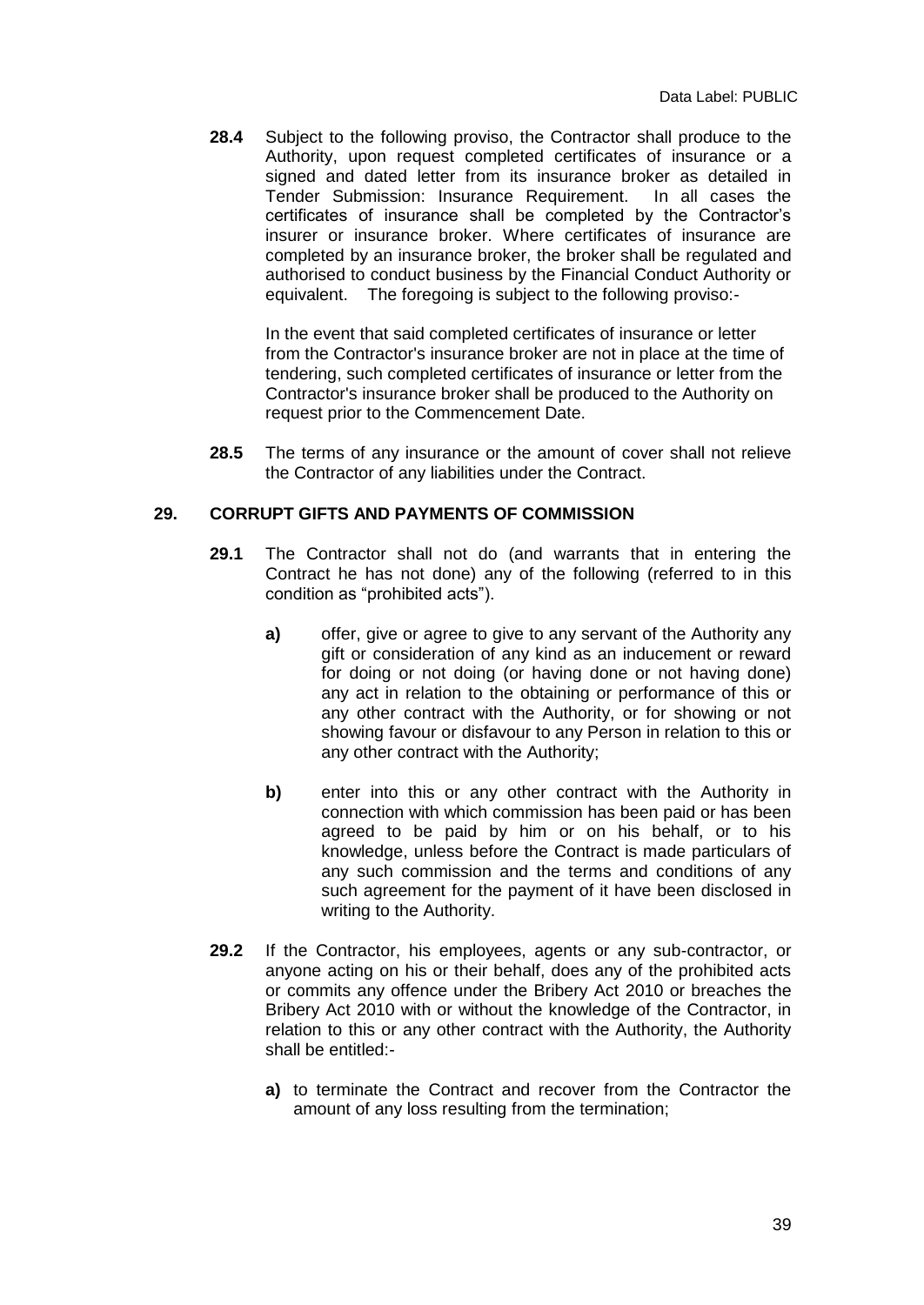- **b)** to recover from the Contractor the amount or value of any such gift, consideration or commission; and
- **c)** to recover from the Contractor any other loss sustained in consequence of any breach of this Condition, whether or not the Contract has been terminated.
- **29.3** In exercising its rights or remedies under this Condition, the Authority shall:
	- **a)** act in a reasonable and proportionate manner having regard to such matters as the gravity of, and the identity of the person performing the prohibited act;
	- **b)** give all due consideration, where appropriate, to action other than termination of the Contract, including (but without limitation to):
		- **i)** requiring the Contractor to procure the termination of a sub-contract where the prohibited act is that of a subcontractor; or
		- **ii)** requiring the Contractor to procure the dismissal of an employee (whether his own or that of a subcontractor) where the prohibited act is that of such an employee.

#### **30. UNLAWFUL DISCRIMINATION**

- **30.1** The Contractor shall not unlawfully discriminate within the meaning and scope of the provisions of the Equality Act 2010 and of any statutory instrument and Code of Practice made thereunder.
- **30.2** The Contractor shall take all reasonable steps to secure that all servants, employees or agents of the Contractor and all subcontractors employed in the performance of the Contract do not unlawfully discriminate as set out in Condition 30.1.

#### **31. HEALTH AND SAFETY**

- **31.1** The Contractor shall promptly notify the Authority of any health and safety hazards which may arise in connection with the performance of the Services.
- **31.2** The Authority shall promptly notify the Contractor of any health and safety hazards which may exist or arise at the Authority's Premises and which may affect the Contractor in the performance of the Services.
- **31.3** The Contractor shall inform all Staff engaged in the provision of Services of all known health and safety hazards and shall instruct those Staff in connection with any necessary safety measures.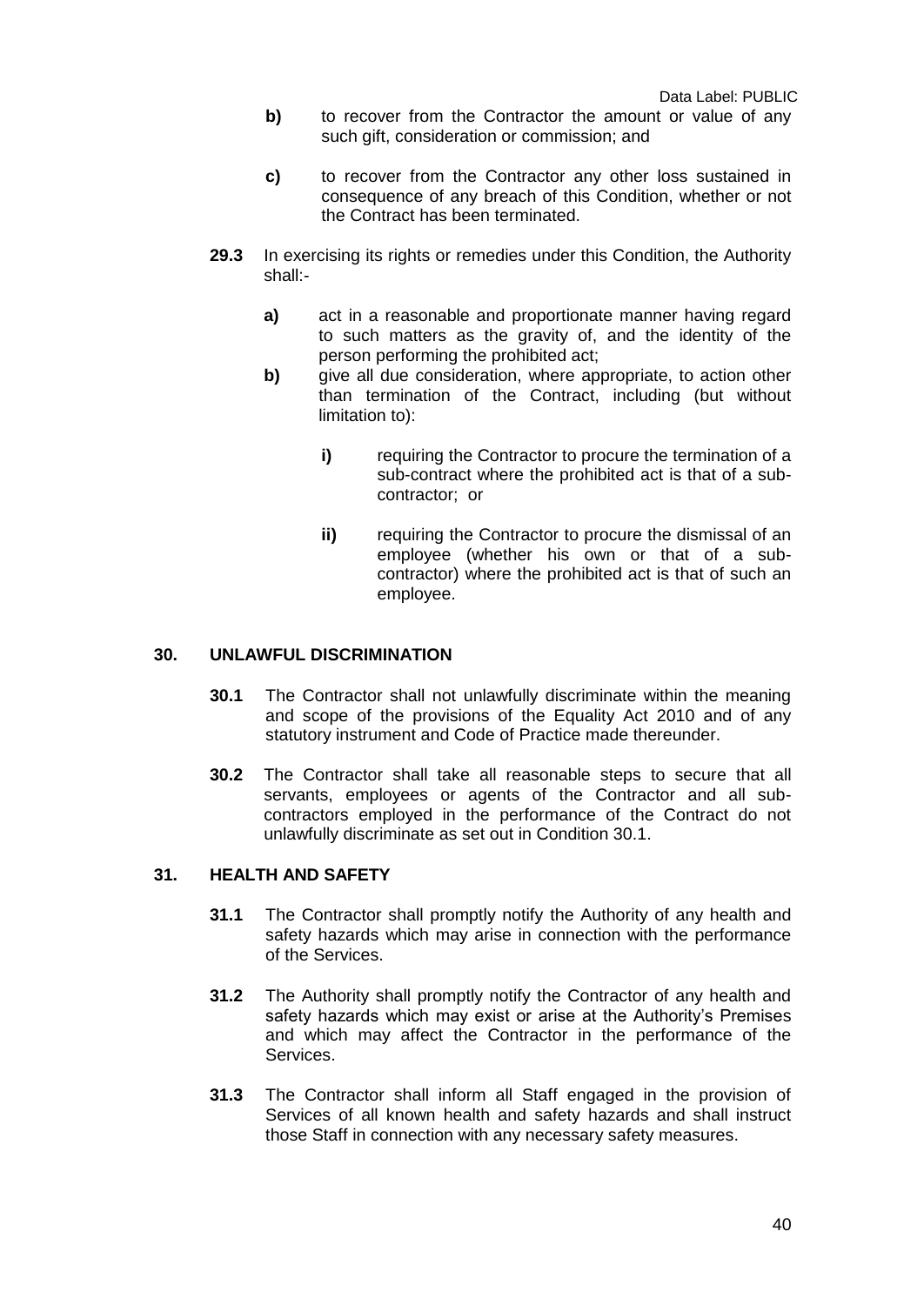- **31.4** Whilst on the Authority's Premises, the Contractor shall comply with any health and safety measures implemented by the Authority in respect of Personnel and other Persons working on those Premises.
- **31.5** The Contractor shall notify the Authority's Representative immediately in the event of any incident occurring in the performance of the Services where that incident causes any death, personal injury or any damage to property which could give rise to death or personal injury.
- **31.6** The Contractor shall take all measures necessary to comply with the requirements of the Health and Safety at Work etc. Act 1974 and any other Acts, orders, regulations and Codes of Practice relating to health and safety, which may apply to Staff in the performance of the Services.

#### **32. TRANSFER AND SUB-CONTRACTING**

**32.1** Subject to the following proviso**,** the Contractor shall not assign, subcontract or in any other way dispose of the Contract or any part of it without prior Approval, in accordance with Condition 36. The Contractor shall indicate in Tender Submission: Proposed Sub-Contractors any sub-contractor he proposes to use in the delivery of the Services. Additional sub-contractors may only be added by the issue of a Variation.

The foregoing is subject to the following proviso :this condition shall not prohibit the Contractor from arranging for the provision of a service under this Contract, by vehicles or staff operated by a third party in an emergency, in which case the Contractor shall inform the Authority as soon as possible.

- **32.2** On giving written notice to the Contractor of not less than thirty days, the Authority shall be entitled to assign any or all of its rights under the Contract to any contracting authority as defined in Regulation 3(1) of the Public Contracts (Scotland) Regulations 2012, provided that such assignment shall not materially increase the burden of the Contractor's obligations under the Contract.
- **32.3** The Contractor shall be responsible for the acts and omissions of his sub-contractors as though they were his own.
- **32.4** The Contractor shall also include in every sub-contract:
	- **32.4.1** a right for the Contractor to terminate that sub-contract if the relevant subcontractor fails to comply in the performance of its contract with legal obligations in the fields of environmental, social or employment law or if any of the termination events (involving substantial modification of the Contract, contract award despite the existence of exclusion grounds or a serious infringement of EU legal obligations) specified in condition 38.1 occur; and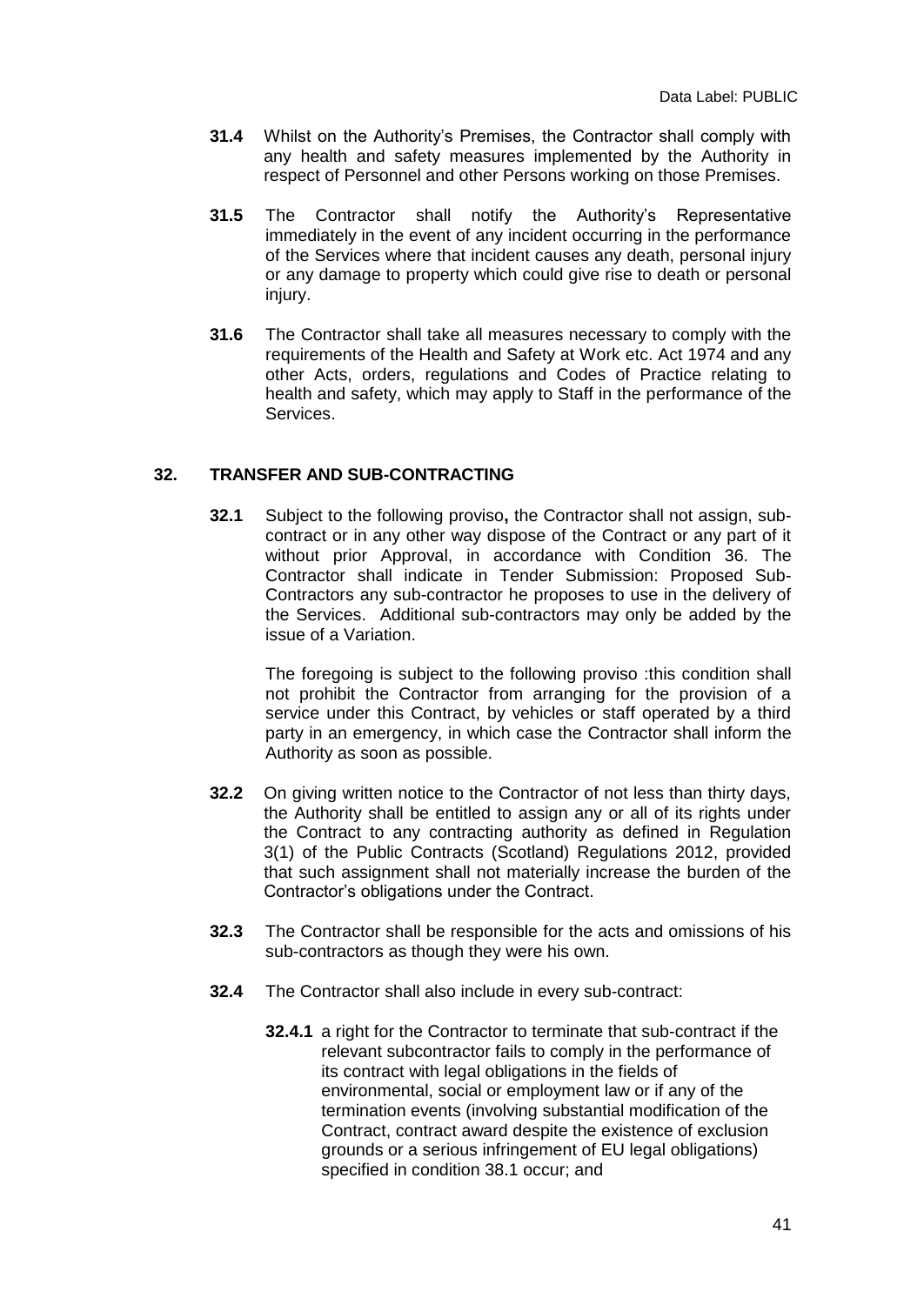**32.4.2** a requirement that the sub-contractor includes a provision having the same effect as 32.4.1 above in any sub-contract which it awards. In this condition 32.4, 'sub-contract' means a contract between two or more suppliers, at any stage of remoteness from the Authority in a sub-contracting chain, made wholly or substantially for the purpose of performing (or contributing to the performance of) the whole or any part of this Contract

#### **33. SERVICE OF NOTICES AND COMMUNICATIONS**

- **33.1** Except as otherwise expressly provided within the Contract, no notice or other communication from one Party to the other shall have any validity under the Contract unless made in writing by or on behalf of the Party concerned.
- **33.2** Any notice or other communication that is to be given by either Party to the other shall be given by letter, or by facsimile transmission or electronic mail. Such letters shall be delivered by hand or sent prepaid by first class post, addressed to the other Party named in the Services of Notices and Communications document of Public Tenders Scotland. If the other Party does not acknowledge receipt of any such letter, facsimile transmission or item of electronic mail, and the relevant letter is not returned as undelivered, the notice or communication shall be deemed to have been given (three) working days after the day on which the letter was posted.
- **33.3** Either Party may change its address for service by notice given in accordance with this Condition.

#### **34. SEVERABILITY**

**34.1** If any provision of the Contract is held invalid, illegal or unenforceable for any reason by any court of competent jurisdiction, such provision shall be severed and the remainder of the provisions of the Contract shall continue in full force and effect as if the Contract had been executed with the invalid, illegal or unenforceable provision eliminated. In the event of a holding of invalidity so fundamental as to prevent the accomplishment of the purpose of the Contract, the Parties shall immediately commence negotiations in good faith to remedy the invalidity.

#### **35. WAIVER**

- **35.1** The failure of either Party to exercise any right or remedy shall not constitute a waiver of the right or remedy.
- **35.2** No waiver shall be effective unless it is communicated to the other Party in writing.
- **35.3** A waiver of any right or remedy arising from a breach of contract shall not constitute a waiver of any right or remedy arising from any other breach of the Contract.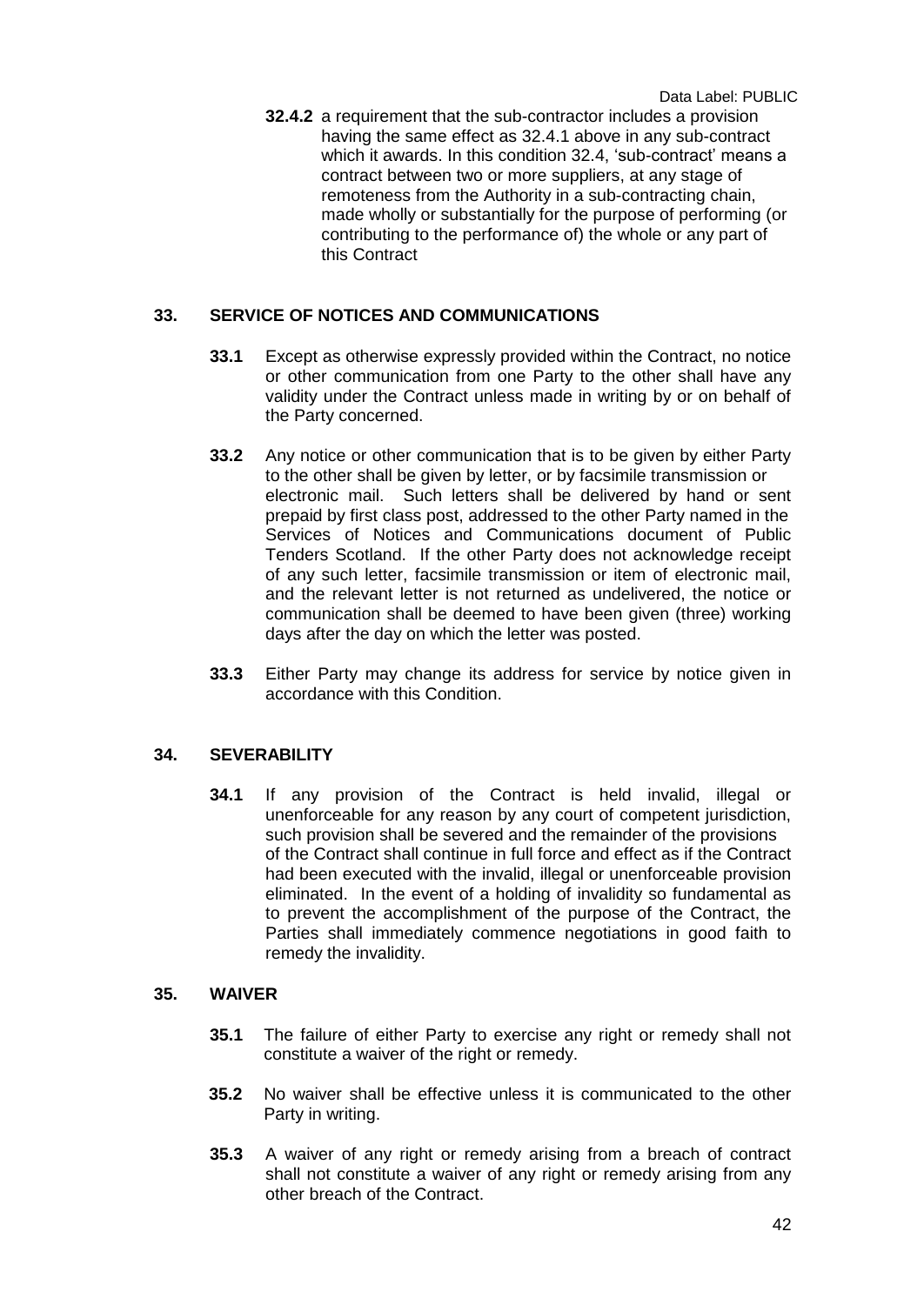#### **36. VARIATION**

- **36.1** The Contract shall not normally be varied unless such variation is agreed in writing by means of a Variation to Contract Form as set out in the tender document.
- **36.2** In the event of an emergency or temporary variation the Authority shall have the right to vary the Contract by oral instructions given by the Authority's Representative, which shall be confirmed by the issue of a Variation to Contract Form to the Contractor within seven days.
- **36.3** The Authority shall have the right to vary the Services at any time, subject to the Variation being related in nature to the Services being provided, and no such Variation shall vitiate the Contract.
- **36.4** Subject to the following proviso, the Contractor may request a variation to the Contract provided that;
	- **a)** the Contractor shall notify the Authority's Representative in writing of any additional or changed requirement which it considers should give rise to such a variation within seven days of such occurrence first becoming known to the Contractor;
	- **b)** any proposed variation of the Contract shall be fully supported by a quotation as detailed in Condition 36.5.

The foregoing is subject to the following proviso :-

The Contractor shall only be entitled to request a variation to the Contract to request payment of any additional price or sum in the event that additional or changed requirements result in one of the following applying :- (i) the costs incurred or to be incurred by the Contractor represent an additional 15% or

more of the normal cost of providing the service or (ii) the costs incurred or to be incurred by the Contractor represent an additional 10% or more of the normal cost of providing the service and the relevant additional or changed requirement is or will be in place for at least 4 weeks.

- **36.5** The Contractor, within fourteen days of being requested by the Authority's Representative or where requesting a variation of the Contract pursuant to Condition 36.4, shall submit a quotation to the Authority, such quotation to contain at least the following information:
	- **a)** a description of the services together with the reason for the proposed Variation;
	- **b)** the price, where applicable;
	- **c)** details of the impact, if any, on other aspects of the Contract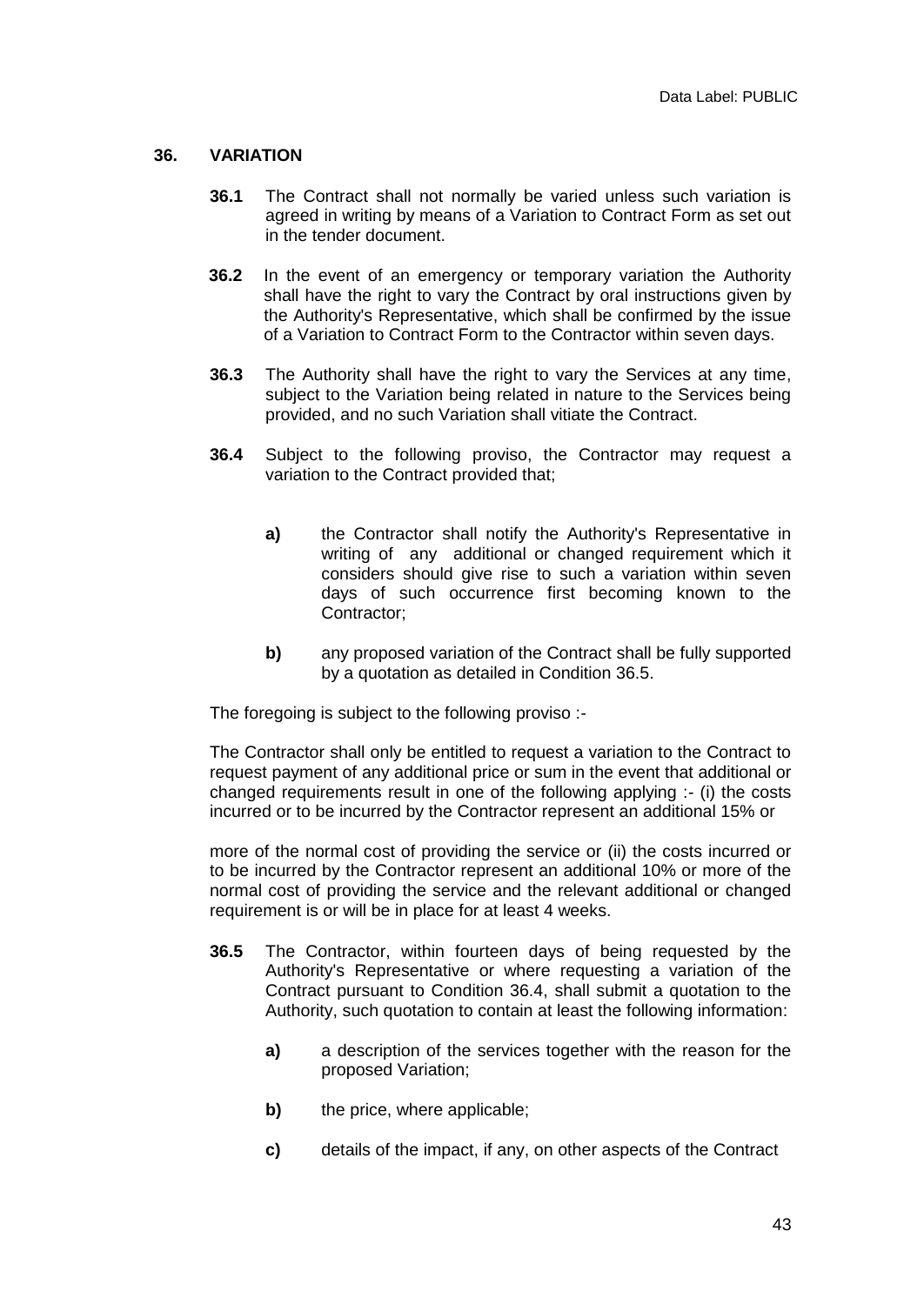- **36.6** The price for any Variation shall, unless otherwise agreed between the Parties, be calculated in the following order of precedence:
	- **a)** using the Prices or Rates;
	- **b)** prices pro-rata to the Prices or Rates;
	- **c)** prices based on the Prices or Rates.
- **36.7** Subject to the following proviso, the Authority shall either approve or reject any variation to the Contract proposed by the Contractor. The foregoing is subject to the following proviso :

For the avoidance of doubt, the Contractor shall not be entitled to payment of any additional price or sum in the event that additional or changed requirements do not result in one of the following applying :-(i) the costs incurred or to be incurred by the Contractor represent an additional 15% or more of the normal cost of providing the service or (ii) the costs incurred or to be incurred by the Contractor represent an additional 10% or more of the normal cost of providing the service and the relevant additional or changed requirement is or will be in place for at least 4 weeks.

**36.8** In the event that the Contractor disputes any decision by the Authority to reject a proposed Variation, or contends that a proposed Variation is outstanding or continues to be required, the Contractor shall update the information contained in his quotation for the proposed Variation every Month and shall send the updated information to the Authority.

#### **37. FORCE MAJEURE**

- **37.1** Neither Party shall be liable to the other Party by reason of any failure or delay in performing its obligations under the Contract which is due to Force Majeure, where there is no commercially practicable means available to the Party concerned to avoid such failure or delay.
- **37.2** If either Party becomes aware of any circumstances of Force Majeure which give rise to any such failure or delay, or which appear likely to do so, that Party shall promptly give notice of those circumstances as soon as practicable after becoming aware of them and shall inform the other Party of the period for which it estimates that the failure or delay will continue.
- **37.3** For the purposes of this Condition, "Force Majeure" means any event or occurrence which is outside the control of the Party and which is not attributable to any act or failure to take preventive action by the Party concerned, but shall not include any industrial action occurring within the Contractor's organisation or within any sub-contractor's organisation.
- **37.4** Any failure or delay by the Contractor in performing his obligations under the Contract which results from any failure or delay by an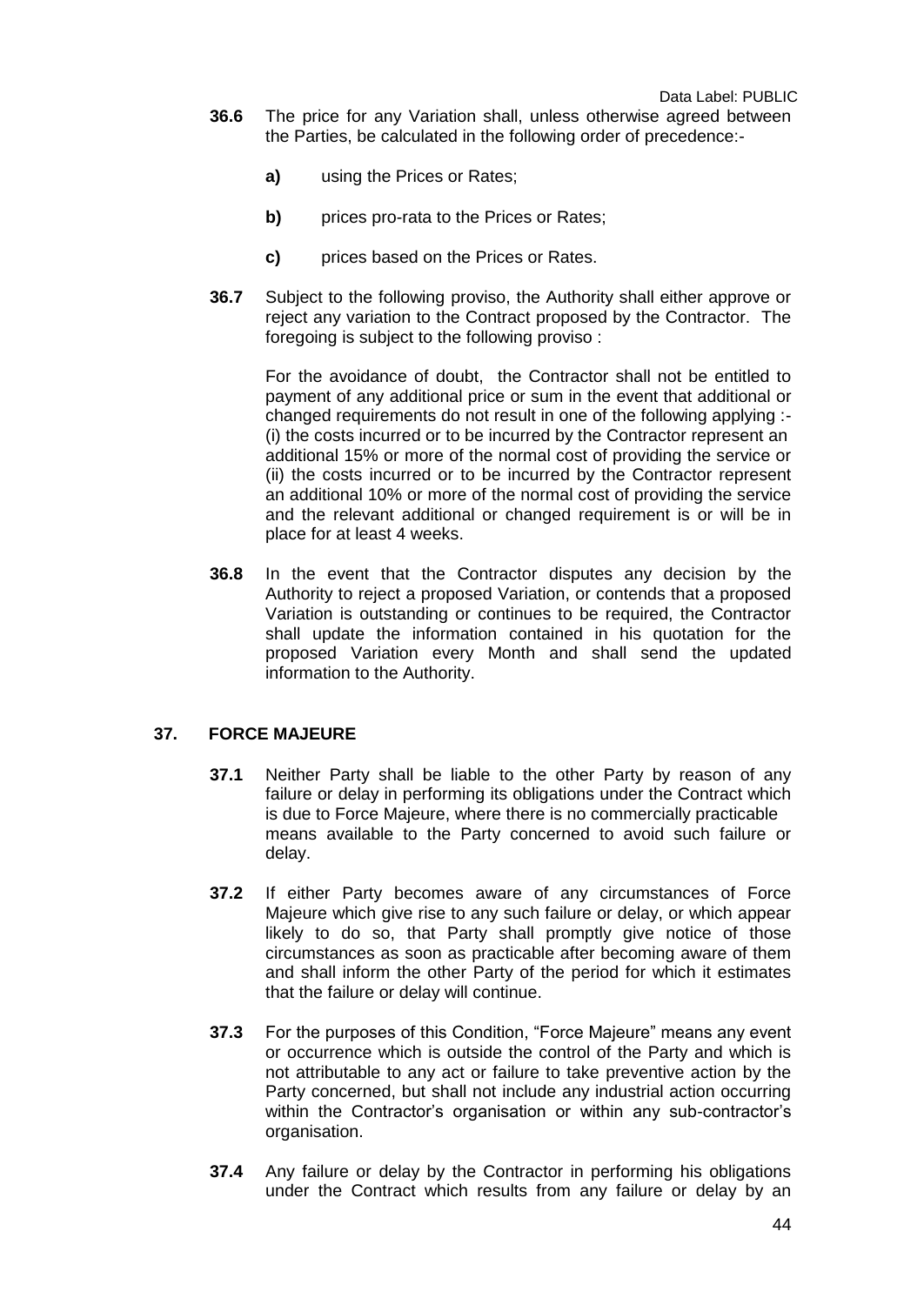#### **38**. **TERMINATION**

**38.1** The Authority may terminate the Contract in the event that:

- **(a)** the Contract has been subject to substantial modification which would have required a new procurement procedure in accordance with regulation 72(9) (modification of contracts during their term) of The Public Contracts (Scotland) Regulations 2015;
- **(b)** the Contractor has, at the time of contract award, been in one of the situations referred to in regulation 58(1) (exclusion grounds) of The Public Contracts (Scotland) Regulations 2015, including as a result of the application of regulation 58(2) of those regulations, and should therefore have been excluded from the procurement procedure; or
- **(c)** the Contract should not have been awarded to the Contractor in view of a serious infringement of the obligations under the Treaties and the Directive 2014/24/EU that has been declared by the Court of Justice of the European Union in a procedure under Article 258 of the Treaty on the Functioning of the European Union.

In this Condition, 'the Treaties' has the meaning given in the European Communities Act 1972.

- **38.2** The Authority may also terminate the Contract in the event of a failure by the Contractor to comply in the performance of the Contract with legal obligations in the fields of environmental, social and employment law.
- **38.3** Termination under Condition 38.1, 38.2, 39 or 40 shall not prejudice or affect any right of action or remedy which shall have accrued or shall thereupon accrue to the Authority and shall not affect the continued operation of Conditions 23 (Intellectual Property Rights – Assignment and Indemnity), 25 (Confidentiality) and 27 (Right of Audit).

#### **39. TERMINATION ON INSOLVENCY**

- **39.1** The Authority may terminate the Contract by written notice having immediate effect if:
	- **a)** where the Contractor is an individual or a firm the Contractor or any partner in the firm becomes bankrupt or has a receiving order or administration order made against him, or appears unable to pay a debt within the meaning of section 268 of the Insolvency Act 1986, or any similar event occurs under the law of any other jurisdiction within the United Kingdom; or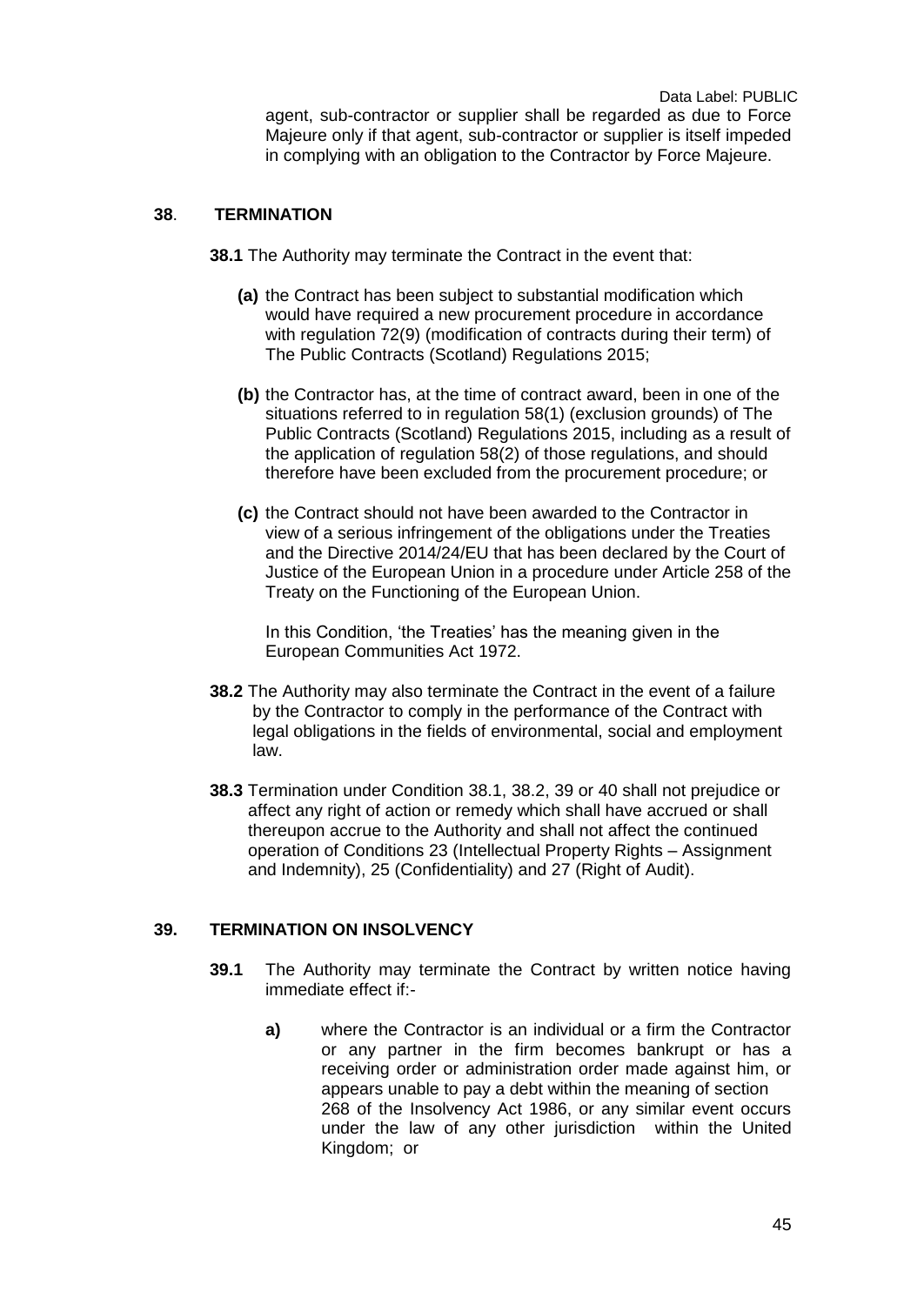**b)** where the Contractor is a Company, the Contractor passes a resolution or the Court makes an order that the Contractor be wound up otherwise than for the purpose of solvent reconstruction or amalgamation; or a receiver, manager or administrator is appointed on behalf of a creditor in respect of the Contractor's business or any part of it; or the Contractor is unable to pay its debts within the meaning of Section 123 of the Insolvency Act 1986; or any similar event occurs under the law of any other jurisdiction within the United Kingdom.

#### **40. TERMINATION ON DEFAULT**

Either Party may terminate the Contract, or terminate any part of the Services, by written notice to the other Party with immediate effect or with effect from such other date as the Party terminating the Contract may state in its written notice if the other Party is in default of any obligation under the Contract and:-

- **a)** The other Party has not remedied the default to the satisfaction of the Party seeking to terminate the Contract or any part of the Services within thirty days, or such greater period as may be specified by that Party seeking to terminate the Contract or any part of the Services, after service of written notice specifying the default and requiring it to be remedied; or
- **b)** The default is not capable of remedy; or
- **c)** The default is a fundamental breach of the Contract.

In accordance with Condition 4.10 the Authority operates a system of penalty points for any failure to operate services, so as to ensure any penalties applied are fair and consistent. This system does not remove the right of the Authority, if and whenever there shall be any breach, nonobservance or non-performance of any obligations on the part of the Contractor herein contained, by notice in writing from the Authority to the Contractor to terminate the Contract in accordance with its terms.

Termination shall be without prejudice to the rights of the parties in respect of anything done or omitted to be done before the termination.

# **41. BREAK**

**41.1** Either Party shall have the right to terminate the Contract or to terminate any part of the Services, at any time by giving written notice, in accordance with the timescales detailed below, or earlier if by mutual agreement: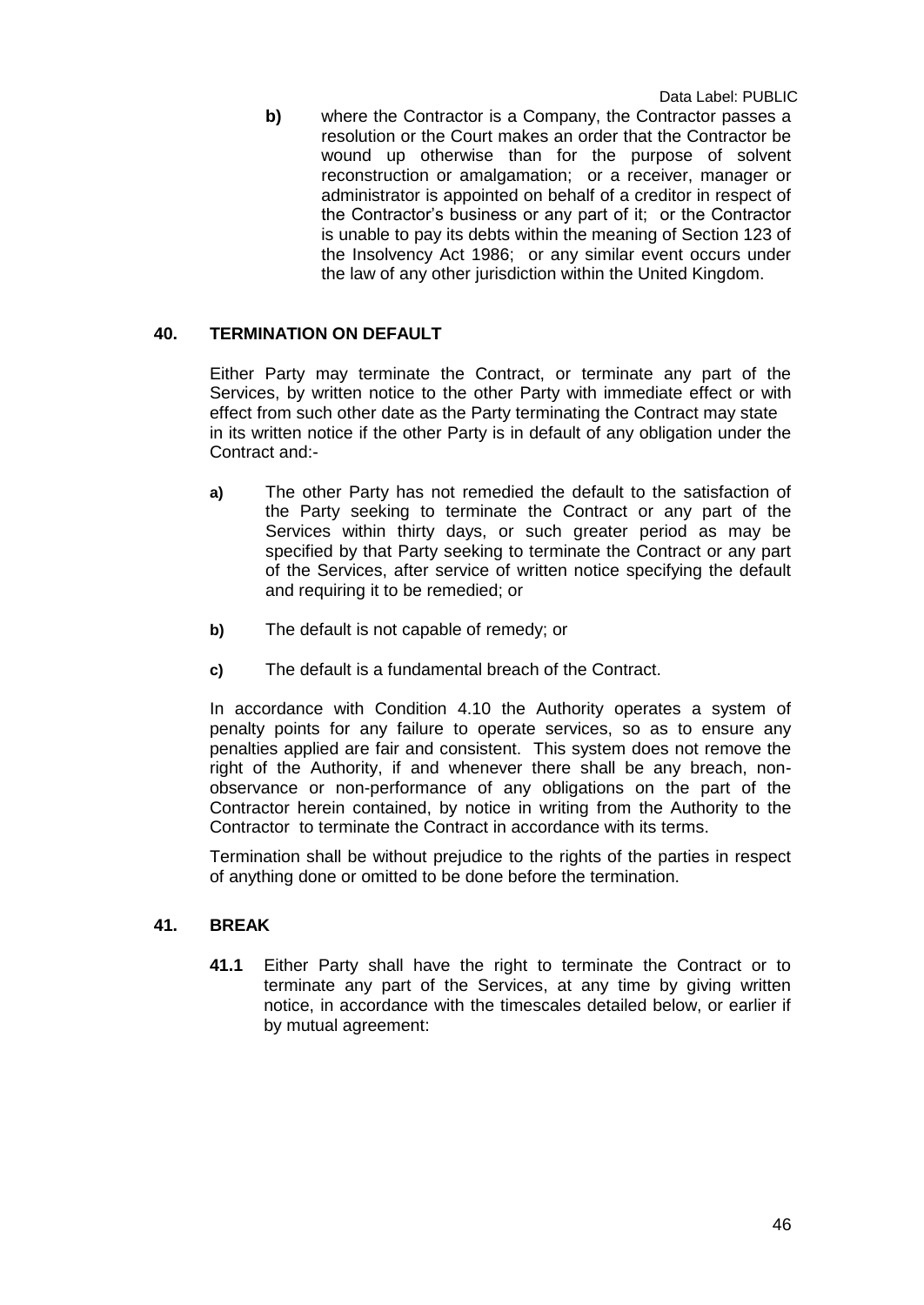For Services not registered with the Traffic Commissioner requiring vehicles with 16 passenger seats or less a maximum of 1 calendar month notice.

For Services not registered with the Traffic Commissioner requiring vehicles with more than 16 passenger seats a maximum of 2 calendar months notice.

For Services registered with the Traffic Commissioner, a maximum of 3 calendar months notice.

**41.2** Where more than one type of service referred to in Condition 41.1 is covered by the Contract, the period of notice to be given in terms of Condition 41.1 shall be the longest period of notice which applies to any of the Services referred to in Condition 41.1.

#### **42. CONSEQUENCES OF TERMINATION**

**42.1** If the Authority terminates the Contract under Condition 40, or terminates any part of the Services under that Condition, and then makes other arrangements for the provision of the Services or any part thereof, the Authority shall be entitled to recover from the Contractor the cost of making those other arrangements and any additional expenditure incurred by the Authority in meeting the costs of those other arrangements. The Contractor shall only be liable to repay the additional costs incurred by the Authority in excess of the Contract Price (or the relevant part thereof) for the periods detailed below:

 For Services not registered with the Traffic Commissioner requiring vehicles with 16 passenger seats or less, the Contractor shall be obliged to meet the Authority's additional costs for no more than 1 calendar month.

For Services not registered with the Traffic Commissioner requiring vehicles with more than 16 passenger seats, the Contractor shall be obliged to meet the Authority's additional costs for no more than 2 calendar months.

For Services registered with the Traffic Commissioner, the Contractor shall be obliged to meet the Authority's additional costs for no more than 6 calendar months provided that (a) the Authority provides to the Contractor as soon as reasonably practicable after service of notice of termination, a fully itemised and costed list together with documentary evidence that such costs have been reasonably incurred by the Authority as a direct result of such termination, (b) the Authority has taken immediate and reasonable steps to mitigate the costs of making those other arrangements and (c) such costs shall not exceed one million pounds (£1,000,000). Such recovery shall be the Authority's sole and exclusive remedy in respect of such termination of the Contract or Services or any part thereof. Where the Contract or any part of the Services are terminated by the Authority under Condition 40 no further payment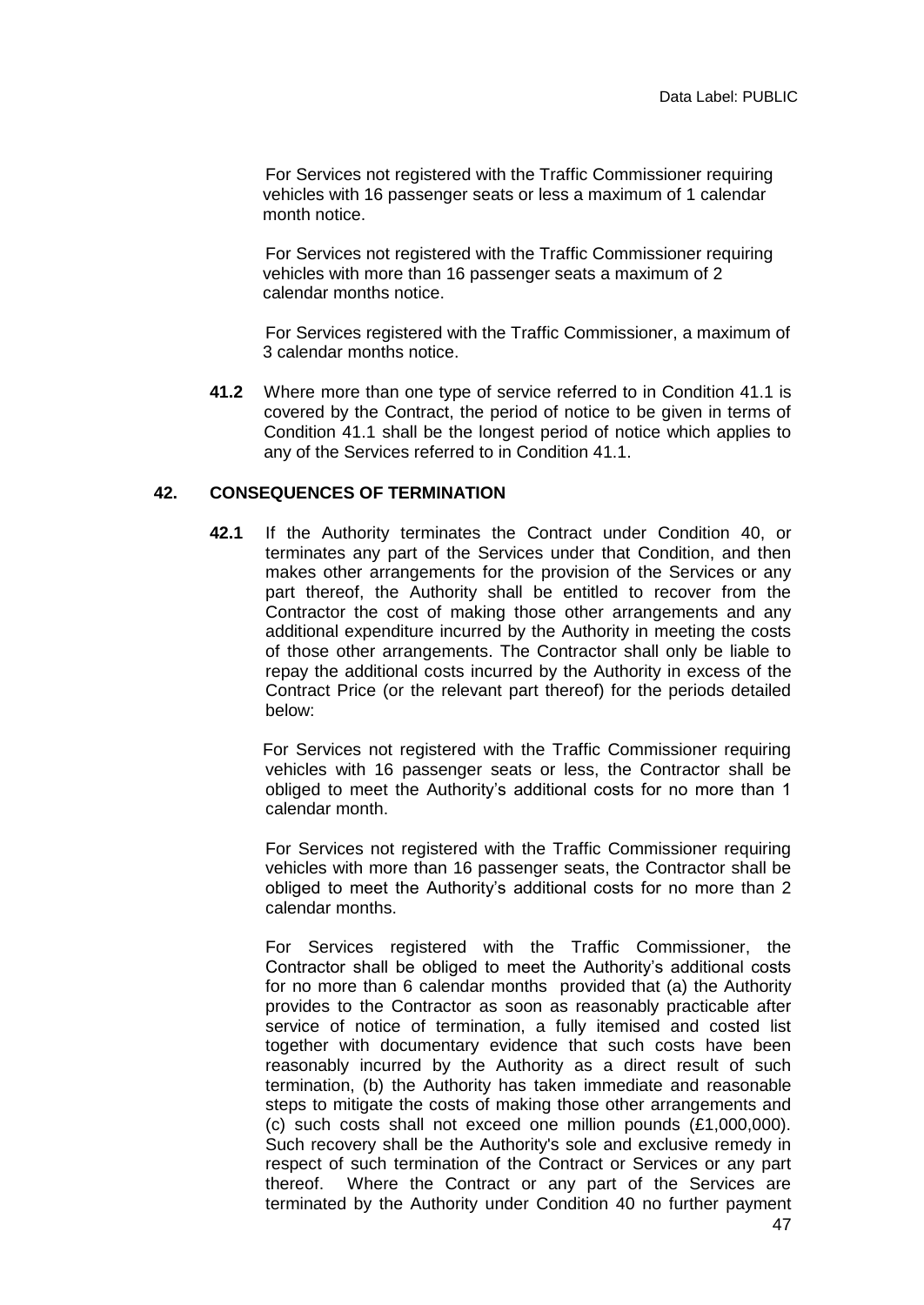shall be payable by the Authority to the Contractor until the Authority has established the final cost of making those other arrangements provided that the Authority establishes said final cost not more than nine months after the effective date of such termination..

**42.2** If the Contractor terminates the Contract under Condition 40, or terminates any part of the Services under that Condition, the Authority shall reimburse the Contractor in respect of any loss, excluding loss of profit, reasonably incurred by the Contractor as a result of the termination but for no longer than the periods detailed below:

 For Services not registered with the Traffic Commissioner requiring vehicles with 16 passenger seats or less, the Authority shall be obliged to reimburse the Contractor for its losses (but not for any loss of profit) for no more than 1 calendar month.

For Services not registered with the Traffic Commissioner requiring vehicles with more than 16 passenger seats, the Authority shall be obliged to reimburse the Contractor for its losses (but not for any loss of profit) for no more than 2 calendar months.

For Services registered with the Traffic Commissioner, the Authority shall be obliged to reimburse the Contractor for its losses (but not for any loss of profit) for no more than 6 calendar months. provided that the Contractor takes immediate and reasonable steps, consistent with the obligation to provide the Services during the period stated by the Contractor in its written notice , to terminate all contracts with sub-contractors on the best available terms, to cancel all capital and recurring cost commitments, and to reduce Equipment and labour costs as appropriate.

- **42.3** For the purposes of Condition 42.2, the Contractor shall submit to the Authority's Representative, as soon as reasonably practicable after service of the notice, a fully itemised and costed list, with supporting evidence, of all losses (except loss of profit) incurred by the Contractor as a result of the termination of the Contract, or the termination of any part of the Services, to be updated only in respect of ongoing costs each week until the Contract or part of the Services are terminated and the time limits specified in Condition 42.2 have expired.
- **42.4** The Authority shall not be liable under Condition 42.2 to pay any sum which, when added to any sums paid or due to the Contractor under the Contract, exceeds the total sum that would have been payable to the Contractor if the provision of the Services had been completed in accordance with the Contract.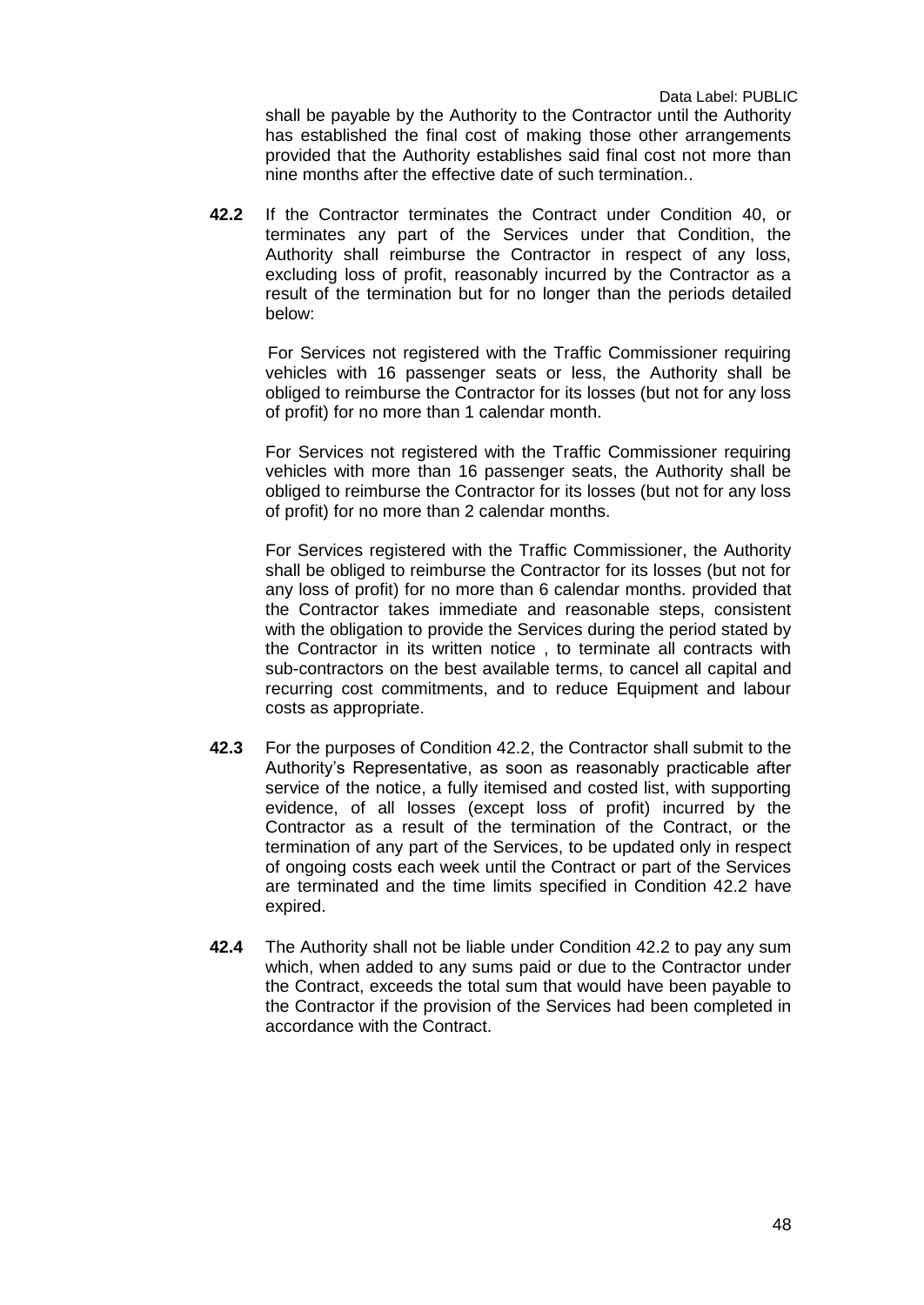#### **43. DISPUTE RESOLUTION**

#### **CONCILIATION**

**43.1** The Parties shall attempt in good faith to negotiate a settlement to any dispute between them arising out of, or in connection with, the Contract.

#### **ADJUDICATION**

- **43.2** If the dispute cannot be resolved by the Parties pursuant to Condition 43.1, the dispute may, by agreement between the Parties, be referred to adjudication pursuant to Condition 43.4.
- **43.3** The performance of the Services shall not cease or be delayed by the reference of a dispute to adjudication.
- **43.4** The procedure for adjudication and consequential provisions relating to adjudication are as follows:
	- **a)** A neutral adviser or adjudicator ("the Adjudicator") shall be chosen by agreement between the Parties or, if they are unable to agree upon the identity of the Adjudicator within fourteen days after a request by one Party to the other (provided that there remains agreement for adjudication), or if the Adjudicator agreed upon is unable or unwilling to act, either Party shall within fourteen days from the date of the proposal to appoint an Adjudicator or within fourteen days of notice to either Party that he is unable or unwilling to act, apply to the Chartered Institute of Arbitrators (Scottish Branch) to appoint an Adjudicator.
	- **b)** The Parties shall within fourteen days of the appointment of the Adjudicator meet with him in order to agree a programme for the exchange of all relevant information and the structure to be adopted for negotiations to be held. If considered appropriate, the Parties may at any stage seek assistance from the Chartered Institute of Arbitrators (Scottish Branch) to provide guidance on a suitable procedure.

The Adjudicator shall reach a decision within 28 days of referral or such period as is agreed by the parties after the dispute has been referred.

The Adjudicator may extend the period of 28 days by up to 14 days with the consent of the party by whom the dispute was referred.

- **c)** Unless otherwise agreed, all negotiations connected with the dispute and any settlement agreement relating to it shall be conducted in confidence and without prejudice to the rights of the Parties in any future proceedings.
- **d)** If the Parties reach agreement on the resolution of the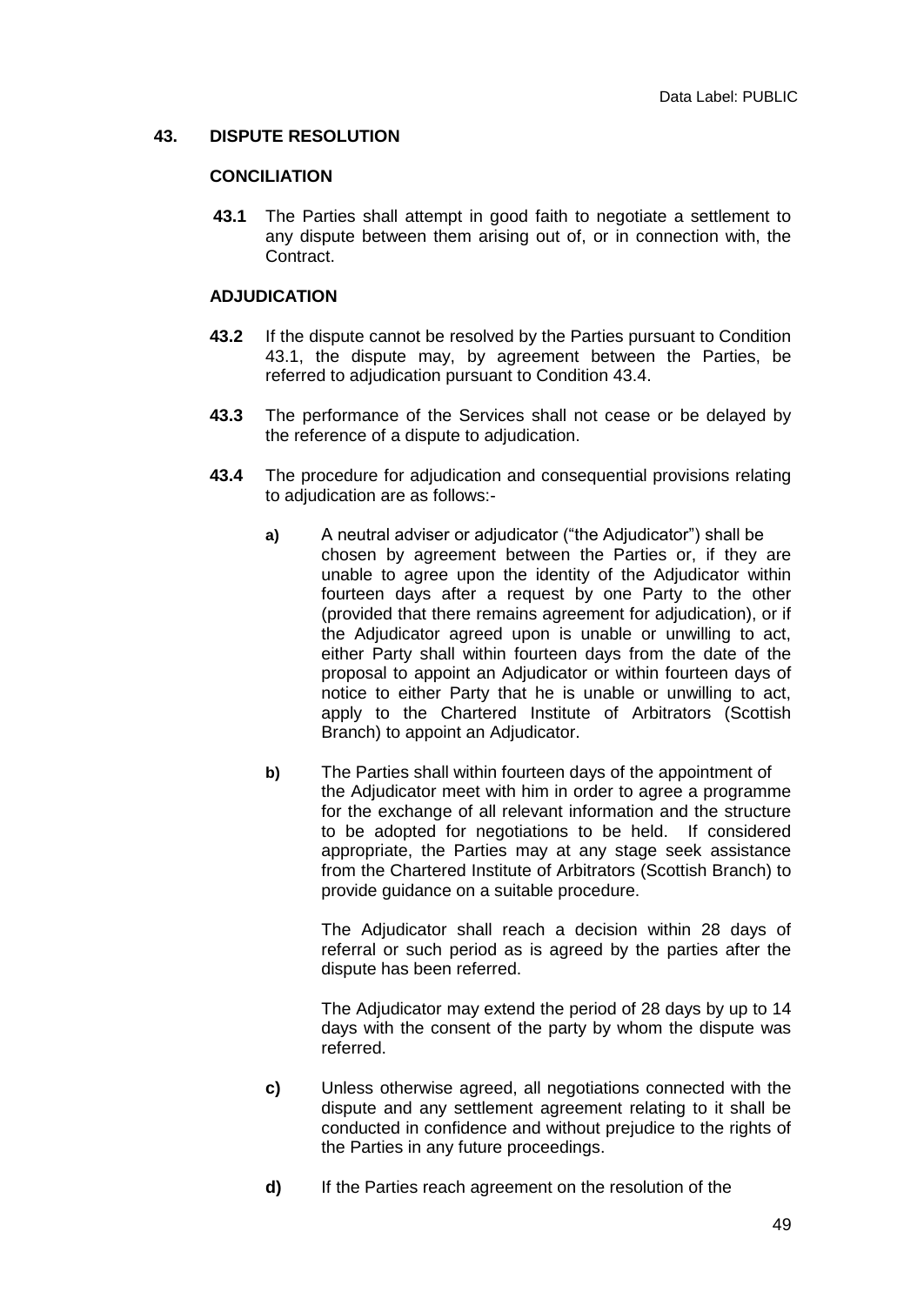dispute, the agreement shall be reduced to writing and shall be binding on the Parties once it is signed by both the Authority's Representative and the Contractor's Representative.

- **e)** Failing agreement, either of the Parties may invite the Adjudicator to provide a non-binding but informative opinion in writing. Such an opinion shall be provided on a without prejudice basis and shall not be used in evidence in any proceedings relating to the Contract without the prior written consent of both Parties;
- **f)** The Adjudicator shall decide the apportionment of costs of the adjudication. The decision of the Adjudicator shall be final and binding.

#### **44. LAW AND JURISDICTION**

**44.1** This Contract shall be governed by and interpreted in accordance with Scots Law and shall be subject to the exclusive jurisdiction of the Scottish Courts.

#### **45. DATA PROTECTION**

- **45.1** The Contractor agrees to ensure that it will at all times comply with the provisions of Data Protection law in storing and processing personal data and all personal data acquired from the Authority will be returned on request. The Contractor agrees to indemnify the Authority against all actions, costs, claims, damages or expenses incurred by the Authority or for which the Authority may become liable due to any failure by the Contractor, its employees, agents, servants, volunteers or others for whom it is responsible in law, to comply with Data Protection law.
- **45.2** The Contractor shall enter into and duly execute the Data Processing Agreement within seven days of the date of the Contract. Notwithstanding the date of execution of the Data Processing Agreement, the Contractor shall comply with the terms of the Data Processing Agreement at all times and failure to comply with the terms of the Data Processing Agreement shall be a fundamental breach of Contact.
- **45.3** The Contractor shall enter into and duly execute the Data Sharing Agreement within seven days of the Commencement Date. Notwithstanding the date of execution of the Data Sharing Agreement, the Contractor shall comply with the terms of the Data Sharing Agreement at all times and failure to comply with the terms of the Data Sharing Agreement shall be a fundamental breach of Contract.
- **45.4** The Contractor shall duly execute the Third Party Access Agreement and Non Disclosure Agreement within seven days of the Commencement Date. Notwithstanding the date of execution of the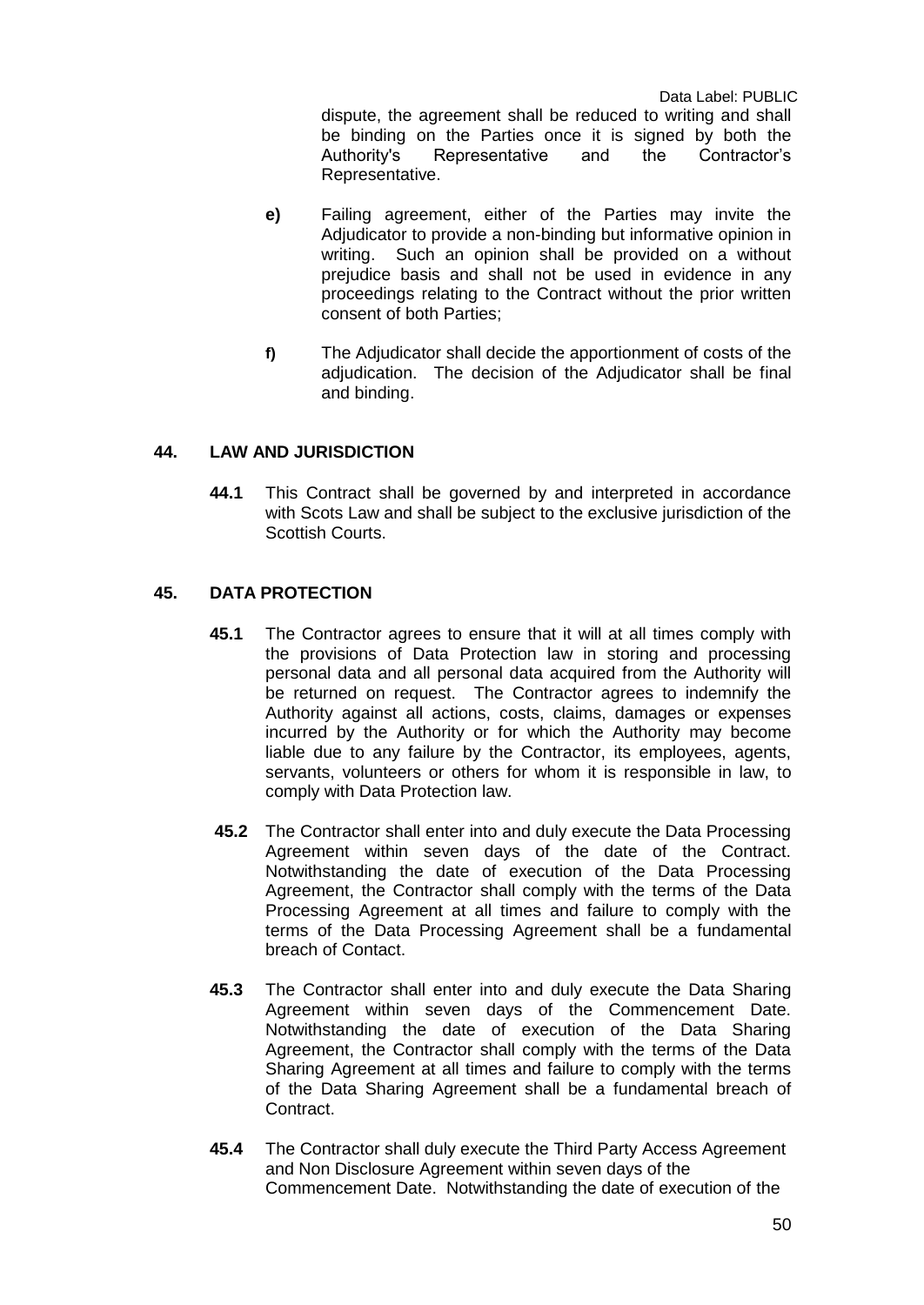Third Party Access Agreement and Non Disclosure Agreement, the Contractor shall comply with the terms of the Third Party Access Agreement and Non Disclosure Agreement at all times and failure to comply with the terms of the Third Party Access Agreement or Non Disclosure Agreement shall be a fundamental breach of Contract.

#### **46. FREEDOM OF INFORMATION (FOI)**

The Contractor acknowledges that the Authority is subject to the FOI Legislation. The Contractor shall provide all such assistance as the Authority may require to enable it to comply with the FOI Legislation.

#### **47. PUBLIC RECORDS (SCOTLAND) ACT 2011**

#### [Option 1\* delete as appropriate

The Contractor acknowledges that pursuant to the Public Records (Scotland) Act 2011, the Authority must prepare and maintain a records management plan ("Records Management Plan") setting out proper arrangements for the management of the Authority's public records (as that term is defined by section 3(1) of the Public Records (Scotland) Act 2011) and ensure that its public records are managed in accordance with its Records Management Plan. In so far as any public records will be created by or on behalf of the Contractor or otherwise come into the possession of the Contractor in carrying out the Authority's functions during the Contract and/or pursuant to the Contract, the Contractor shall comply at all times with the Authority's Records Management Plan (as the same may be updated from time to time) and provide all such assistance as the Authority may require to enable it to comply with the Public Records (Scotland) Act 2011.]

[Option 2 \*delete as appropriate

- 47.1 In this Condition 47, the term "Act" shall refer to the Public Records (Scotland) Act 2011; "Records Management Plan" means the plan prepared by the Authority and approved by the Keeper of the Records of Scotland under section 1 of the Act, "Records Management Provisions" refers to the policies, procedures and arrangements for the management and preservation of the records created by the Contractor further to this Agreement, as such policies, procedures and arrangements are more fully set out in the PRSA Appendix; and "Contractor's Retention Schedule" refers to those parts of the Records Management Provisions relating to how long particular records or classes of records created or managed by the Contractor are to be retained for after they have come to the end of their normal operational use.
- **47.2** The Contractor shall, for the duration of this Contract provide the Authority with all assistance reasonably requested by the Authority to assist the Authority in complying with its obligations under the Act and with the Authority's Records Management Plan where such

compliance is in respect of records created or to be created by the Contractor on behalf of the Authority in terms of this Contract. This assistance will be at no cost to the Authority.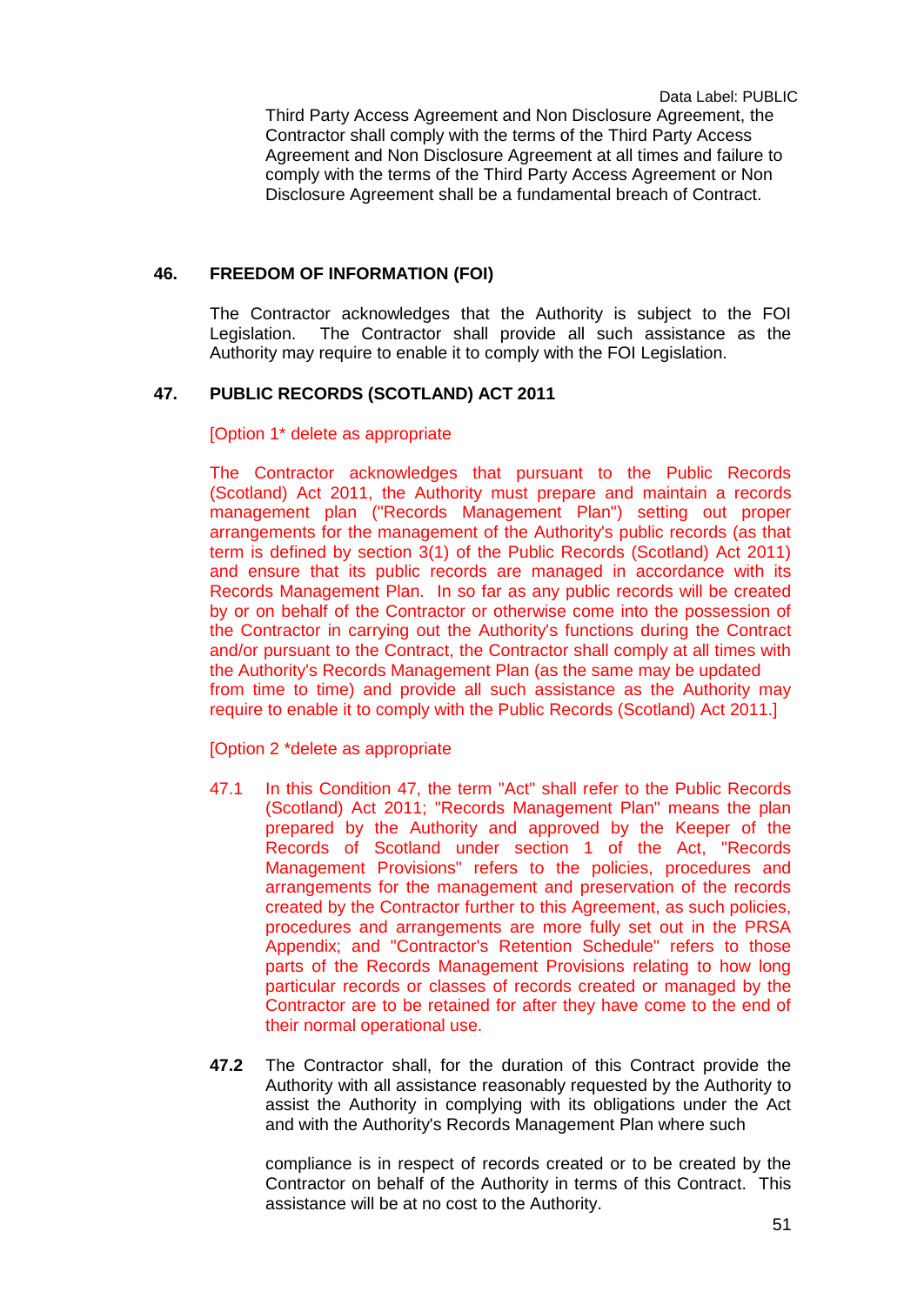- **47.3** The Contractor shall, for the duration of this Contract and, in respect of records created during the term of this Contract for the duration set out for that class of record in the Contractor's Retention Schedule after the termination or expiry of this Contract, comply with the Records Management Provisions set out in the PRSA Appendix. [if applicable: The Contractor shall also comply with these provisions, for the period described, in relation to any pre-existing records which are transferred to the Contractor pursuant to this Contract].
- **47.4** At the end of the relevant period set down in the Contractor's Retention Schedule for a particular record or class of records, then if the Contractor's Retention Schedule for that record or class of records, lists the final disposal of the record or class of record as

"Pass to Council", the Contractor shall offer to transfer the records in question to the Council, such transfer to include full ownership of the records (including transfer of the status of data controller of any personal data as defined in the Data Protection Act 2018 contained in the records, full beneficial ownership and transfer of any intellectual property rights relating to the records.) The transfer shall be at no cost to the Authority. The Contractor shall ensure that all relevant indices and any other relevant information reasonably required to locate individual items within the records, including metadata and database schema, are also offered to the Authority on the same terms.

**47.5** If the Contractor shall become bankrupt (whether voluntary or compulsorily), unable to pay its debts, insolvent or make any arrangements with its creditors, or if any resolution is adopted for the winding up of the Contractor, or if a receiver, administrator or administrative receiver is appointed over the whole or any part of its assets or the Contractor goes into liquidation (whether voluntary or compulsorily) otherwise than for the purposes of amalgamation or reconstruction or any form of execution is levied upon its assets, then immediately upon the occurrence of any of these events, the Contractor records which would, in terms of Condition 47.4, fall to be offered to the Authority at the time stipulated in the Contractor's Retention Schedule, shall be deemed to be held on trust by the Contractor on behalf of the Authority. The Contractor shall thereafter, if and when so required by the Authority, transfer the records in question to the Authority, such transfer to be on the same terms as would apply to a transfer made in terms of Condition 47.4

#### **48. LEGISLATION/LAW/BLACKLISTING**

- **48.1** The Contractor at, its own expense, shall, at all times, comply with and ensure that the following are complied with:- all obligations imposed by any statute or enactment or lawfully directed or required by any competent authority or court of competent jurisdiction.
- **48.2** Without prejudice to the foregoing generality, the Contractor must not commit any breach of the Employment Relations Act 1999 (Blacklists) Regulations 2010 or section 137 of the Trade Union and Labour Relations (Consolidation) Act 1992, or commit any breach of